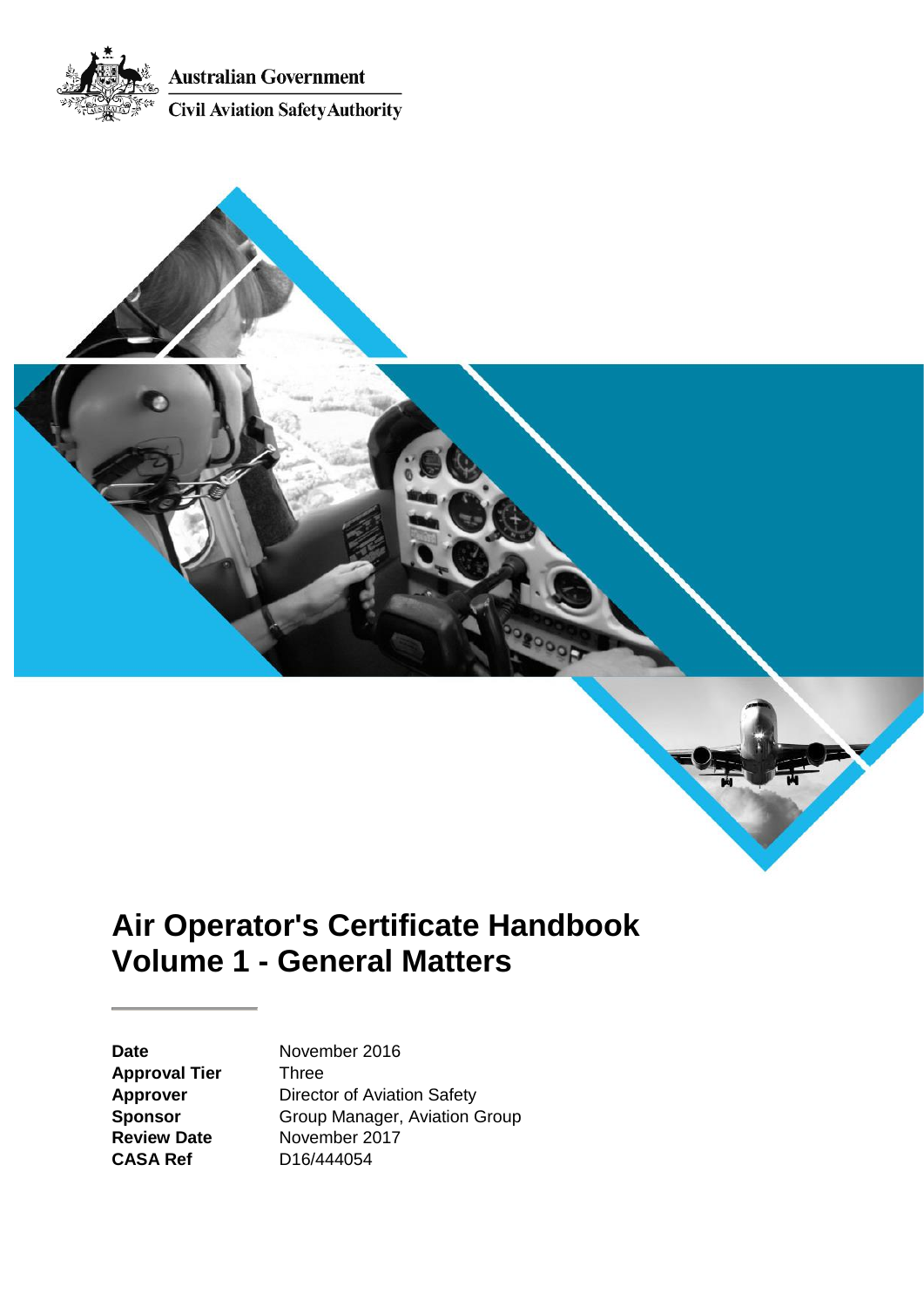© Civil Aviation Safety Authority

This work is copyright. You may download, display, print and reproduce this material in unaltered form only (retaining this notice) for your personal, non-commercial use or use within your organisation. Apart from any use permitted under the *Copyright Act 1968*, all other rights are reserved.

This document becomes an uncontrolled document when printed. Refer to [<www.casa.gov.au/scripts/nc.dll?WCMS:STANDARD::pc=PC\\_91264 >](http://casa.gov.au/scripts/nc.dll?WCMS:STANDARD::pc=PC_91264%20) for current version.

This is an internal CASA policy manual. It contains guidance material intended to assist CASA officers and delegates in carrying out their regulatory responsibilities and is available to the public for information purposes only.

You should not rely on this manual as a legal reference. Refer to the civil aviation legislation including the Civil Aviation Act 1988 (Cth), its related regulations and any other legislative instruments—to ascertain the requirements of, and the obligations imposed by or under, the law.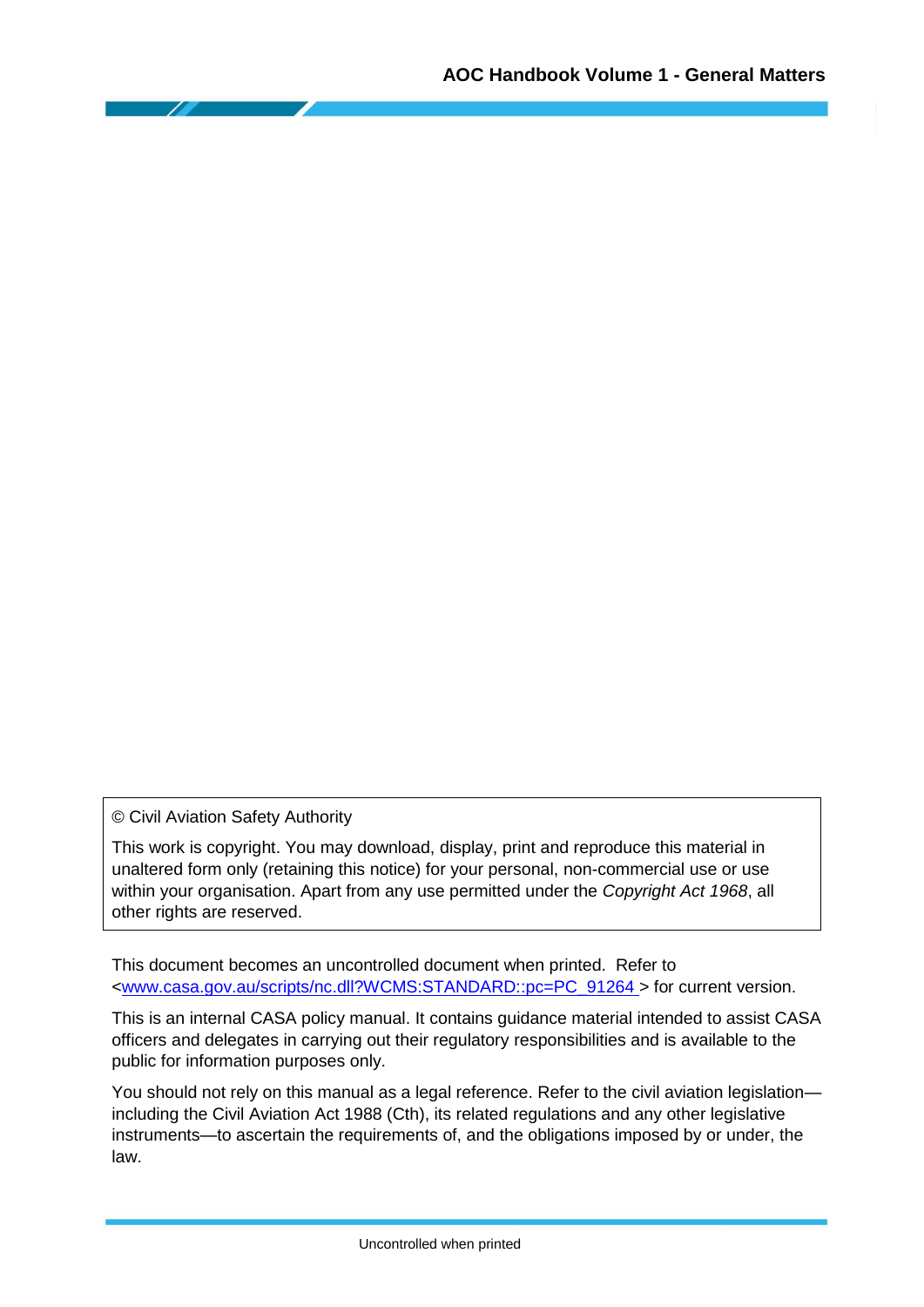# <span id="page-2-0"></span>**Preface**

As a Commonwealth government authority, CASA must ensure that the decisions we make, and the processes by which we make them, are effective, efficient, fair, timely, transparent, properly documented and otherwise comply with the requirements of the law. At the same time, we are committed to ensuring that all of our actions are consistent with the principles reflected in our Regulatory Philosophy.

Most of the regulatory decisions CASA makes are such that conformity with authoritative policy and established procedures will lead to the achievement of these outcomes. Frequently, however, CASA decision-makers will encounter situations in which the strict application of policy may not be appropriate. In such cases, striking a proper balance between the need for consistency and a corresponding need for flexibility, the responsible exercise of discretion is required.

In conjunction with a clear understanding of the considerations mentioned above, and a thorough knowledge of the relevant provisions of the civil aviation legislation, adherence to the procedures described in this manual will help to guide and inform the decisions you make, with a view to better ensuring the achievement of optimal outcomes in the interest of safety and fairness alike.

Shane Carmody Chief Executive Officer and Director of Aviation Safety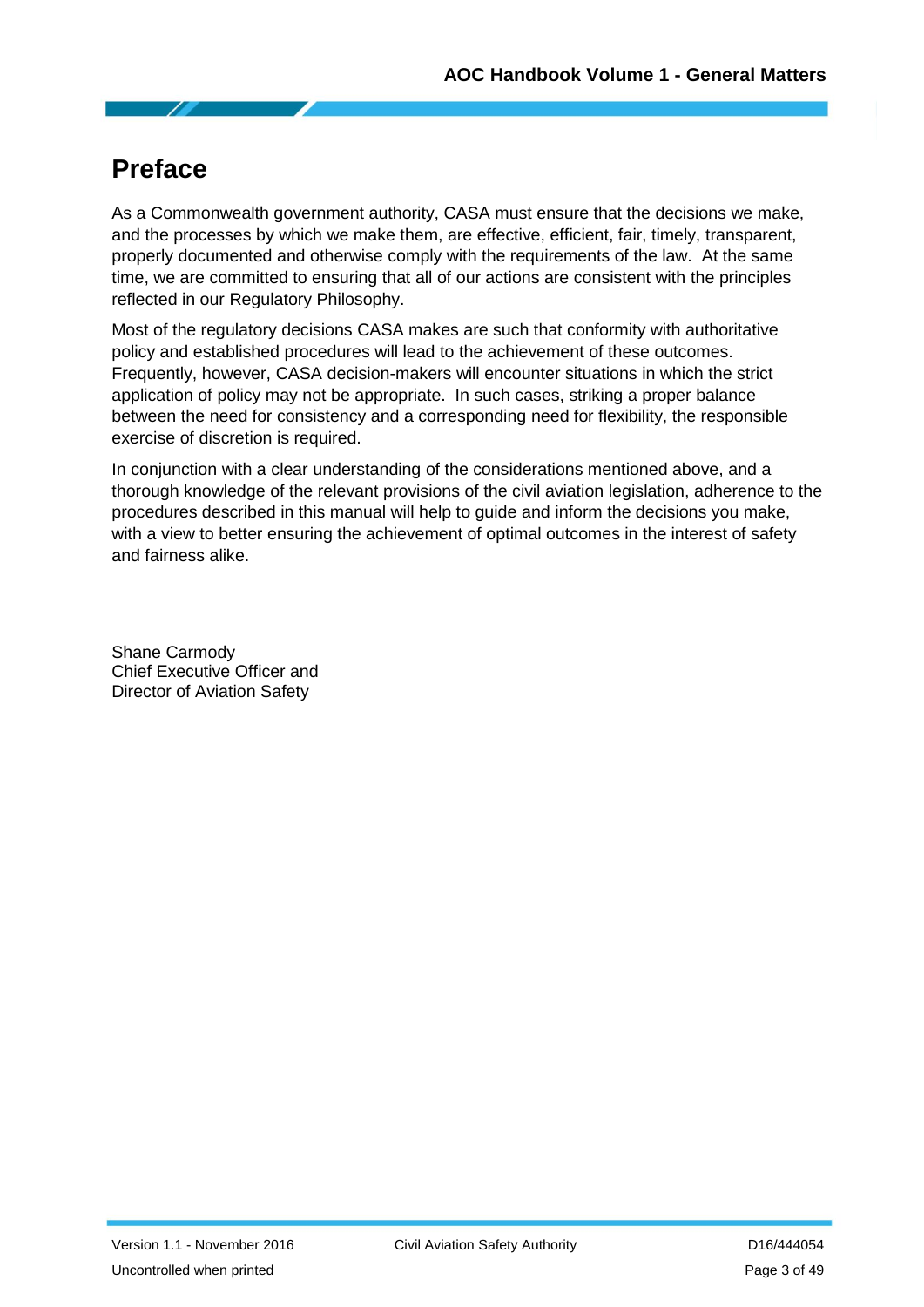**Table of contents**

## **[Preface](#page-2-0) 3 [Glossary](#page-4-0) 5 [Revision history](#page-9-0) 10 1. [Introduction](#page-10-0) 11** 1.1 [About the AOC Handbook](#page-10-1) 11 and 11 and 11 and 11 and 11 and 11 and 11 and 11 and 11 and 11 and 11 and 11 and 11 and 11 and 11 and 11 and 11 and 11 and 11 and 11 and 11 and 11 and 11 and 11 and 11 and 12 and 12 and 12 and 1.2 [The Structure of the Handbook](#page-11-0) 12 **2. [Air Operator's Certificate Overview](#page-14-0) 15** 2.1 [What is an Air Operator's Certificate?](#page-14-1) 15 2.2 [Who May Apply for an Air Operator's Certificate?](#page-14-2) 15 2.3 [Types of Authorisation](#page-14-3) 15 2.4 [The AOC Processes](#page-15-0) 16 **3. [Applicable Legislation](#page-17-0) 18 4. [Certification Process](#page-18-0) 19** 4.1 [CASA Responsibilities](#page-18-1) 19 4.2 [Applicant's Responsibilities](#page-18-2) 19 4.3 [Process Overview](#page-19-0) 20 4.4 [Enquiry](#page-21-0) 22 4.5 [Application Phase](#page-22-0) 23 4.6 [Assessment Phase](#page-29-0) 30 4.7 [Certification Phase](#page-32-0) 33 **5. [AOC Project Management](#page-36-0) 37** 5.1 [Project Management](#page-36-1) 37 5.2 [Financial assessments](#page-36-2) 37 5.3 [Qualifications of the CASA Project Team Members](#page-37-0) 38 5.4 [Guidelines for the Project Teams](#page-38-0) 39 5.5 [Project Planning](#page-39-0) 40 5.6 [Project Monitoring](#page-39-1) 40 **6. [Financial Viability Assessment](#page-41-0) 42** 6.1 [Financial assessments](#page-41-1) 42 6.2 [Entry control requirements](#page-41-2) 42 6.3 [Types of assessments](#page-42-0) 43 6.4 [Information required for CASA assessments](#page-43-0) 44 6.5 [Assessment Process](#page-44-0) 45 6.6 [Confidentiality of Information Provided](#page-44-1) 45 **7. [Carriers' Liability Scheme Applicable Legislation](#page-48-0) 49** 7.1 [Requirements](#page-48-1) 49 7.2 [Who to contact](#page-48-2) 49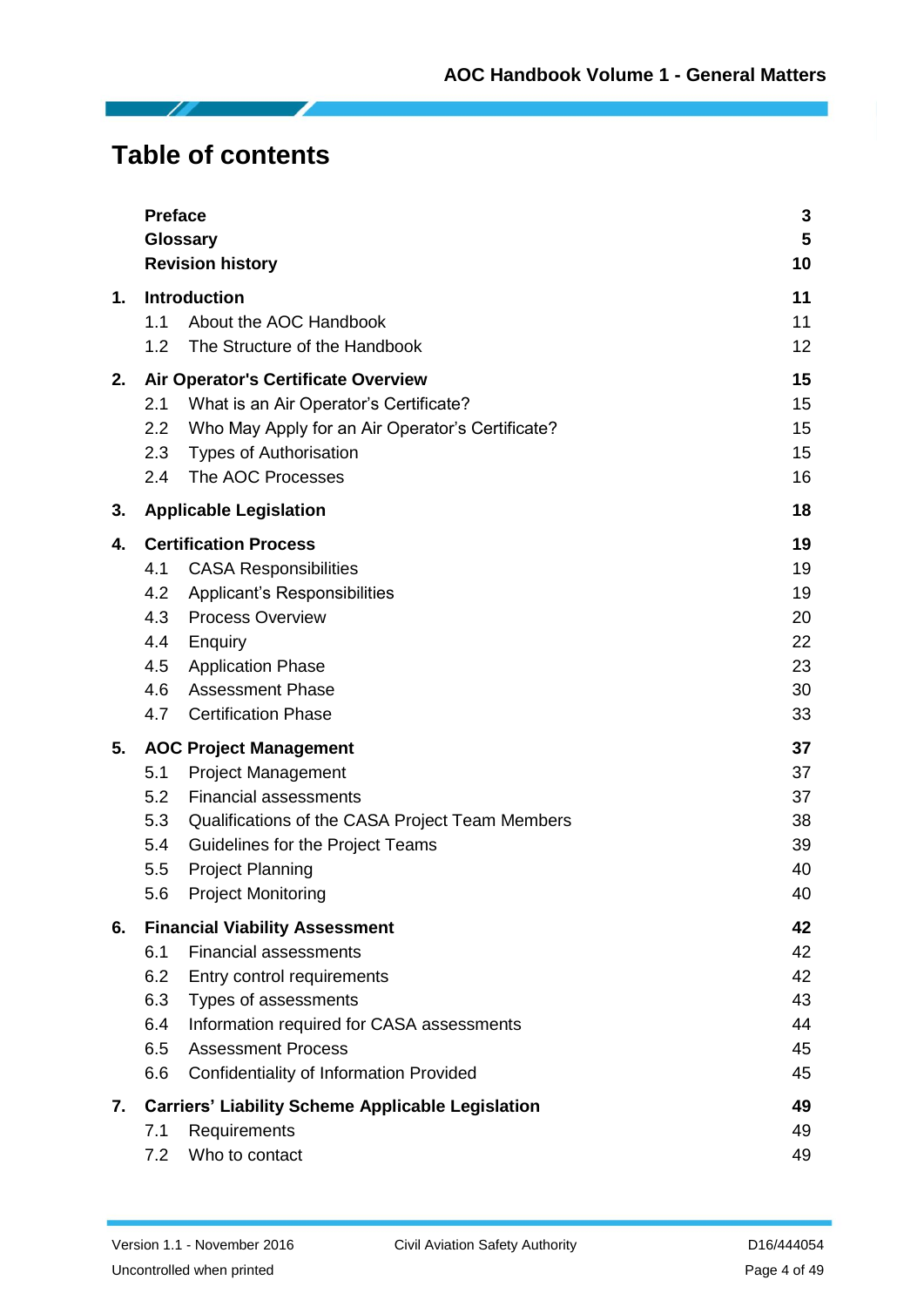# <span id="page-4-0"></span>**Glossary**

Z

## **Acronyms and abbreviations**

| <b>Acronym / abbreviation</b> | <b>Description</b>                                    |  |  |  |  |
|-------------------------------|-------------------------------------------------------|--|--|--|--|
| <b>AAC</b>                    | Airworthiness Advisory Circular                       |  |  |  |  |
| <b>AC</b>                     | <b>Advisory Circular</b>                              |  |  |  |  |
| <b>ACAS</b>                   | Airborne Collision Avoidance System                   |  |  |  |  |
| <b>ACN</b>                    | Australian Company Number                             |  |  |  |  |
| Act                           | Civil Aviation Act 1988 as amended                    |  |  |  |  |
| <b>AD</b>                     | Airworthiness Directive (issued under CASR)           |  |  |  |  |
| <b>AFM</b>                    | Aircraft Flight Manual                                |  |  |  |  |
| <b>AOC</b>                    | Air Operator's Certificate                            |  |  |  |  |
| <b>APU</b>                    | <b>Auxiliary Power Unit</b>                           |  |  |  |  |
| <b>ARN</b>                    | Aviation Reference Number (a CASA derived number)     |  |  |  |  |
| <b>AROCP</b>                  | Aircraft Radar Operational Certificate of Proficiency |  |  |  |  |
| <b>ASETPA</b>                 | Approved Single Engine Turbine Powered Aeroplanes     |  |  |  |  |
| <b>ASOM</b>                   | <b>Aviation Safety Occurrence Manual</b>              |  |  |  |  |
| <b>ATO</b>                    | Approved Training Organisation(s)                     |  |  |  |  |
| <b>ATPL</b>                   | Air Transport Pilot Licence                           |  |  |  |  |
| <b>ATSB</b>                   | Australian Transport Safety Bureau                    |  |  |  |  |
| <b>AWB</b>                    | Airworthiness Bulletin                                |  |  |  |  |
| CAA                           | Civil Aviation Authority (precursor to CASA)          |  |  |  |  |
| CAAP                          | Civil Aviation Advisory Publication                   |  |  |  |  |
| CAO                           | <b>Civil Aviation Order</b>                           |  |  |  |  |
| CAP                           | Civil Aviation Publication (United Kingdom)           |  |  |  |  |
| CAR                           | <b>Civil Aviation Regulations 1988</b>                |  |  |  |  |
| CASA                          | Civil Aviation Safety Authority                       |  |  |  |  |
| CASR                          | Civil Aviation Safety Regulations 1998                |  |  |  |  |
| <b>CDL</b>                    | <b>Configuration Deviation List</b>                   |  |  |  |  |
| CEO                           | <b>Chief Executive Officer</b>                        |  |  |  |  |
| <b>CFI</b>                    | Chief Flying Instructor                               |  |  |  |  |
| CG                            | Centre of Gravity                                     |  |  |  |  |
| <b>COA</b>                    | Certificate of Approval                               |  |  |  |  |
| C of R                        | Certificate of Registration                           |  |  |  |  |
| <b>CSC</b>                    | <b>Client Services Centre</b>                         |  |  |  |  |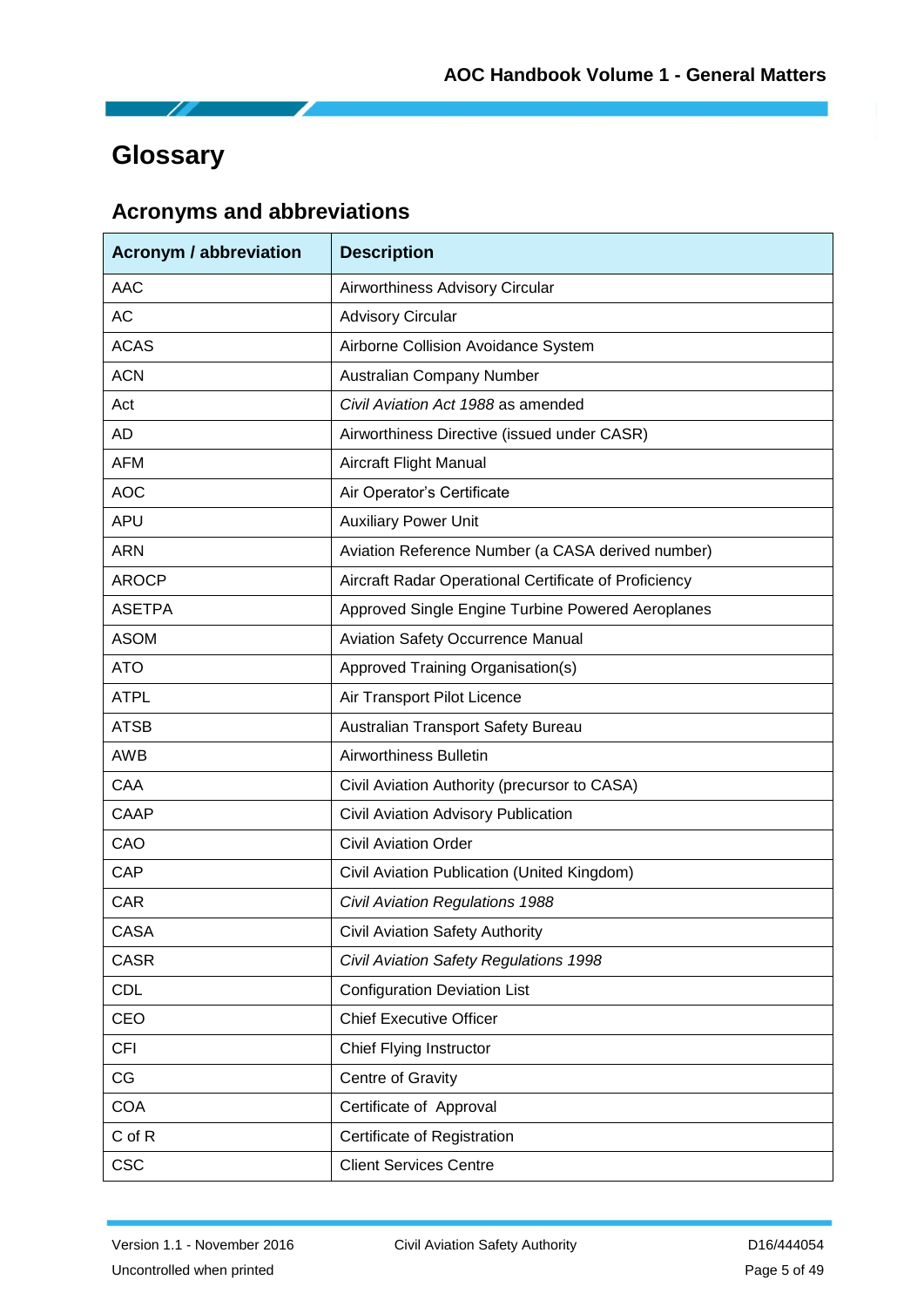## **AOC Handbook Volume 1 - General Matters**

| <b>Acronym / abbreviation</b> | <b>Description</b>                                              |  |  |  |  |  |
|-------------------------------|-----------------------------------------------------------------|--|--|--|--|--|
| <b>CV</b>                     | Certificate of Validation                                       |  |  |  |  |  |
| <b>DAMP</b>                   | Drug and Alcohol Management Plan                                |  |  |  |  |  |
| DG                            | Dangerous Goods                                                 |  |  |  |  |  |
| <b>DGR</b>                    | Dangerous Goods Regulation                                      |  |  |  |  |  |
| <b>DH</b>                     | <b>Decision Height</b>                                          |  |  |  |  |  |
| <b>EASA</b>                   | <b>European Aviation Safety Authority</b>                       |  |  |  |  |  |
| <b>EDTO</b>                   | <b>Extended Diversion Time Operations</b>                       |  |  |  |  |  |
| <b>EROPS</b>                  | <b>Extended Range Operations</b>                                |  |  |  |  |  |
| <b>ERSA</b>                   | En Route Supplement Australia                                   |  |  |  |  |  |
| <b>ETOPS</b>                  | <b>Extended Range Twin Engine Operations</b>                    |  |  |  |  |  |
| <b>FAA</b>                    | Federal Aviation Administration of the United States of America |  |  |  |  |  |
| <b>FAR</b>                    | Federal Aviation Regulation Issued by FAA                       |  |  |  |  |  |
| <b>FCOM</b>                   | <b>Flight Crew Operating Manuals</b>                            |  |  |  |  |  |
| <b>FCS</b>                    | <b>Flight Control System</b>                                    |  |  |  |  |  |
| FE.                           | <b>Flight Engineer</b>                                          |  |  |  |  |  |
| GNSS (RNAV)                   | <b>Global Navigation Satellite System</b>                       |  |  |  |  |  |
| <b>GPWS</b>                   | <b>Ground Proximity Warning System</b>                          |  |  |  |  |  |
| <b>GSE</b>                    | <b>Ground Services Equipment</b>                                |  |  |  |  |  |
| <b>HCRPT</b>                  | <b>High Capacity Regular Public Transport</b>                   |  |  |  |  |  |
| <b>HUD</b>                    | Head up Display                                                 |  |  |  |  |  |
| <b>IATA</b>                   | International Air Transport Association                         |  |  |  |  |  |
| <b>ICAO</b>                   | <b>International Civil Aviation Organisation</b>                |  |  |  |  |  |
| IFR                           | <b>Instrument Flight Rules</b>                                  |  |  |  |  |  |
| <b>ILS PRM</b>                | <b>Instrument Landing System Precision Runway Monitors</b>      |  |  |  |  |  |
| <b>JAA</b>                    | Joint Aviation Authorities in Europe                            |  |  |  |  |  |
| <b>JAR</b>                    | Joint Aviation Regulation issued by JAA                         |  |  |  |  |  |
| <b>LAHSO</b>                  | Land and Hold Short Operations                                  |  |  |  |  |  |
| <b>LARPIS</b>                 |                                                                 |  |  |  |  |  |
| <b>LBA</b>                    | Luftfahrt Bundesamt - German Airworthiness Authority            |  |  |  |  |  |
| <b>LCRPT</b>                  | Low-Capacity Regular Public Transport                           |  |  |  |  |  |
| <b>MCM</b>                    | Maintenance Control Manual                                      |  |  |  |  |  |
| MDA/H                         | Minimum Descent Altitude/Height                                 |  |  |  |  |  |
| <b>MDR</b>                    | Major Defect Report                                             |  |  |  |  |  |
| <b>MEF</b>                    | <b>Materials Evaluation Facility</b>                            |  |  |  |  |  |

<u>a ka</u>

◢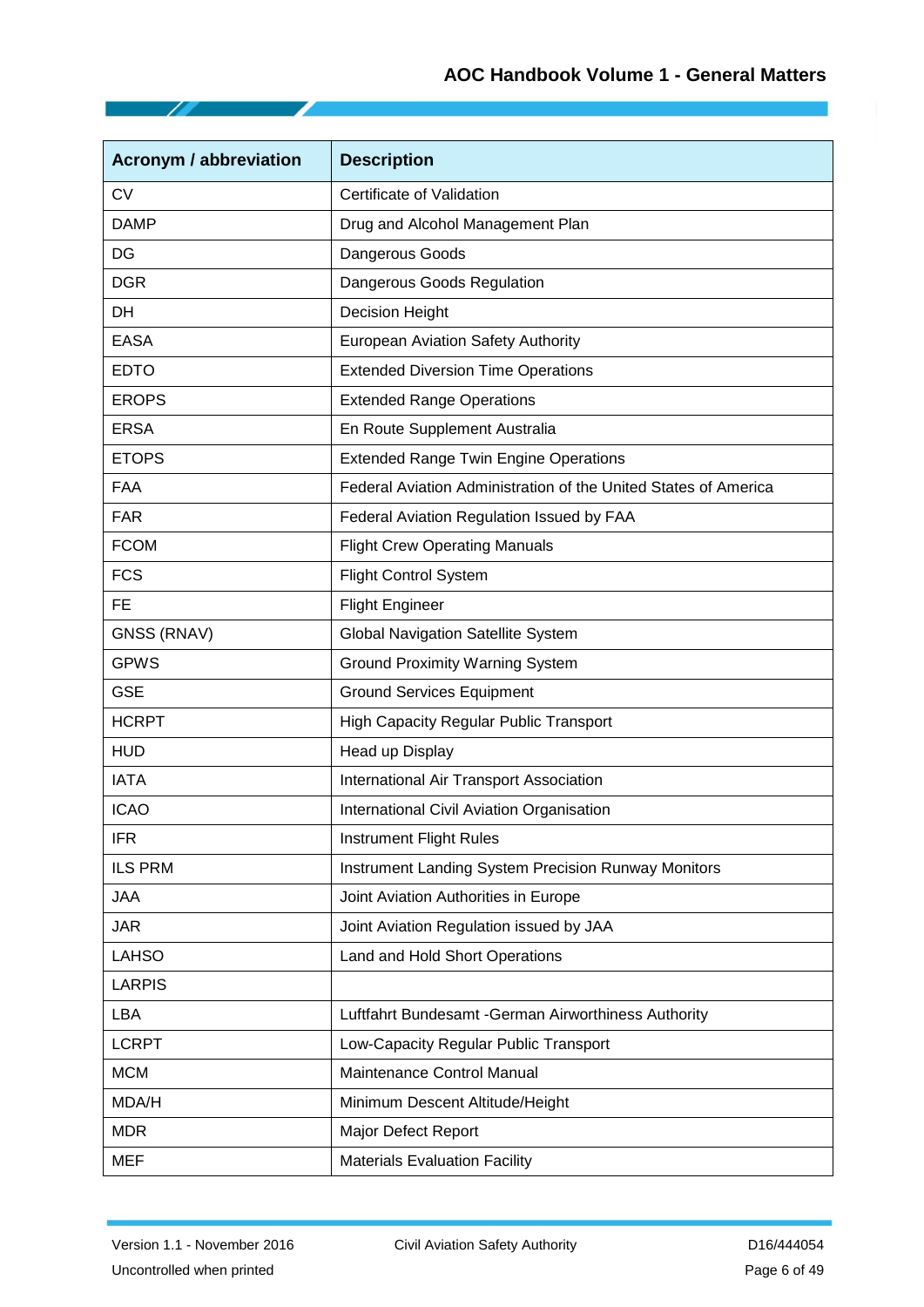| <b>Acronym / abbreviation</b> | <b>Description</b>                                         |  |  |  |  |  |
|-------------------------------|------------------------------------------------------------|--|--|--|--|--|
| <b>MEL</b>                    | Minimum Equipment List                                     |  |  |  |  |  |
| <b>MMEL</b>                   | Master Minimum Equipment List                              |  |  |  |  |  |
| MoU                           | Memorandum of Understanding                                |  |  |  |  |  |
| <b>MRB</b>                    | Maintenance Review Board                                   |  |  |  |  |  |
| <b>MTOW</b>                   | Maximum Take Off Weight                                    |  |  |  |  |  |
| <b>NAA</b>                    | National Airworthiness Authority                           |  |  |  |  |  |
| <b>NOF</b>                    | <b>NOTAM Office</b>                                        |  |  |  |  |  |
| <b>NOTOC</b>                  | Notification to Captain                                    |  |  |  |  |  |
| <b>NTO</b>                    | No Technical Objection                                     |  |  |  |  |  |
| <b>OLS</b>                    | <b>Obstacle Limitation Surfaces</b>                        |  |  |  |  |  |
| <b>PIC</b>                    | Pilot in Command                                           |  |  |  |  |  |
| <b>PBS</b>                    | <b>Protective Breathing Equipment</b>                      |  |  |  |  |  |
| <b>PUS</b>                    | Permissible Unserviceability List                          |  |  |  |  |  |
| <b>PRM</b>                    | <b>Precision Runway Monitor</b>                            |  |  |  |  |  |
| QRH                           | Quick Reference Handbook                                   |  |  |  |  |  |
| <b>RDH</b>                    | Reference Datum Height                                     |  |  |  |  |  |
| <b>RLD</b>                    | Rijksluchtvaartdienst-Netherlands Airworthiness Authority  |  |  |  |  |  |
| <b>RNP</b>                    | <b>Required Navigation Performance</b>                     |  |  |  |  |  |
| <b>RPT</b>                    | Regular Public Transport                                   |  |  |  |  |  |
| <b>RVSM</b>                   | Reduced Vertical Separation Minima                         |  |  |  |  |  |
| <b>SAR</b>                    | Search and Rescue                                          |  |  |  |  |  |
| <b>SFR</b>                    | Standard Form Recommendation-internal CASA process         |  |  |  |  |  |
| <b>SODPROPS</b>               | Simultaneous Opposite Direction Parallel Runway Operations |  |  |  |  |  |
| <b>SOM</b>                    | System of Maintenance                                      |  |  |  |  |  |
| <b>SPL</b>                    | Special Purpose Lane                                       |  |  |  |  |  |
| <b>SSAA</b>                   | <b>Safety Sensitive Aviation Activities</b>                |  |  |  |  |  |
| <b>STC</b>                    | Supplemental Type Certificate                              |  |  |  |  |  |
| TC                            | <b>Type Certificate</b>                                    |  |  |  |  |  |
| <b>TCAS</b>                   | <b>Traffic Collision Avoidance System</b>                  |  |  |  |  |  |
| <b>TOW</b>                    | Take-off Weight                                            |  |  |  |  |  |
| <b>VFR</b>                    | <b>Visual Flight Rules</b>                                 |  |  |  |  |  |
| <b>WCA</b>                    | <b>Weight Control Authority</b>                            |  |  |  |  |  |

D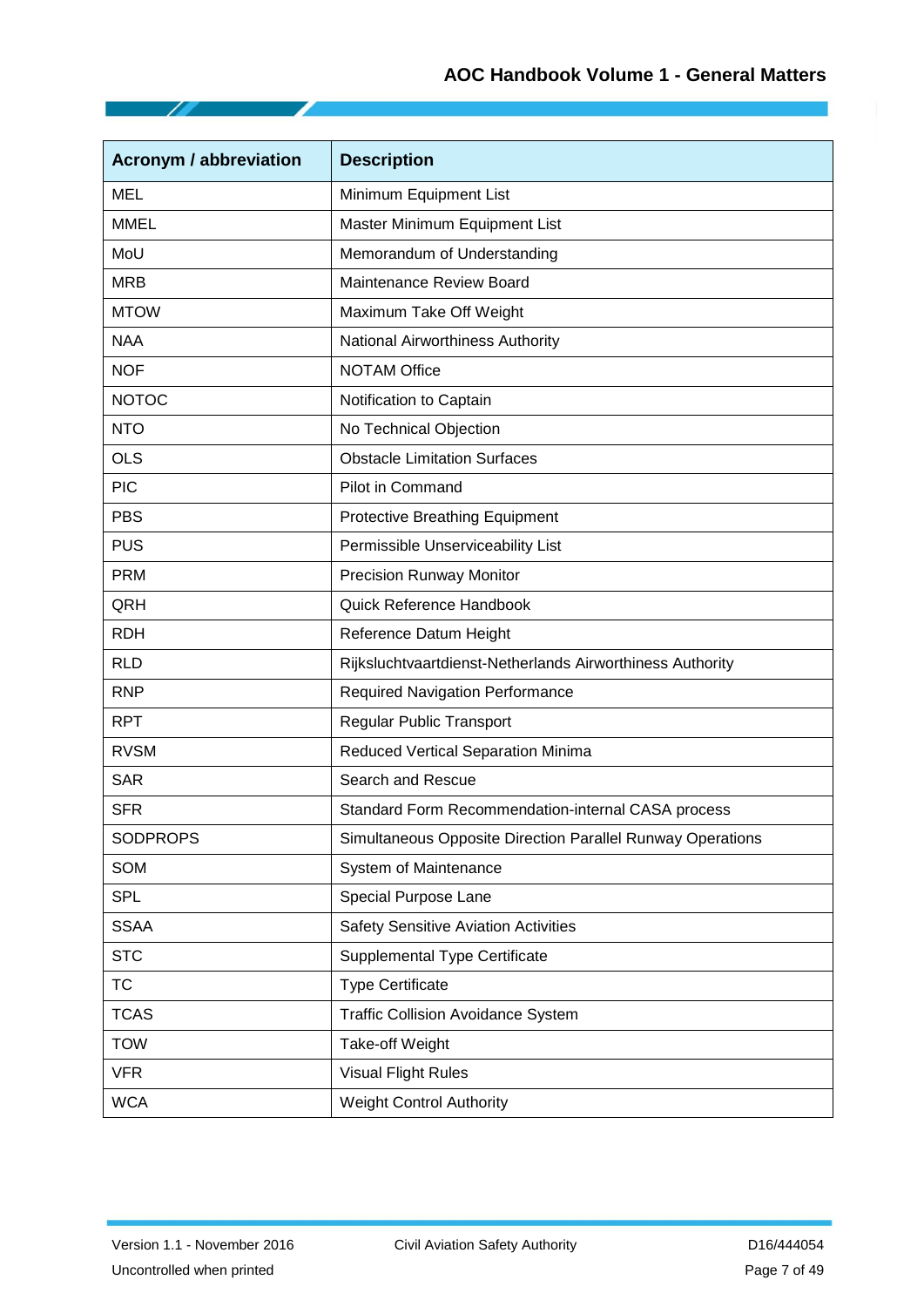# **Definitions**

7

| <b>Term</b>                         | <b>Definition</b>                                                                                                                                                                                                                                                                                                                 |
|-------------------------------------|-----------------------------------------------------------------------------------------------------------------------------------------------------------------------------------------------------------------------------------------------------------------------------------------------------------------------------------|
| Applicant                           | A legal entity applying for an Air Operator's Certificate - also referred<br>to as the proposed certificate holder in this handbook.                                                                                                                                                                                              |
| Operator                            | A legal entity who holds an Air Operator's Certificate                                                                                                                                                                                                                                                                            |
| Air Operator's Certificate<br>(AOC) | An Air Operator's Certificate (AOC) is a permission granted by CASA<br>under section 27 of the Civil Aviation Act to conduct commercial<br>activities prescribed in CAR 206.                                                                                                                                                      |
| <b>CASA Project Manager</b>         | The CASA Project Manager is responsible for managing the overall<br>assessment process and, in particular, the coordination of the project<br>team members in the assessment phase. The CASA Project Manager<br>is also responsible for monitoring and reviewing the progress of the<br>assessment including the assessment cost. |
| <b>CASA Project Team</b>            | A group of CASA staff responsible for assessing an application for an<br>AOC. The size of the CASA Project Team is determined by the scope<br>and complexity of the AOC application. In some cases, the team could<br>be comprised of only one CASA inspector.                                                                    |
| <b>CASA Region Manager</b>          | A CASA Officer who has overall responsibility for effective<br>management of a CASA Region Office, ensuring standardisation of<br>operations and consistent application processes.                                                                                                                                                |
| <b>CASA Region Office</b>           | The CASA Office responsible for assessing the AOC applications<br>according to the procedures outlined in this AOC Process Manual and<br>the AOC Handbook, and advising the CASA delegate of the<br>recommended action in relation to an application.                                                                             |
| Certificate Team Manager            | A CASA Officer who is responsible for task allocations, resource<br>management and consistent application of processes within their<br>team. The Team Manager liaises with the CASA Project Managers<br>and the CASA Region Manager to ensure adequate resources are<br>available for assessments.                                |
| <b>AOC Holder</b>                   | A legal entity who holds an Air Operator's Certificate.                                                                                                                                                                                                                                                                           |
| <b>Controlling Office</b>           | The CASA Region Office responsible for the operational oversight of<br>the issued AOC.                                                                                                                                                                                                                                            |
| <b>Conducting Office</b>            | The CASA Region Office responsible for the assessment of the AOC<br>application.                                                                                                                                                                                                                                                  |
| Delegate                            | A CASA officer who has the authority, for the purposes of this<br>handbook, to make a decision to issue, refuse, suspend or cancel an<br>Air Operator's Certificate under the Civil Aviation Act.                                                                                                                                 |
| <b>Entry Control</b>                | Common term used to describe the process to assess an applicant,<br>for the purposes of issuing a permission to undertake a particular<br>aviation activity.                                                                                                                                                                      |
| <b>High Capacity Aircraft</b>       | An aircraft with maximum seating capacity exceeding 38 seats or<br>maximum payload exceeding 4,200 kilograms - See CAO 82.0.                                                                                                                                                                                                      |
| Large Capacity Aircraft             | An aircraft MTOW + 15000kg seating + 30 (CAR 2)                                                                                                                                                                                                                                                                                   |
| <b>CASA</b> Inspector               | A CASA officer who conducts the assessment to ensure that an                                                                                                                                                                                                                                                                      |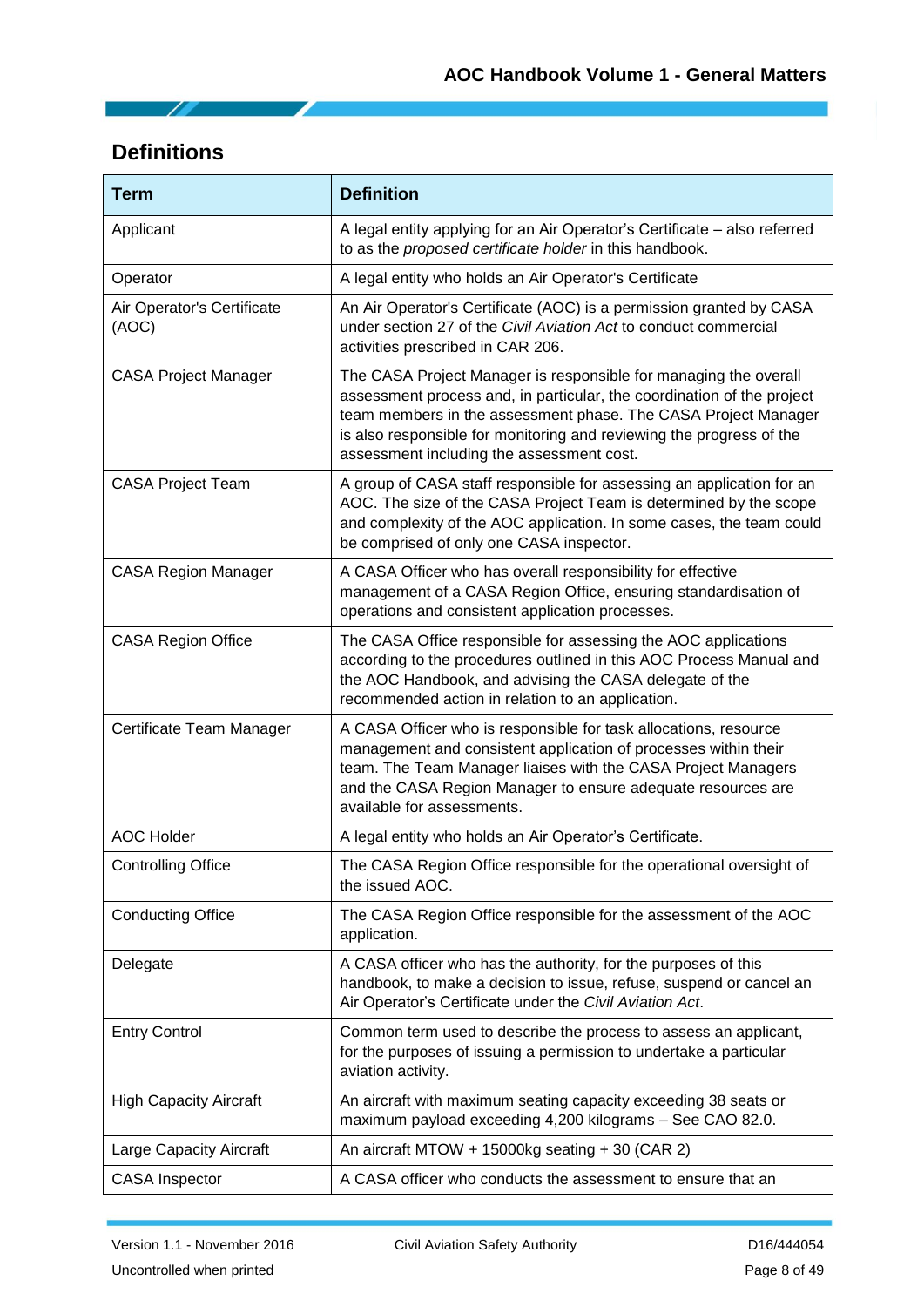| Term                                | <b>Definition</b>                                                                                                                                                                                                                                                                         |
|-------------------------------------|-------------------------------------------------------------------------------------------------------------------------------------------------------------------------------------------------------------------------------------------------------------------------------------------|
|                                     | applicant has satisfactorily met the requirements set by legislation for<br>the issue of an Air Operator's Certificate.<br>The officer must have completed the discipline specific requisite<br>mandatory training as prescribed by CASA for the associated<br>approval.                  |
| <b>Legal Entity</b>                 | A natural person or a body having legal personality, capable of<br>enjoying and being subject to legal rights and duties established under<br>relevant state or Commonwealth law.                                                                                                         |
| Low Capacity Aircraft               | Any aircraft other than high capacity aircraft                                                                                                                                                                                                                                            |
| Permission                          | General term used to describe all civil aviation authorisations issued<br>by CASA that authorise a person or organisation to undertake a<br>particular aviation-related activity. Includes all licences, permits,<br>approvals, authorisations, certificates, exemptions and delegations. |
| <b>Client Services Centre (CSC)</b> | CASA's single point of contact for AOC applications under the<br>direction of Industry Permissions. CSC processes applications,<br>provides information to applicants and receives payments. It registers<br>tracks and monitors compliance with service delivery standards.              |

D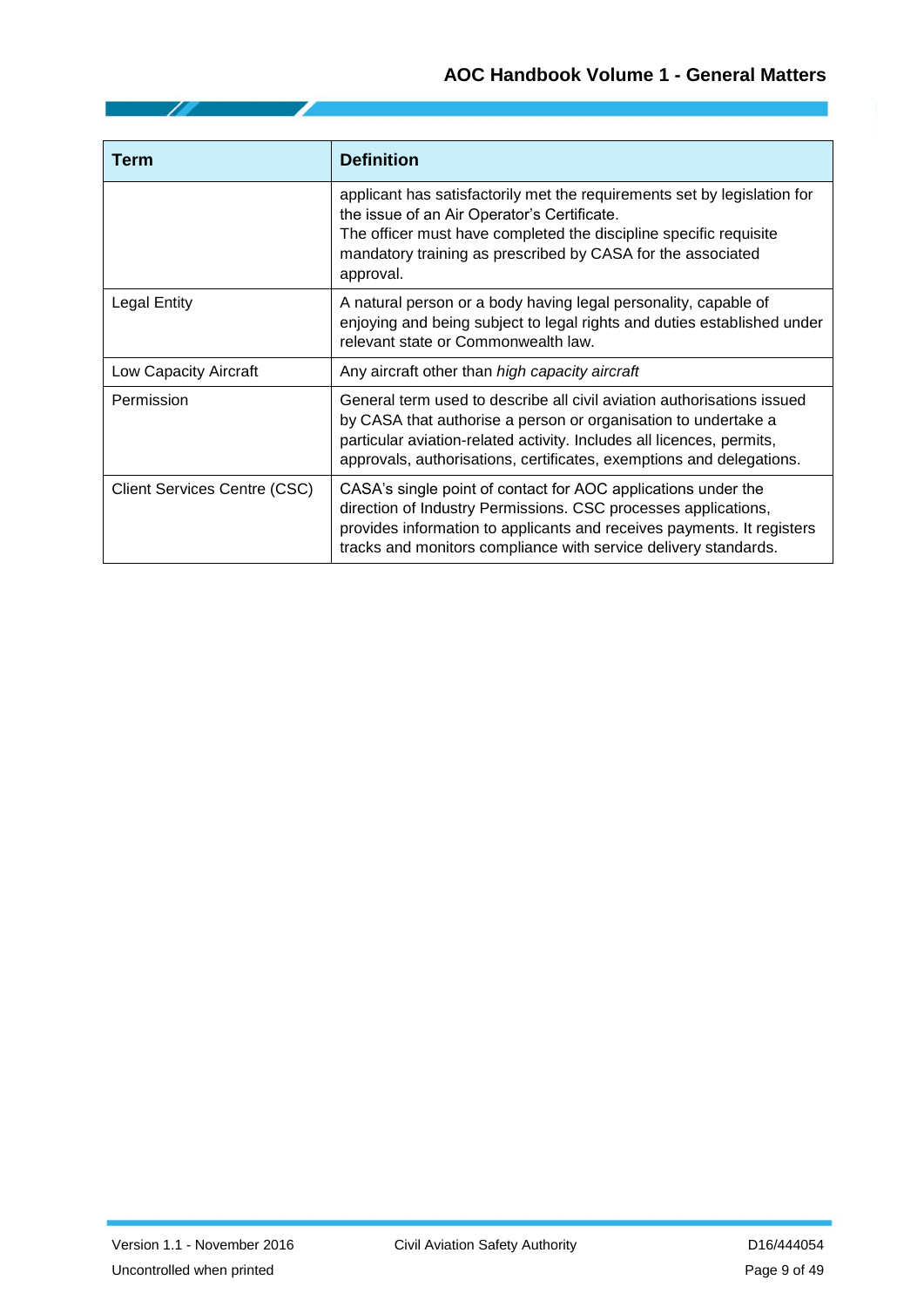<span id="page-9-0"></span>

Amendments/revisions of this manual are recorded below in order of most recent first.

| <b>Version No.</b> | <b>Date</b> | <b>Parts/Sections</b> | <b>Details</b>  |
|--------------------|-------------|-----------------------|-----------------|
| 1.1                | Nov 2016    | All                   | Complete update |
| 1.0                | Oct 2012    | All                   | First issue     |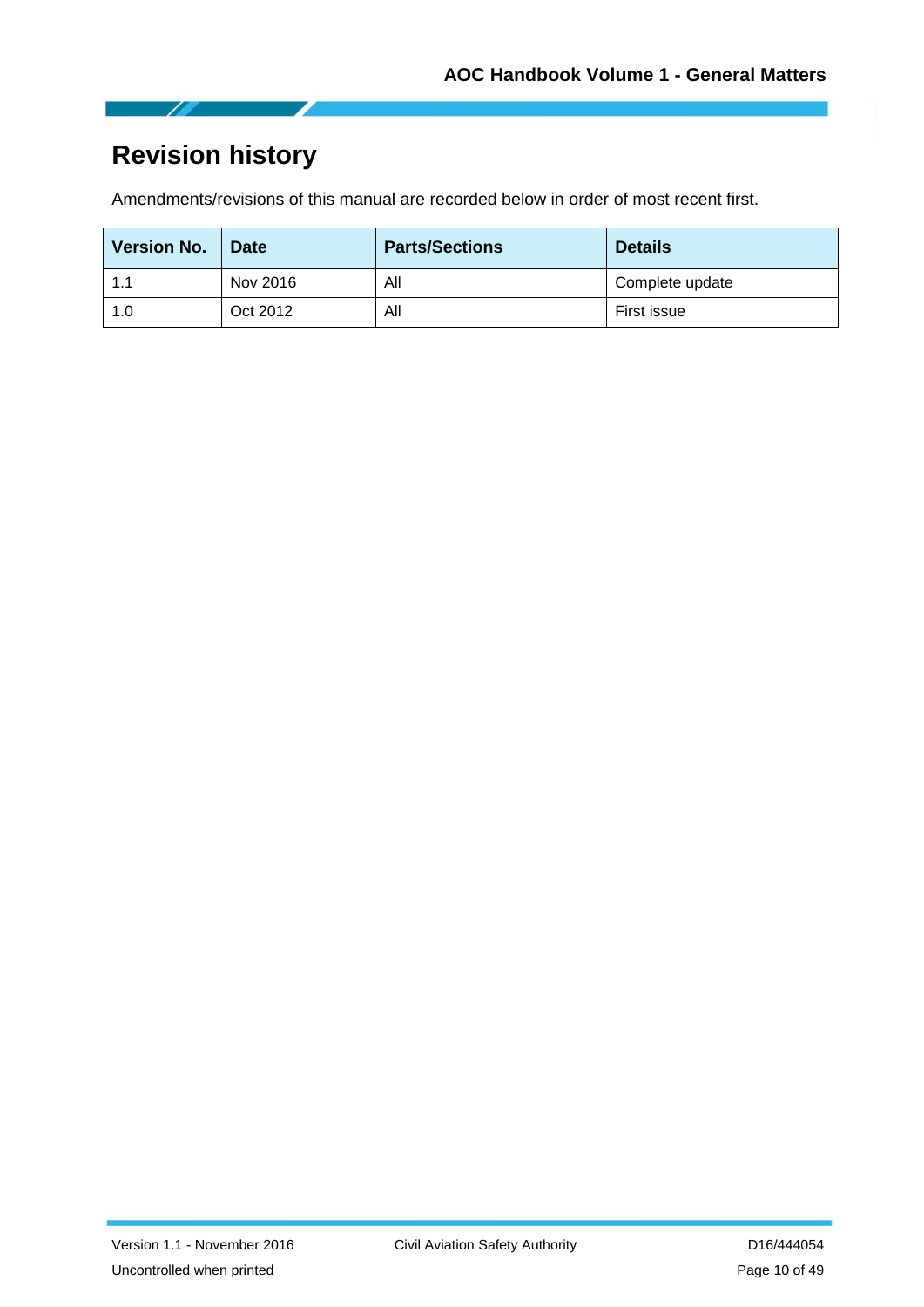## <span id="page-10-0"></span>**1. Introduction**

## <span id="page-10-1"></span>**1.1 About the AOC Handbook**

Anyone intending to conduct any commercial activities prescribed in the aviation regulations (such as aerial, charter and regular public transport operations in reg. 206 of the *Civil Aviation Regulations 1988*, or foreign air transport operations in Part 129 of the *Civil Aviation Safety Regulations 1998* [\(CASR\)](https://www.legislation.gov.au/Details/F2015L01995), or certain flying training under CASR Part 142), is required to have an Air Operator's Certificate (AOC).

The AOC Handbook is part of the AOC Manual Suite which provides applicants with information on how to obtain an Air Operator's Certificate for the above operations. It also provides existing certificate holders with information on how to maintain their certificate or vary their existing AOC.

The AOC Handbook supports the AOC Process Manual, which outlines the steps Civil Aviation Safety Authority (CASA) and the applicant need to take to process an application for an AOC.

This Handbook is subject to a continuous improvement program and as such is under continuous development and review. Submissions for change or amendment can be submitted as per the Continuous Improvement Process to [continuousimprovement@casa.gov.au.](mailto:continuousimprovement@casa.gov.au)

## **1.1.1 Purpose of the Handbook**

The purpose of this handbook is to provide CASA staff with policy and guidance on standardising entry control requirements for the processing of an application for an Air Operator's Certificate.

It provides CASA and industry with an explanation of the AOC issue and change process, and provides guidance on the requirements for obtaining, changing and maintaining an AOC.

The Handbook, together with the other documents in the AOC Manual Suite, aims to establish transparency in CASA decision-making process.

## **1.1.2 Who this Handbook is for**

This Handbook is for the use of both CASA staff, and persons or organisations applying for or holding an Air Operator's Certificate.

This handbook does not apply to applicants wishing to operate Remotely Piloted Aerial Systems (RPAS) and Sport or Recreational Aviation.

## **1.1.3 What this Handbook Covers**

This Handbook sets out the guidance information for the issue of or a change to an Air Operator's Certificate and covers a wide range of activities encompassing aerial work, charter and RPT operations.

The Handbook:

- outlines the legislative requirements and policies which support the AOC process
- provides detailed guidance material to support completion of a process step.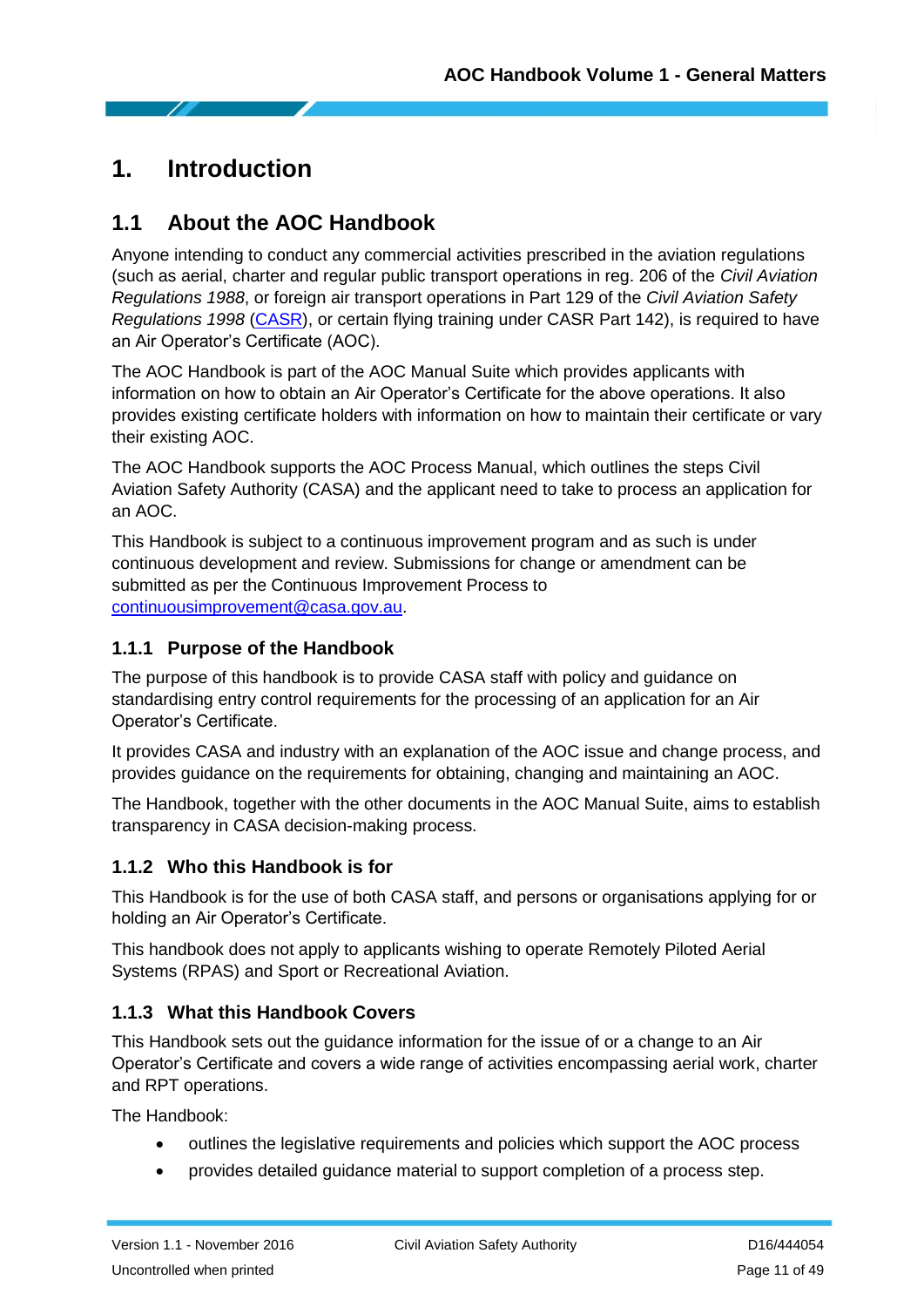The Handbook also sets out the criteria that CASA requires an applicant to meet to obtain an AOC. The applicant must ensure that they have the systems, procedures, premises, equipment and the personnel necessary to ensure that aviation safety is not compromised.

### **1.1.4 What this Handbook Does Not Cover**

This Handbook does not cover the maintenance requirements of Part 42 of the CASR for Regular Public Transport (RPT) operations. For guidance on the requirements of Part 42, please refer to its Manual of Standards and Part 42G – Continuing Airworthiness Management Organisation (CAMO) Assessor Handbook.

Information can also be found on the [CASA website.](https://www.casa.gov.au/)

### **1.1.5 Using the AOC Handbook**

CASA staff are required to follow the procedures and policies in this handbook. An applicant may use these policies and procedures as guidance when preparing for an AOC application.

By adhering to handbook's policies and procedures, a standard and unified approach consistent with regulatory requirements will be maintained when issuing an Air Operator's Certificate.

The Civil Aviation legislation provides few distinctions between small scale and large scale operations because the basic principles of sound operating practice are essentially similar at all levels. However, CASA will apply the guidance information in this handbook as appropriate, giving due consideration to the size, complexity and particular circumstances of the applicant.

Where deviation from the policies and procedures contained in this handbook is required, such deviation must be approved by the CASA Senior Manager, Safety Assurance.

In this handbook the words *must* or *shall* are used to indicate that CASA requires the policy or procedure to be adhered to. The word *recommended* is used to indicate that a greater degree of latitude may be exercised and the CASA team member will use their experience and training to make a decision based on the information available.

## <span id="page-11-0"></span>**1.2 The Structure of the Handbook**

### **1.2.1 The AOC Manual Suite**

This AOC Handbook is part of the AOC Manual Suite that provides guidance on applying for, issuing and maintaining an AOC. The Suite consists of the following, as shown in the diagram below (Figure 1):

- The AOC Process Manual
- This Handbook
- The AOC Forms.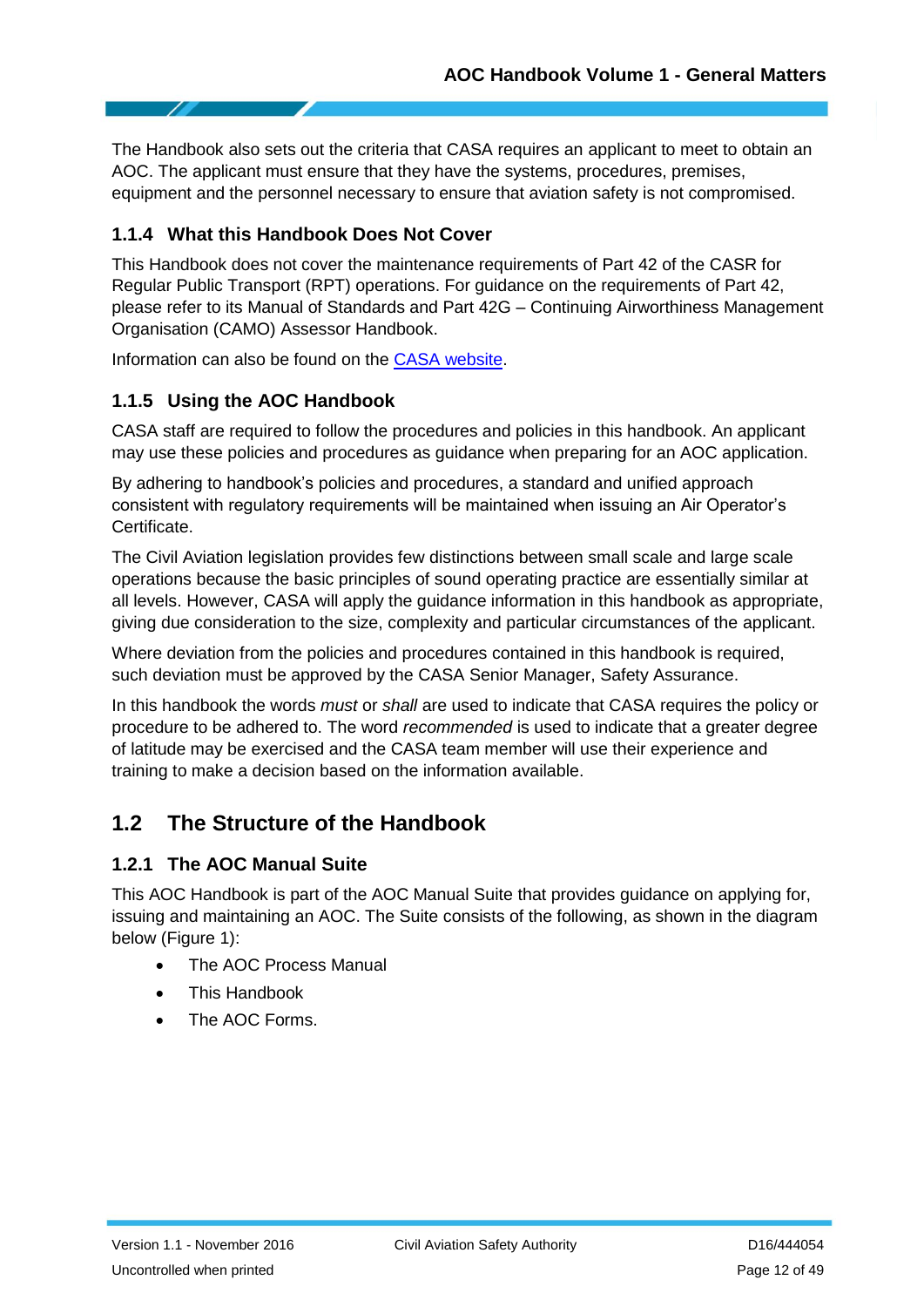

**Figure 1: AOC Manual Suite**

The **AOC Process Manual** sets out the process that the applicant and CASA must follow from enquiry, to assessment and issue of an AOC. It is designed as a fast, quick-reference mechanism that standardises how CASA Inspectors carry out the assessment activities. It also outlines the points of interaction between CASA and the aviation industry in the conduct of these activities. The full version of the Air Operator's Certificate Process Manual is available on the CASA website.

The **Handbook** deals with the detailed information on the assessment criteria and policies for the issue of an AOC. The Handbook aligns with and supports the AOC Process Manual by providing detailed explanations on the requirements outlined in the process steps. The AOC Handbook is divided into five volumes:

- Volume 1 AOC General Matters
- Volume 2 [Flying Operations](https://www.casa.gov.au/standard-page/handbook-vol-2-flying-operations)
- Volume 3 [Airworthiness](https://www.casa.gov.au/standard-page/handbook-vol-3-airworthiness)
- Volume 4 [Specialist Areas](https://www.casa.gov.au/standard-page/handbook-vol-4-specialist-areas)

(Dangerous Goods, Cabin Safety, Ground Operations, Drug and Alcohol Management Plans, Aerodromes and Safety Management Systems)

Volume 5 – International Operations

(Foreign Air Transport Operators).

### **Electronic Forms and Manuals**

CASA has developed electronic tools to assist industry in the certificate application process and to build manuals.

CASA will accept for assessment applications and manuals developed using the electronic tools. It is expected that CASA staff will also return manuals to the applicant for rework by electronic means.

Another feature of electronic tools is the ability of industry to produce and submit electronic application forms and manuals. The tools also provide for online assessment and return to the applicant for rework. In some cases, industry is required to supply CASA with a copy of the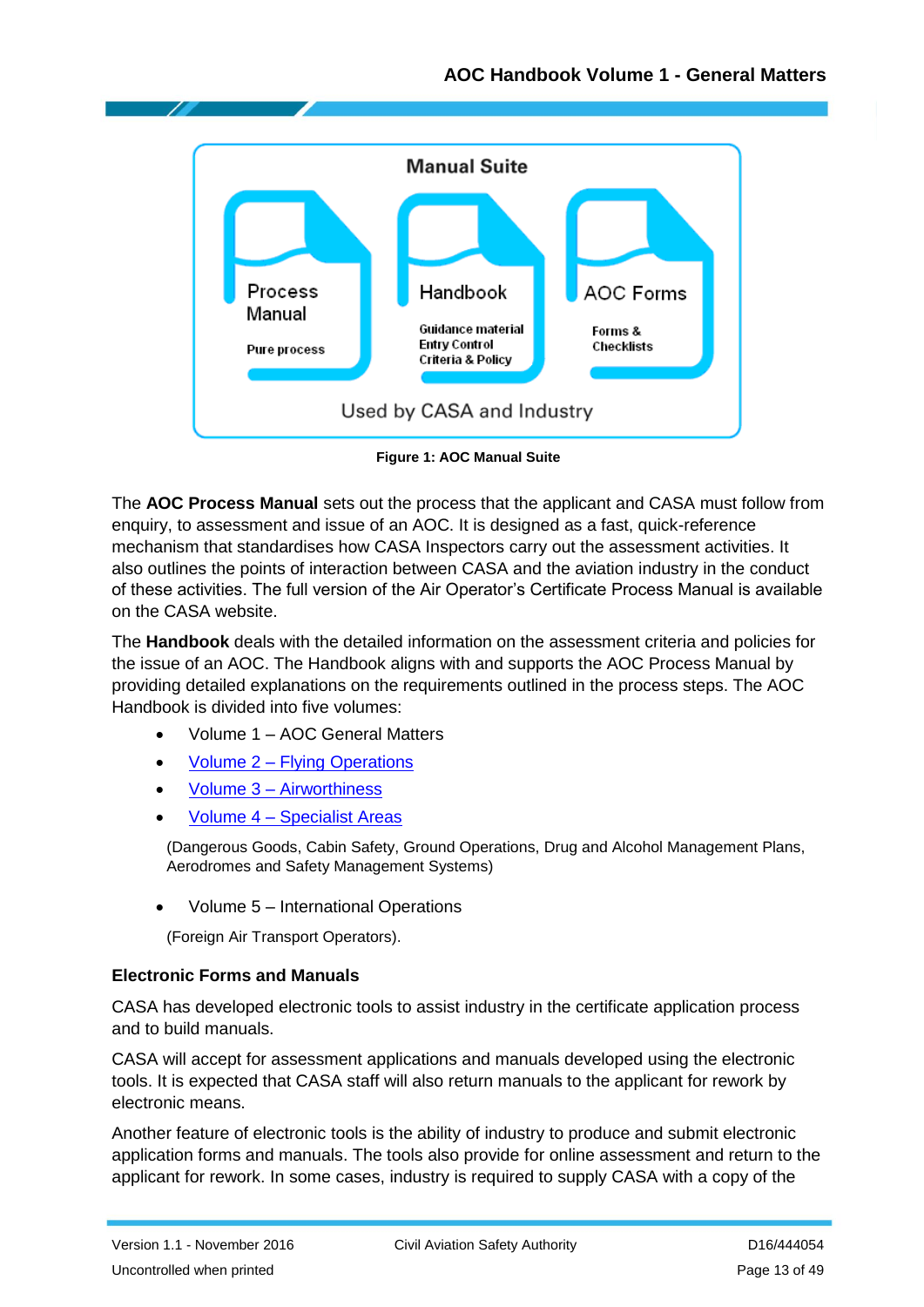approved or accepted manuals. These manuals can be provided to CASA in an electronic form.

The **AOC Application Forms** allow an applicant to submit an application for an AOC and CASA to assess the application. The suite of AOC Application Forms is the CASA approved forms for applying for an Air Operator's Certificate.

### **1.2.2 Where to Get Further Information/Assistance**

To obtain further assistance with any of the information contained within this handbook, contact the Client Services Centre (CSC) Brisbane on 136 773 or visit the CASA website at [www.casa.gov.au.](http://www.casa.gov.au/)

To make suggestions regarding amendments to this handbook, email [continuousimprovement@casa.gov.au.](mailto:continuousimprovement@casa.gov.au)

CASA may, by notice in writing served on the AOC holder, cancel, suspend or vary the certificate where CASA is no longer satisfied that the AOC holder meets the safety and legislative requirements.

The process involving administrative action is coordinated by CASA Legal (LARPIS). If a certificate is cancelled, suspended or varied as a result of enforcement action, a job still needs to be raised by CSC to include details of the action in the database.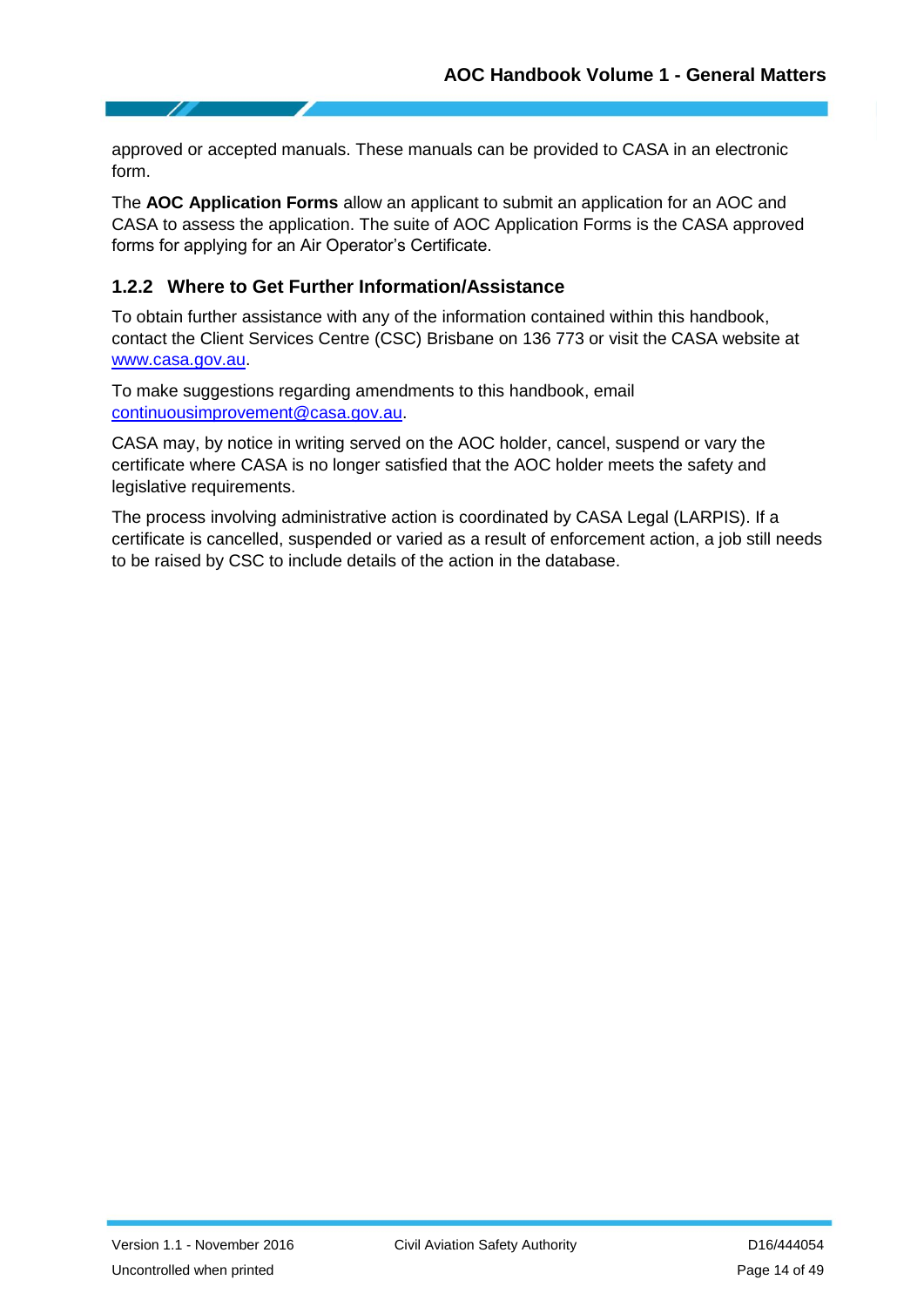# <span id="page-14-0"></span>**2. Air Operator's Certificate Overview**

## <span id="page-14-1"></span>**2.1 What is an Air Operator's Certificate?**

An Air Operator's Certificate (AOC) is a permission granted by CASA under [section 27](https://www.legislation.gov.au/Details/C2011C00210) of the Act to conduct commercial operations prescribed in [CAR 206](http://www.austlii.edu.au/au/legis/cth/consol_reg/car1988263/s206.html) by:

- aircraft flying into, or out of, Australian Territory
- aircraft flying in Australian Territory
- Australian aircraft flying outside Australian Territory.

All AOCs are issued for a specified period. To continue operating, an AOC holder must apply for, and be issued with, a new AOC prior to the expiry of the existing AOC.

If you are not sure about whether you require an AOC, please contact the CASA Client Service Centre (CSC) on 136 773 or by email at [regservices@casa.gov.au.](mailto:regservices@casa.gov.au)

## <span id="page-14-2"></span>**2.2 Who May Apply for an Air Operator's Certificate?**

Any legal entity may apply for an AOC. This includes:

- a natural person or a group of natural persons
- an incorporated company or association, or a group thereof
- a body corporate or politic created by statute.

CASA requirements on legal identity checks are set out in detail in the AOC Handbook Volume 1 - 4.5.5 Legal Entity.

## <span id="page-14-3"></span>**2.3 Types of Authorisation**

The following commercial purposes can be approved under an AOC:

- Aerial Work
- **Charter**
- Regular Public Transport.

### **2.3.1 Aerial Work**

Aerial work activities include the following:

- Aerial Advertising
- Aerial Agricultural Operations
- Aerial Photography
- Aerial Spotting
- Aerial Stock Mustering
- Aerial Surveying
- Ambulance Functions
- Dropping
- Feral and diseased animal control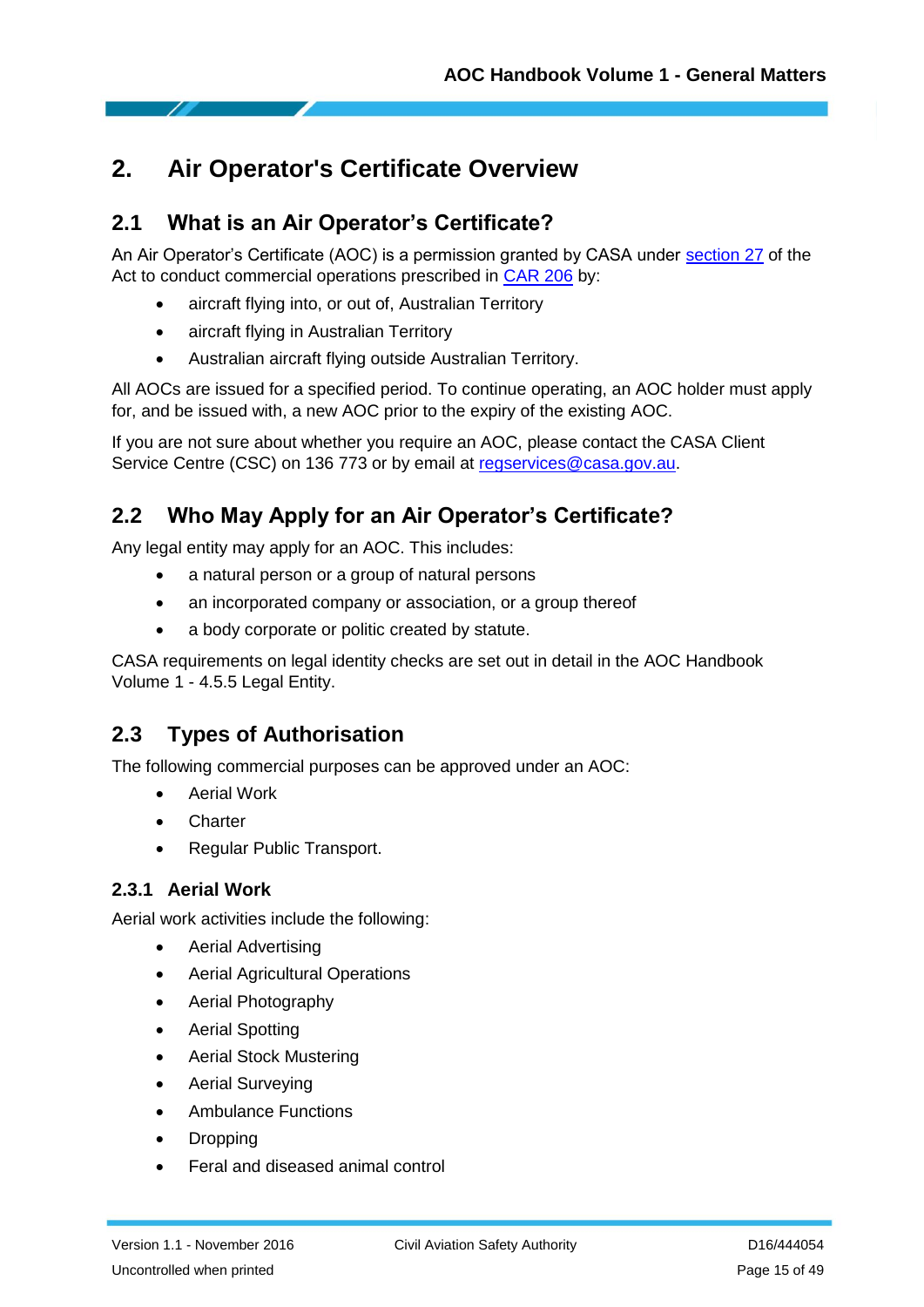- Frost Protection
- Power line
- Rappelling
- Search and Rescue
- Sling Load Operations
- **Surveillance**
- **Target Towing**
- Trade Operations
- Winching and Hoist
- Carriage, for trading purposes, of goods owned by the pilot, owner or hirer of the aircraft on schedules that are not fixed and terminals
- Flying training, other than conversion training or training carried out under an experimental certificate issued under regulation [21.195A](http://www.austlii.edu.au/au/legis/cth/num_reg/car19981998n237290/s21.195a.html) of *Civil Aviation Safety Regulations* (CASR) or under a permission to fly in force under sub regulation 317 of the *Civil Aviation Regulations* (CAR 1988).

## **2.3.2 Charter**

Charter operations covers:

- the carriage of passengers or cargo for hire or reward to or from any place, other than carriage in accordance with fixed schedules to and from fixed terminals or carriage for an operation mentioned in sub regulation 262AM(7) of CAR 1988 or under a permission to fly in force under sub regulation 317(1) CAR 1988
- carriage, in accordance with fixed schedules to and from fixed terminals, of passengers and/or cargo in circumstances in which the accommodation in the aircraft is not available to persons generally.

## **2.3.3 Regular Public Transport**

Regular Public Transport operations covers the transport of persons or cargo for hire or reward in accordance with fixed schedules to and from fixed terminals over specific routes with or without intermediate stopping places between terminals.

## <span id="page-15-0"></span>**2.4 The AOC Processes**

### **2.4.1 AOC Certification Process**

The AOC certification process consists of four main phases:

- Enquiry
- Application
- Assessment
- Certification.

Detailed information regarding these phases is discussed in Vol 1, Chapter 4 of this handbook.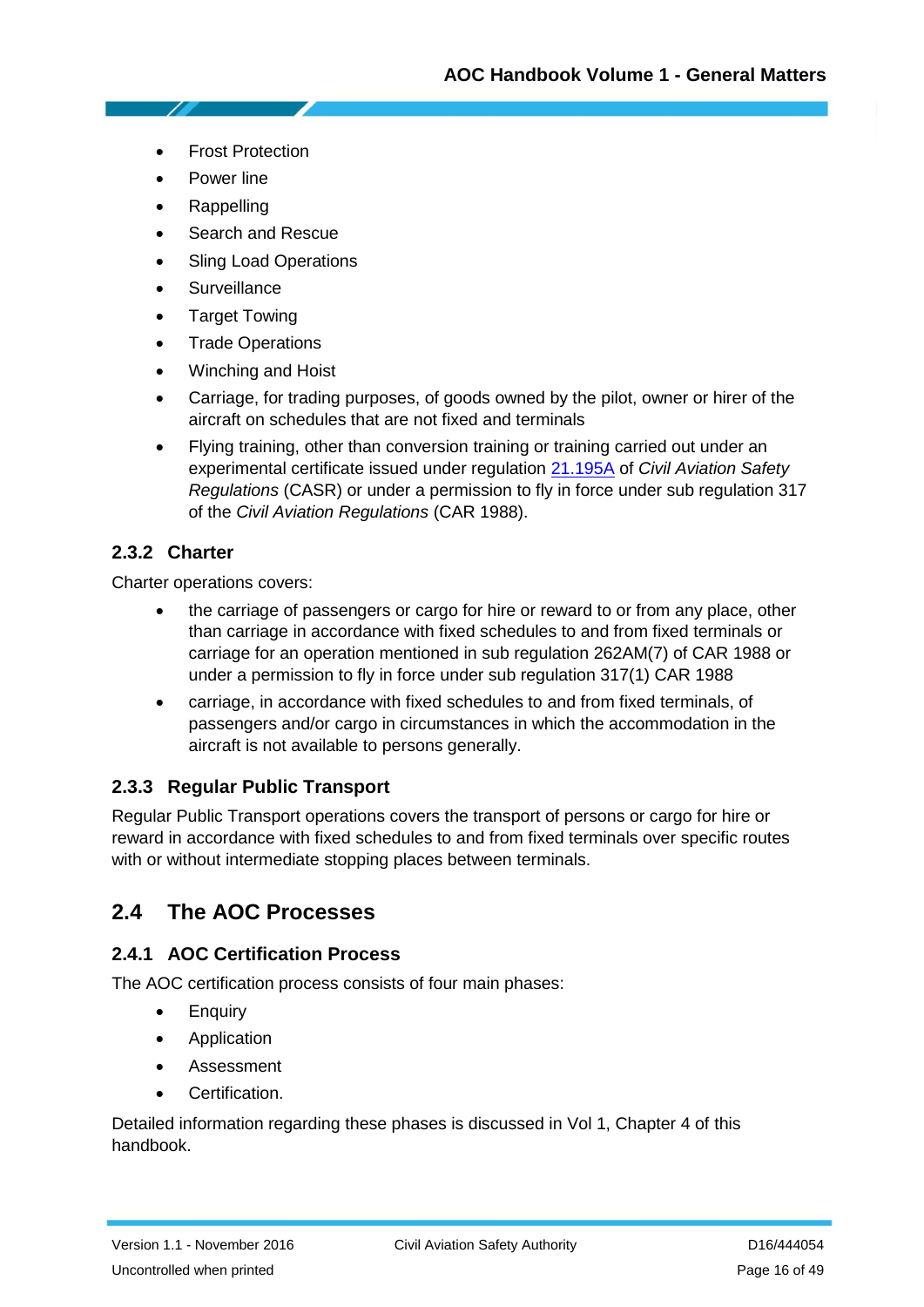### **2.4.2 Cancellation at AOC holder's request**

CASA must cancel an AOC if the AOC holder makes a written request. There is no specified form for the cancellation of an AOC.

Before actioning a cancellation request, CASA must ensure that the person requesting the cancellation has the authority to do so.

The process for cancellation at the request of the AOC holder is detailed in Section 2.0 of the AOC Process Manual.

### **2.4.3 Cancellation, suspension or variation as a result of Enforcement Action**

It is the responsibility of the AOC Holder to ensure the commercial operations authorised by the AOC continues to comply with legislative requirements.

CASA may, by notice in writing served on the AOC holder, cancel, suspend or vary the certificate where CASA is no longer satisfied that the AOC holder meets the safety and legislative requirements.

The process involving administrative action is coordinated by CASA Legal Services Division. If a certificate is cancelled, suspended or varied as a result of enforcement action, a job still needs to be raised by CSC to include details of the action in the database.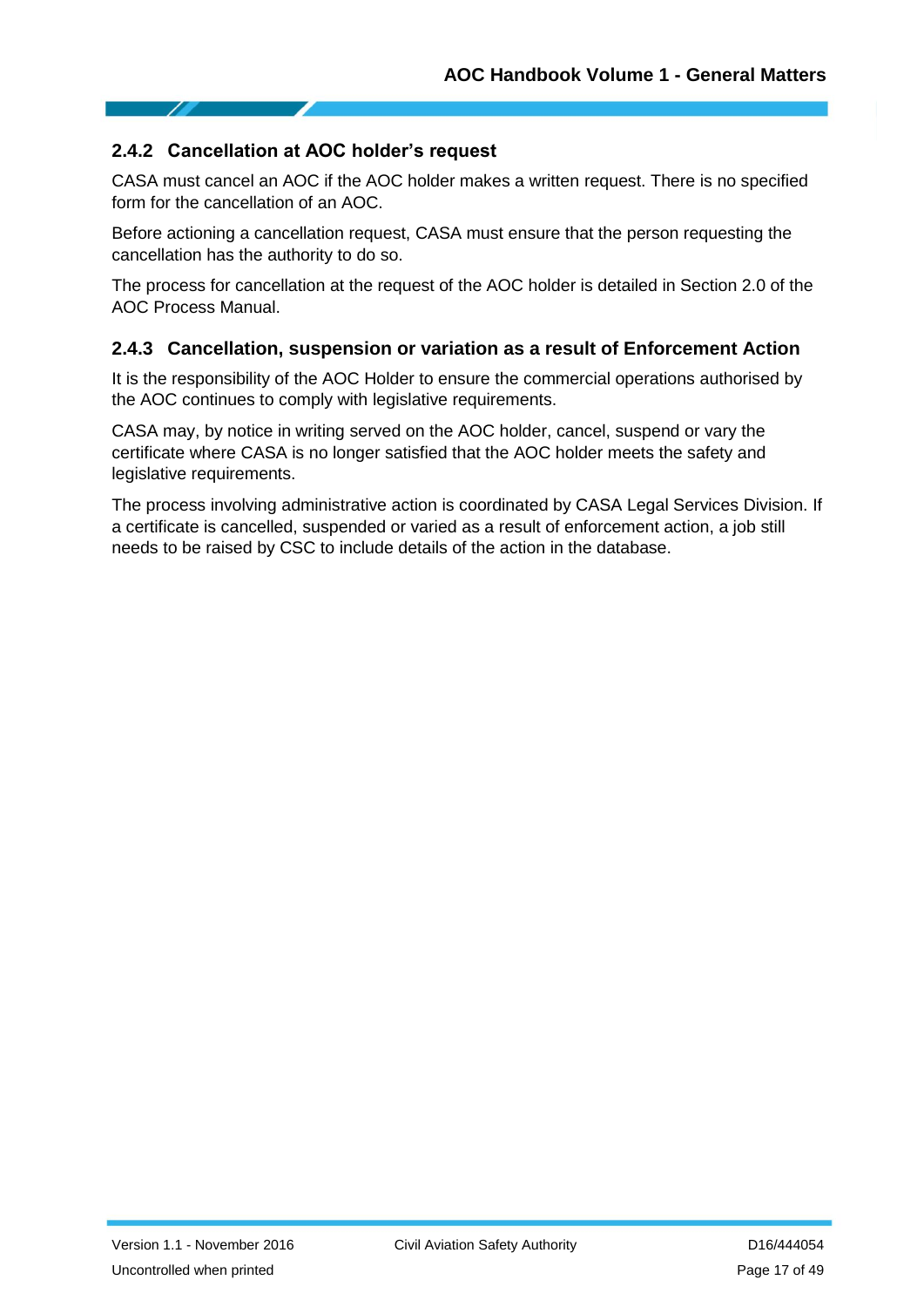# <span id="page-17-0"></span>**3. Applicable Legislation**

The following is a list of legislation and advisory material that is relevant to AOCs:

- *Civil Aviation Act 1988* ( the Act)
- *Civil Aviation Regulations 1988* (CAR) and *Civil Aviation Safety Regulations 1998* (CASR)
- Civil Aviation Orders (CAO)
- Manual of Standards (MOS)
- Advisory Information including:
- Civil Aviation Advisory Publications (CAAP)
- Advisory Circulars (AC)
- CASA Policy
- Acceptable Means of Compliance (AMC)
- Guidance Material (GM).

All CASA officers involved in the issue of an AOC must, in the first instance, familiarise themselves with Division 2 of Part III of the Act which sets out the legal framework for the issue on an AOC. If clarification is required on the above, it is recommended officers seek legal advice.

Section 28 of the Act deals with matters about which CASA must be satisfied before an AOC is issued. If CASA is not satisfied that an applicant meets, or is capable of meeting, all the requirements set out in section.28 of the Act, CASA must not issue the AOC.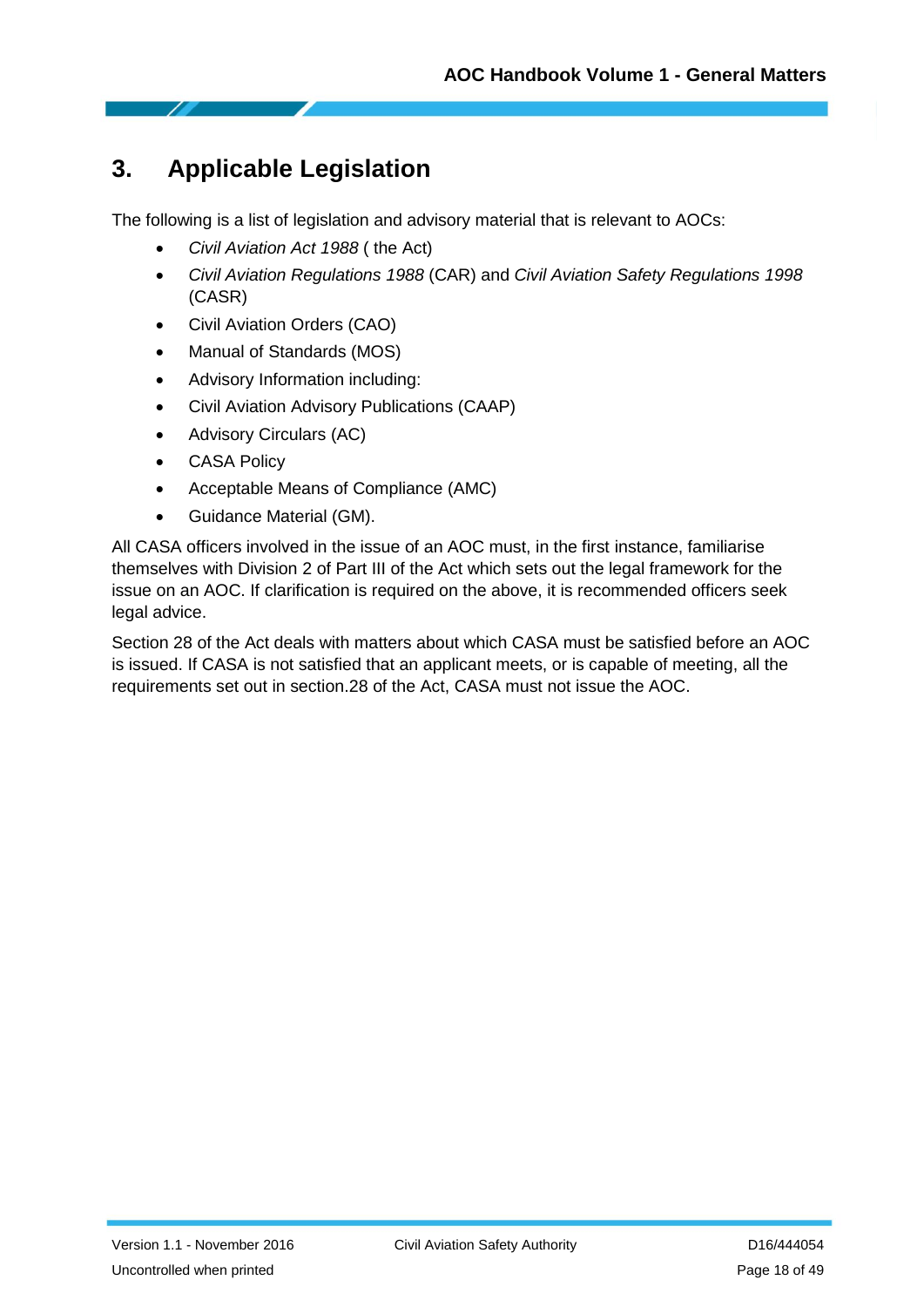# <span id="page-18-0"></span>**4. Certification Process**

## <span id="page-18-1"></span>**4.1 CASA Responsibilities**

CASA's responsibilities in relation to the AOC application are to:

- assess the application and all supporting documentation received from the applicant to determine whether it is satisfied that the applicant is able to safely carry out the operations proposed
- perform an assessment in accordance with this handbook, the AOC Process Manual and the AOC Application Forms, including consideration of the matters set out in [section.28](http://casaconnect/tools/legislation/index.htm) of the Act
- manage the AOC application assessment process
- inform the applicant of the names of the CASA officers who will be managing the assessment
- provide advice to the applicant about the ongoing status of the application.

## <span id="page-18-2"></span>**4.2 Applicant's Responsibilities**

The applicant's responsibilities in relation to the AOC are to:

- be familiar with the regulatory requirements that apply to an AOC holder, including ICAO annexes (for foreign operators)
- understand CASA's policy requirements as outlined in this handbook
- establish an organisation with the resources and procedures adequate to support the proposed activities having regard to the nature of the AOC operations
- manage the AOC application within their business and provide a point of contact for CASA
- provide a complete AOC application form and supporting documentation
- make available staff from their organisation to coordinate the verification of information provided in the application and supporting documentation
- at CASA's request, provide satisfactory evidence that all risks associated with their application have been identified and mitigated.

Where the assessment identifies an area for which no guidance has been provided in the handbook, the applicant must provide a detailed safety case that will satisfy CASA.

## **4.2.1 Emergency Situations – Legal Defence**

There may be occasions where a person engages or seeks to engage in conduct in contravention of a statutory requirement because of an emergency. Paragraph 66 of AIP ENR 1.1 makes provision for a mercy flight to be declared in certain circumstances. This part of the AIP has no independent legal status and therefore in any of the above circumstances, the Criminal Code defence of 'sudden or extraordinary emergency' must be able to be relied upon.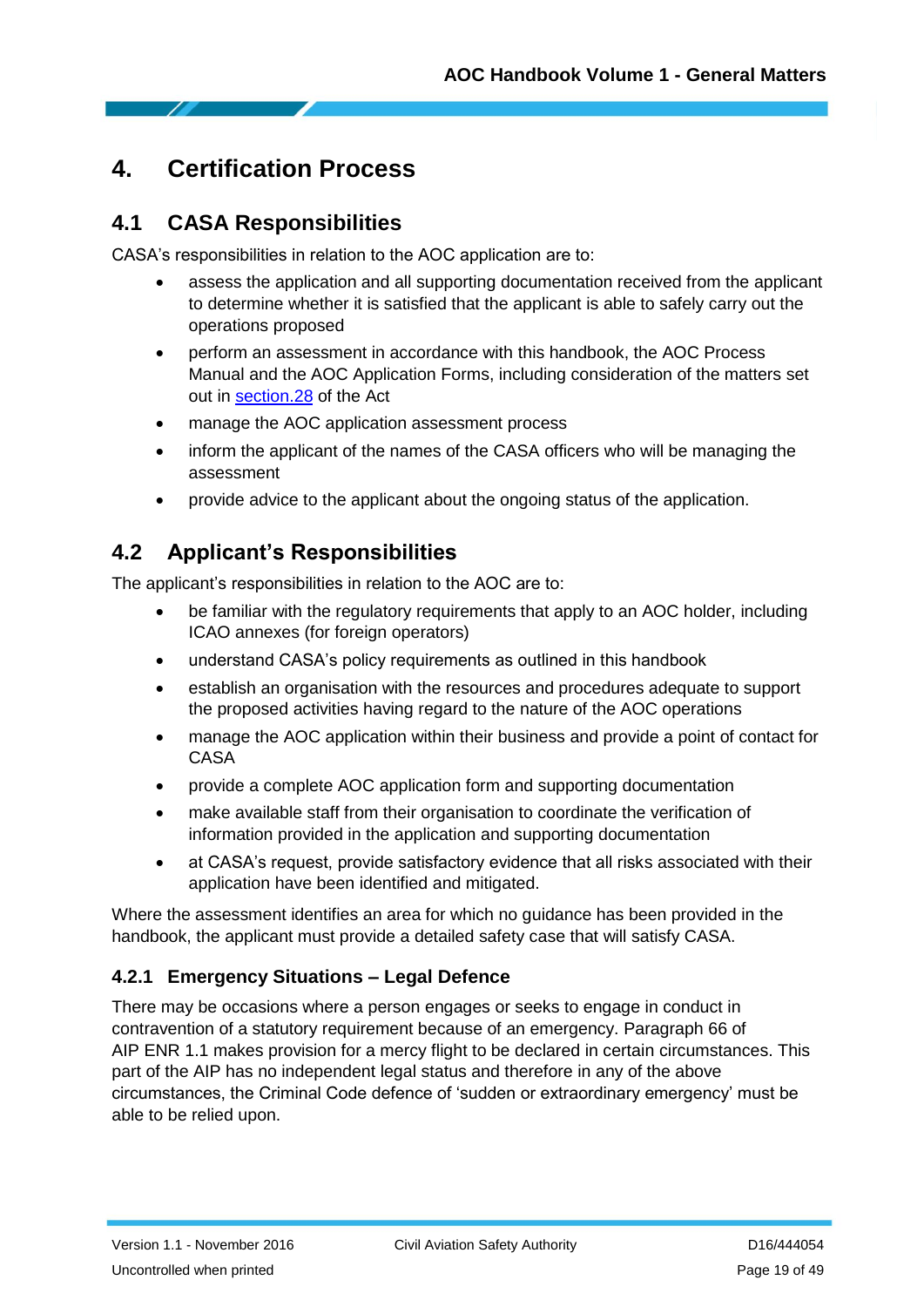The defence is available where a person reasonably believes that:

- circumstances of sudden or extraordinary emergency exist
- committing the offence is the only reasonable way to deal with the emergency
- the conduct is a reasonable response to the emergency.

The *Commonwealth Criminal Code: A Guide for Practitioners* states:

- *the emergency must be real or reasonably apprehended as real:* the defence of sudden or extraordinary emergency is not available to a defendant who is unreasonably mistaken in apprehending a situation of emergency
- *the emergency must be unavoidable by lesser means:* the defence is barred unless commission of the offence was the only reasonable way to deal with the emergency
- *the defendant's response to the emergency must be reasonable in the circumstances:* the defence is barred if commission of an offence was not a reasonable response to the emergency.

In general, if a person seeks advice from CASA about whether they can do something in contravention of a statutory requirement because of an emergency, CASA must advise they cannot, but inform the person of:

- a. the fact of the sudden and extraordinary emergency defence
- b. the elements of the defence
- c. the need for the person to be satisfied that the defence is reasonably available to them.

### <span id="page-19-0"></span>**4.3 Process Overview**

The following diagram (Figure 2) shows the overall process for obtaining an AOC.



**Figure 2: Overall process for obtaining an AOC**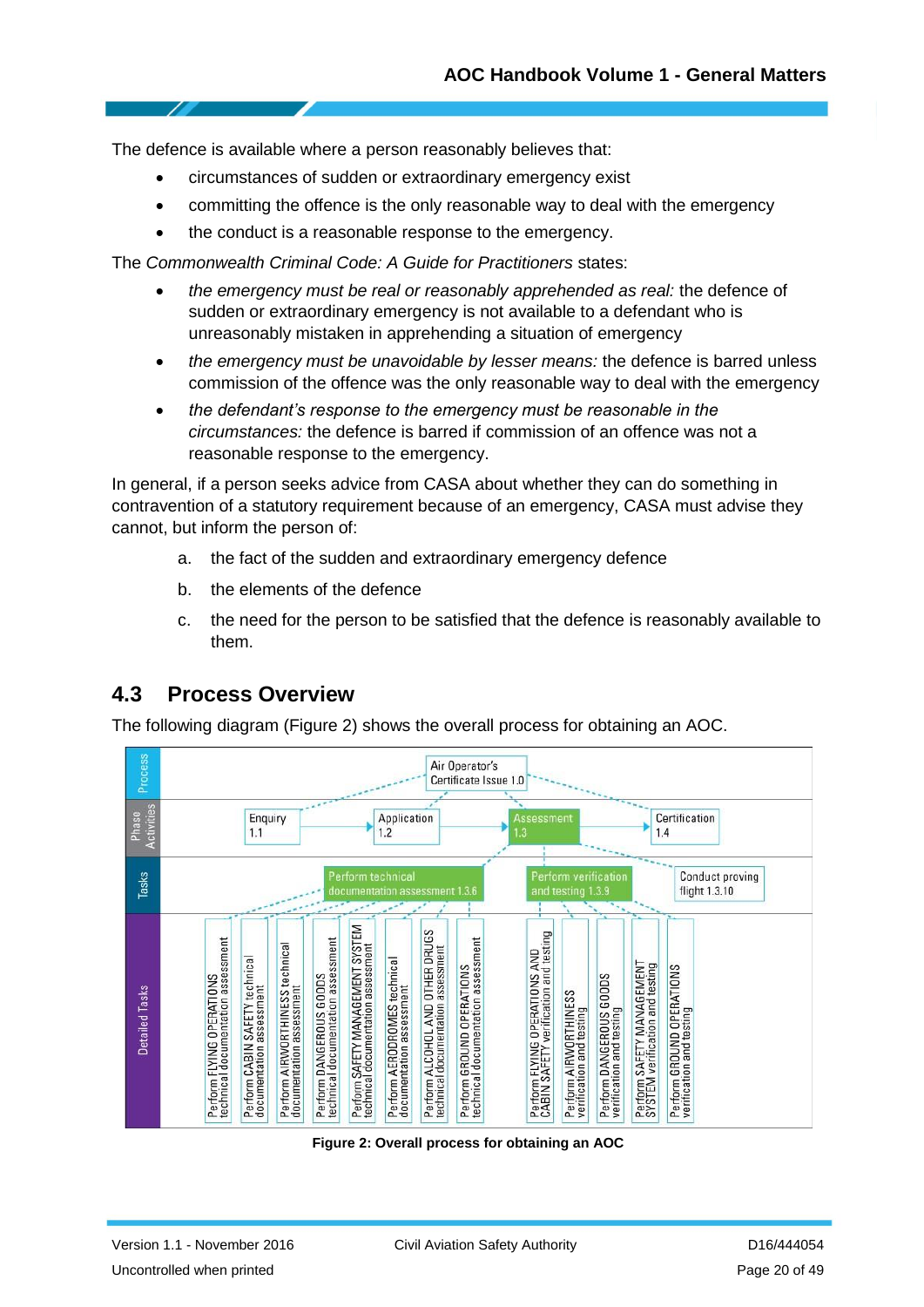- To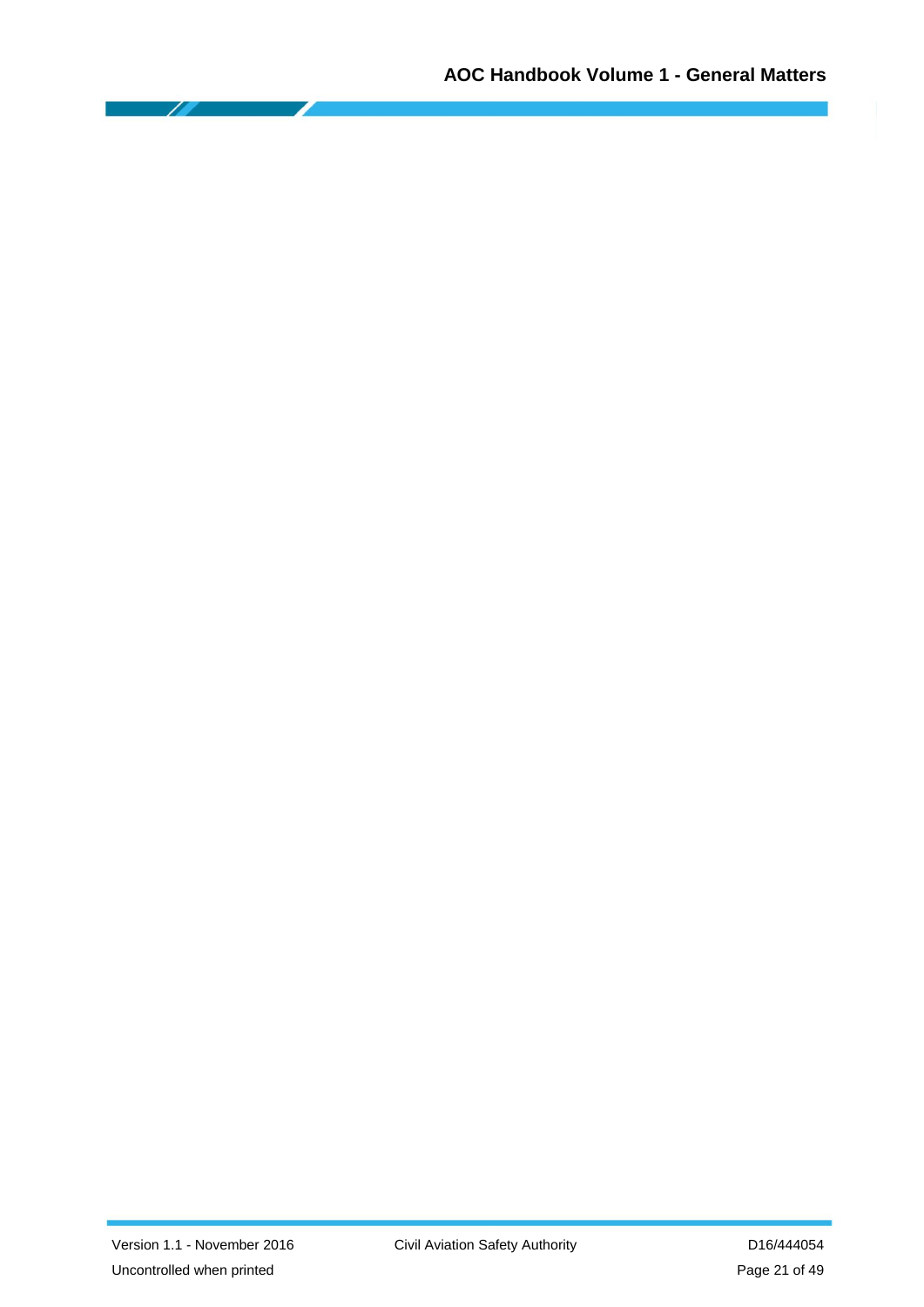## <span id="page-21-0"></span>**4.4 Enquiry**

The Client Services Centre (CSC) is the first point of contact for guidance on how to apply for or vary an AOC.

The Enquiry Phase is an opportunity to educate and guide applicants in submitting a complete application with supporting documentation.

## **4.4.1 Pre-application meeting**

#### **When is a pre-application meeting required?**

A pre-application meeting is conducted by CASA to help the applicant understand the certification process and the requirements to obtain an AOC.

The applicant may also request a pre-application meeting with CASA through the CSC.

A pre-application meeting is recommended for the initial issue of any AOC and for the addition of complex operations. CSC will consult with the CASA Region Office to determine if the operation is deemed complex.

#### **What is covered in the pre-application meeting?**

It is recommended that the pre-application meeting, chaired by the CASA Project Manager, be attended by all project team members and the applicant or their representatives.

The conduct of the meeting must give due consideration to the applicant's capabilities and expertise. The general guidelines provided in this section are intended to assist in the conduct of the meeting.

The following are some of the items that must be included in the agenda for discussion at the pre-application meeting:

- 1. Verification of information provided by the applicants.
- 2. The proposed operations.

It is recommended this be discussed in detail. It is essential that the CASA Project Team fully understands the nature of the intended operations so they can provide the applicant with appropriate guidance and advice on the requirements. It is also important for the applicant to understand the safety and legal requirements of the proposed operations.

- 3. The proposed management structure, and qualifications and experience of the personnel proposed to conduct the operations.
- 4. Documentation, and verification and testing requirements.

The applicant must have a clear understanding of what constitutes a complete application. This includes specification of the location of all intended facilities and where assessments are to be conducted. These facilities need to be in a ready state for on-site inspection and testing, should CASA determine if necessary.

5. The certification process.

The applicant must be made aware of the certification process, and the roles and responsibilities of CASA and the applicant during the certification process. Information on the certification process is available in the AOC Process Manual. It is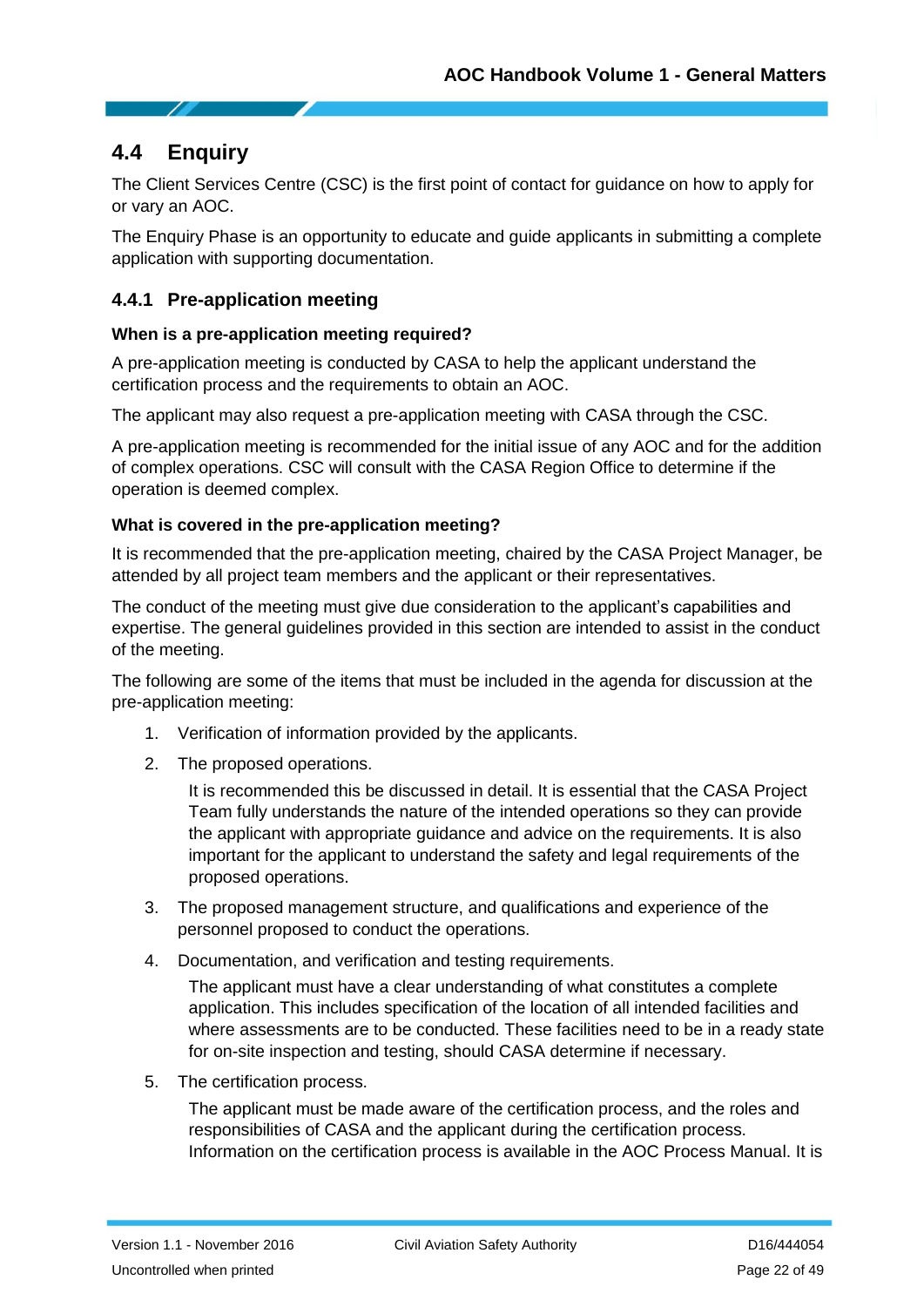recommended this be provided to the applicant who should read this before the preapplication meeting.

It is recommended the applicant also be advised of possible situations that may cause delays and the suspension of the process, for example incomplete or unsatisfactory documents, unsatisfactory inspections and tests, and/or payment delays.

The applicant must clearly understand that the documentation must be submitted in sufficient time to allow CASA to complete the assessment process and to issue the AOC before the intended commencement date of the applicant's operations. Delay by the applicant in responding to CASA will adversely impact on the time taken to complete the assessment phase and may result in the suspension or cancellation of the application.

CASA will take minutes of the meeting. The minutes will be distributed to all participants.

A suggested agenda is attached in Appendix 2 to Volume 2.

6. CASA cost recovery policies.

The applicant must clearly understand the distinction between the provision of advice on CASA requirements, which is free, and the provision of assessments, checks, inspections and consultancy advice, all of which attract the payment of a fee.

## <span id="page-22-0"></span>**4.5 Application Phase**

The CSC will identify the CASA Regional Office that is to conduct the assessment and in conjunction with that office, where appropriate, review the AOC application and supporting documentation to create an estimate of costs.

For more information on the application process, refer to the AOC Process Manual.

## **4.5.1 Types of Application**

There are three types of AOC application:

- initial issue of an AOC
- renewal or subsequent issue of an existing AOC
- variation to an existing AOC.

Although CASA policy allows the application process to be varied according to the type and complexity of the application, each application must meet all legislative and safety requirements.

To meet the requirements of section.27AA of the Act, the formal application must be in the form approved by CASA Instrument 193/12.

#### **Initial Issue**

The application must be made on **Form 1049—AOC Application**, following the instructions accompanying that form.

CASA will verify the legal identities of the applicant for all applications for an initial issue of an AOC. Refer to Section 4.5.5.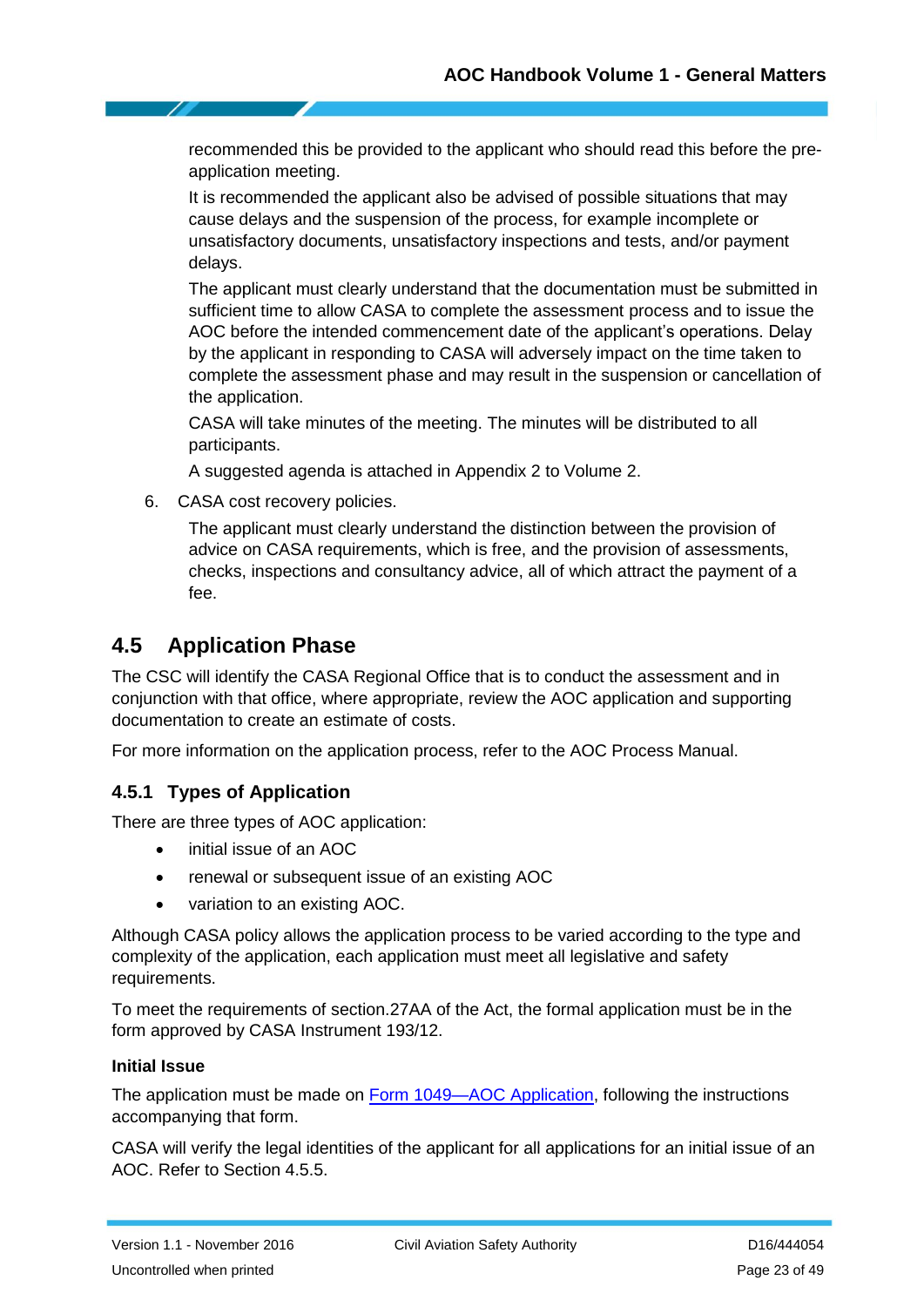#### **Renewal or subsequent issue**

There is no obligation on CASA to remind an operator of an impending expiry of an AOC. However, it is CASA policy to do so whenever possible. CSC sends reminder letters in accordance with its reminder letter procedures.

Where an AOC is about to expire, the holder of the certificate may apply for its renewal.

When the application is for an AOC that authorises *the same operations* as the expiring certificate, the AOC holder must complete an AOC Application using [Form 1213—Application](https://www.casa.gov.au/page/PC_100933)  [for a Subsequent Issue of an AOC without changes.](https://www.casa.gov.au/page/PC_100933)

*The criteria for renewal of an AOC are the same as for initial issue*. Provided CASA remains satisfied with all matters referred to in section.28 of the Act, the reissue is an administrative process.

Where necessary CASA will perform an assessment as for an initial issue to ascertain that the holder continues to meet the legislative and safety requirements. This may substantially increase the processing cost of the AOC application.

The renewal application must be submitted with sufficient margin of time to allow CASA to complete the assessment prior to the expiry date of the current certificate.

In cases where the certificate has expired, the applicant is required to submit a complete application using [AOC Application Form 1049.](https://www.casa.gov.au/page/PC_100931)

#### *Request for changes to the AOC at the time of renewal*

If the AOC holder wishes to apply for renewal of their certificate with changes to the authorisations, they may be asked, depending on the change requested, to apply for an AOC variation using the **AOC Application Form 1214**. CASA will discuss with the applicant the timeframes required to process the change request in view of the expiry date of the current AOC.

#### *Renewal during investigation and administrative action*

In circumstances where a person's AOC is due for renewal while an investigation and/or show cause action is still to be completed, unless the delegate has immediate safety concerns regarding the person's activities, the delegate must re-issue the AOC for a sufficient time period (generally, not exceeding two months) to allow resolution of the action.

#### **Appeal process**

Section.31A of the Act provides that where CASA makes a decision to suspend or cancel an authorisation after a mandatory show cause process, the decision is automatically stayed for five business days. If within that period the holder of the certificate applies to the Administrative Appeals Tribunal for a review of CASA's decision, then the decision is automatically stayed until the Tribunal makes a decision whether to grant a stay or not.

The Tribunal also has the power to extend an AOC that expires during the appeal process.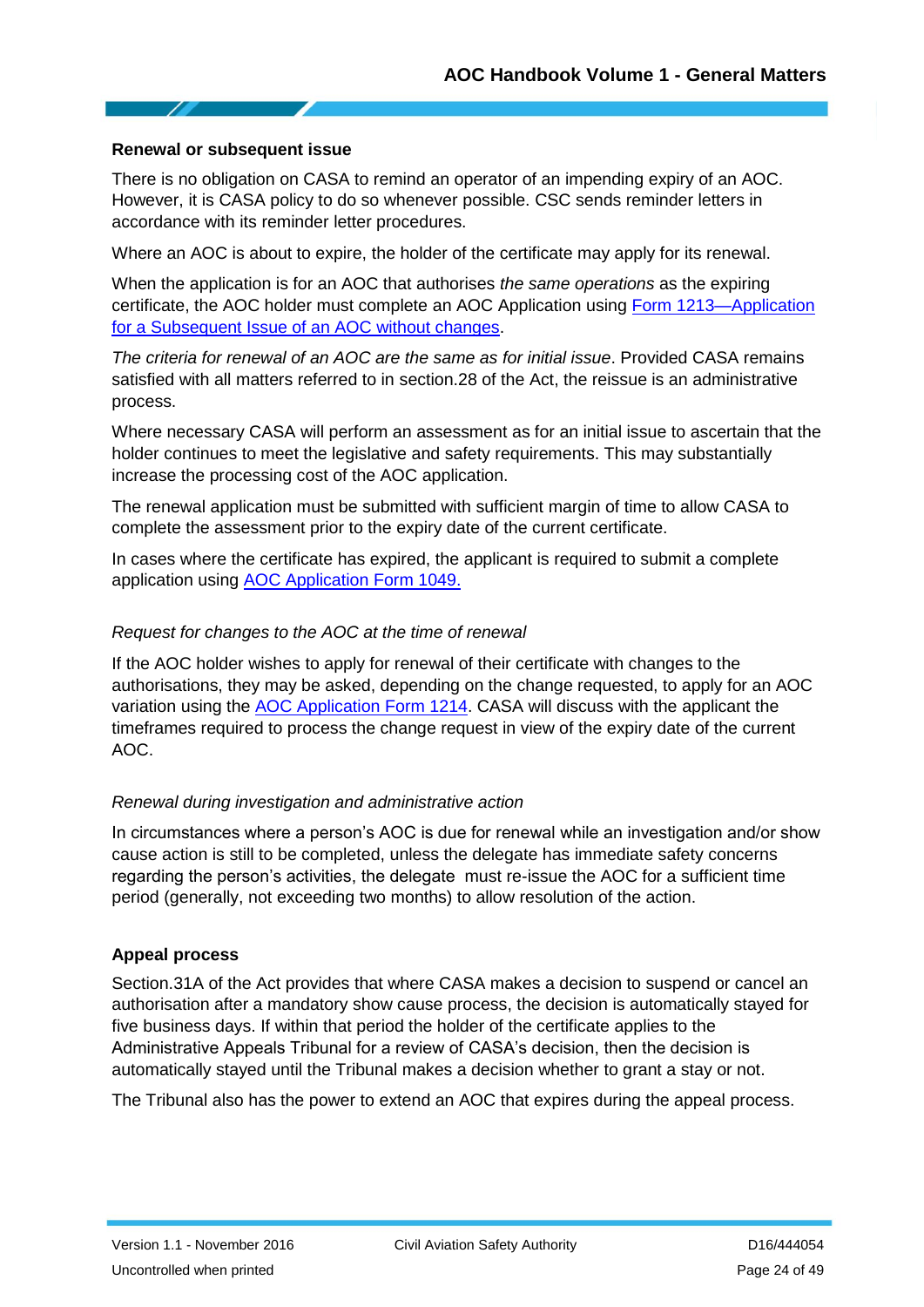#### **Variation**

Applications to vary an AOC must be made on the [AOC Application Form 1214,](https://www.casa.gov.au/casa-form/form-1214-complete-application-aoc-variation) following the instructions accompanying that form. If the applicant wishes to remove authorisations from their current AOC, they also need to complete [AOC Application Form 853 –](https://www.casa.gov.au/files/form853pdf) Application to [remove activities or locations from an AOC.](https://www.casa.gov.au/files/form853pdf)

Applications for variation to an existing AOC must be made and assessed as if they were an initial issue.

## **4.5.2 Applying for an AOC with ANZA privileges**

The *Civil Aviation Legislation (Mutual Recognition with New Zealand) Act 2006* amended the *Civil Aviation Act 1988* to implement Australia's part of the joint commitment between Australia and New Zealand for the mutual recognition of air operator certificates.

The legislation enables the mutual recognition of AOCs for operation of aircraft exceeding 30 seats or 15,000kg. The Act provides for AOCs issued to an aircraft operator by CASA to be recognised in both Australia and New Zealand, for aviation activities in the both countries.

Following are the arrangements regarding Trans-Tasman aviation regulation, signed between the Australian and New Zealand governments and the Civil Aviation Safety Authority (CASA) and the Civil Aviation Authority of New Zealand (CAANZ).

- [Arrangement Between the Australian and New Zealand Governments on Mutual](https://www.casa.gov.au/standard-page/anza-privileges)  [Recognition of Aviation-Related Certification](https://www.casa.gov.au/standard-page/anza-privileges)
- [Operational Arrangement Between the Civil Aviation Safety Authority of Australia](http://search.infrastructure.gov.au/search/click.cgi?rank=2&collection=infrastructure&url=https%3A%2F%2Finfrastructure.gov.au%2Faviation%2Flegislation%2Famendment%2Fdoc%2FAust-NZ_MR_Operational_Arrangement.doc&index_url=https%3A%2F%2Finfrastructure.gov.au%2Faviation%2Flegislation%2Famendment%2Fdoc%2FAust-NZ_MR_Operational_Arrangement.doc&auth=KBXWYCD4SEqN7lK%2BmGg9IQ&search_referer=&query=%22operational%20arrangement%22&profile=_default&identifier=1476069100.39655)  [and the Civil Aviation Authority of New Zealand in Relation to Mutual Recognition of](http://search.infrastructure.gov.au/search/click.cgi?rank=2&collection=infrastructure&url=https%3A%2F%2Finfrastructure.gov.au%2Faviation%2Flegislation%2Famendment%2Fdoc%2FAust-NZ_MR_Operational_Arrangement.doc&index_url=https%3A%2F%2Finfrastructure.gov.au%2Faviation%2Flegislation%2Famendment%2Fdoc%2FAust-NZ_MR_Operational_Arrangement.doc&auth=KBXWYCD4SEqN7lK%2BmGg9IQ&search_referer=&query=%22operational%20arrangement%22&profile=_default&identifier=1476069100.39655)  [Air Operator Certificates.](http://search.infrastructure.gov.au/search/click.cgi?rank=2&collection=infrastructure&url=https%3A%2F%2Finfrastructure.gov.au%2Faviation%2Flegislation%2Famendment%2Fdoc%2FAust-NZ_MR_Operational_Arrangement.doc&index_url=https%3A%2F%2Finfrastructure.gov.au%2Faviation%2Flegislation%2Famendment%2Fdoc%2FAust-NZ_MR_Operational_Arrangement.doc&auth=KBXWYCD4SEqN7lK%2BmGg9IQ&search_referer=&query=%22operational%20arrangement%22&profile=_default&identifier=1476069100.39655)

#### **Eligibility for consideration for an AOC with ANZA privileges**

#### *Eligibility*

A person seeking an Australian AOC with ANZA privileges will first need to apply to CASA. CASA will forward the application to the Secretary of the Department of Infrastructure and Transport, who will assess the applicant's eligibility in terms of the criteria set out in the ANZA mutual recognition agreements.

CASA must wait for advice from the Secretary of the Department that the applicant is eligible for consideration for an Australian AOC with ANZA privileges. For more information contact the Department of Infrastructure and Transport or [visit their website.](https://infrastructure.gov.au/aviation/legislation/amendment/index.aspx) If the applicant is eligible, the application will be assessed in the same manner as an application for an AOC as set out in this handbook, but the additional requirements in section.28B of the Act must also be satisfied, namely:

- a. that CASA is satisfied that the applicant does not hold an aviation document granted by the Director of CAA New Zealand that authorises the applicant to conduct all or any of the ANZA activities in New Zealand that the AOC will authorise; and
- b. that the Secretary of the Department has advised CASA that, having regard to the ANZA mutual recognition agreements, the applicant is eligible for consideration for an Australian AOC with ANZA privileges; and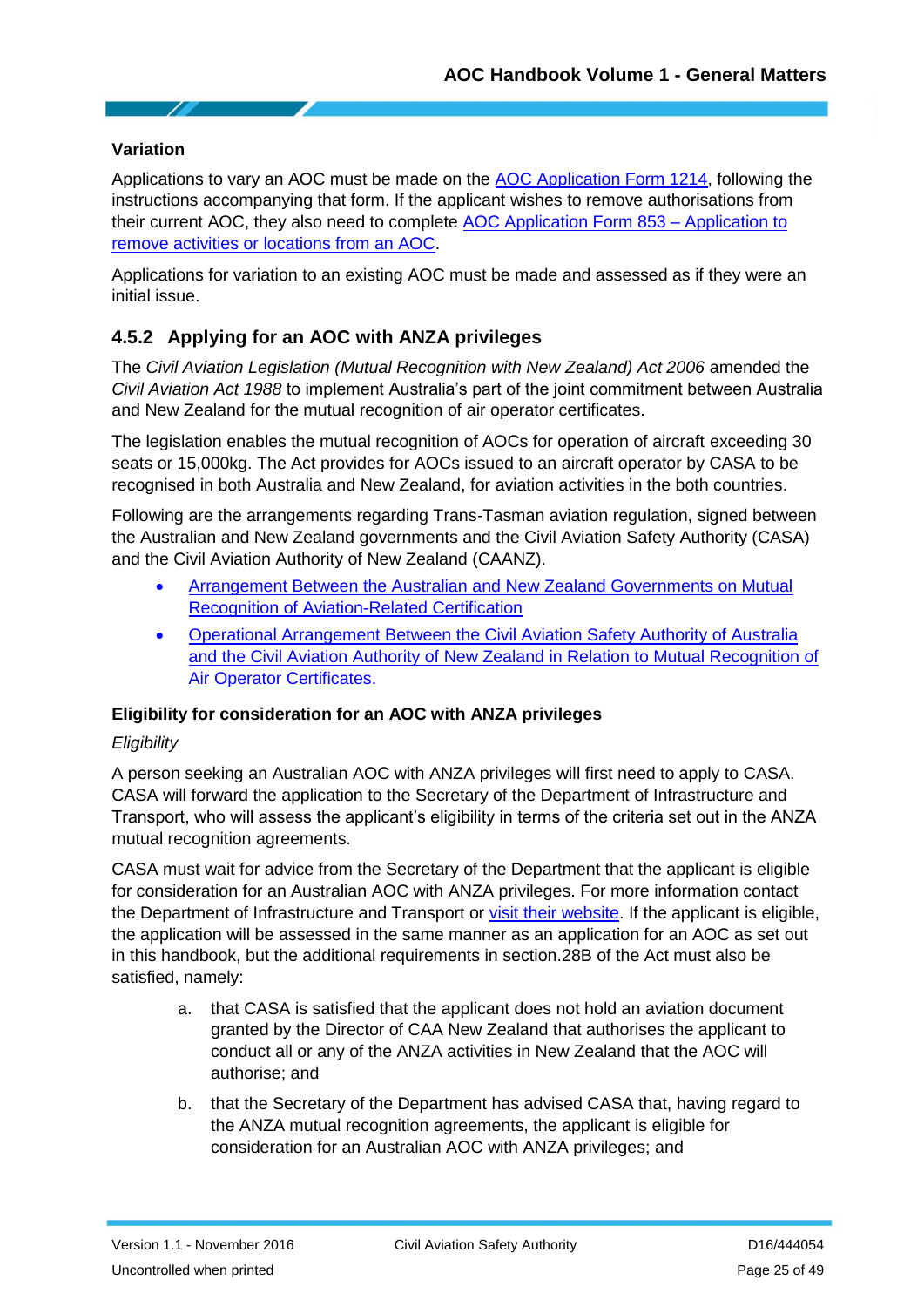- c. that CASA is satisfied that the applicant has complied, or is capable of complying, with the provisions of the Civil Aviation Act 1990 of New Zealand, and the regulations and rules made under that Act, that will apply to the applicant in relation to the ANZA activities in New Zealand that the AOC will authorise; and
- d. that CASA is satisfied that it will be able to effectively regulate all the operations covered by the application, having regard to the following matters:
	- o whether the applicant's supervision of systems that affect the safety of the operations will be principally undertaken from or within Australian territory
	- $\circ$  whether the applicant's training and supervision of employees involved in those systems will be undertaken principally from or within Australian territory
	- o whether the majority of the resources used in those systems that are required for the operations will be situated within Australian territory
	- o whether the persons who will control the operations will spend the majority of their time in Australian territory.

CASA must also consult the Director of CAA New Zealand about whether the conditions referred to in subsection (1) (other than paragraph (1)(b)) are satisfied.

### **How to apply**

Operators who wish to apply for an AOC with ANZA privileges, are required to:

- submit an AOC Application Form 1214 to CSC to advise of the intended operations to and within New Zealand
- gain approval of a [Transport Security Program.](https://infrastructure.gov.au/security/)

## **4.5.3 The AOC Application Form and Supporting Documents**

[Section.27AA](https://www.legislation.gov.au/Details/C2011C00210) of the Act requires that an AOC application must be submitted in the form approved by CASA. The application must be complete when submitted to CASA.

A complete application comprises:

- a correctly completed application/ARN forms
- documentation supporting the authorisations requested.

The following forms are the CASA approved forms for applying for an AOC:

- [Form 1049](https://www.casa.gov.au/page/PC_100931) Application for initial issue of AOC
- Form  $1213 To$  renew an AOC without changes
- [Form 1214](https://www.casa.gov.au/page/PC_100932) To vary an AOC
- [Form 853](https://www.casa.gov.au/files/form853pdf) for a variation to remove authorisations.

## **4.5.4 Accuracy, completeness and quality of information**

All information submitted by the applicant will be assessed to determine if the applicant meets the requirements for the issue of an AOC. An incomplete, poorly prepared or inaccurate application may:

- raise doubts in relation to the applicant's suitability to hold an AOC
- result in delays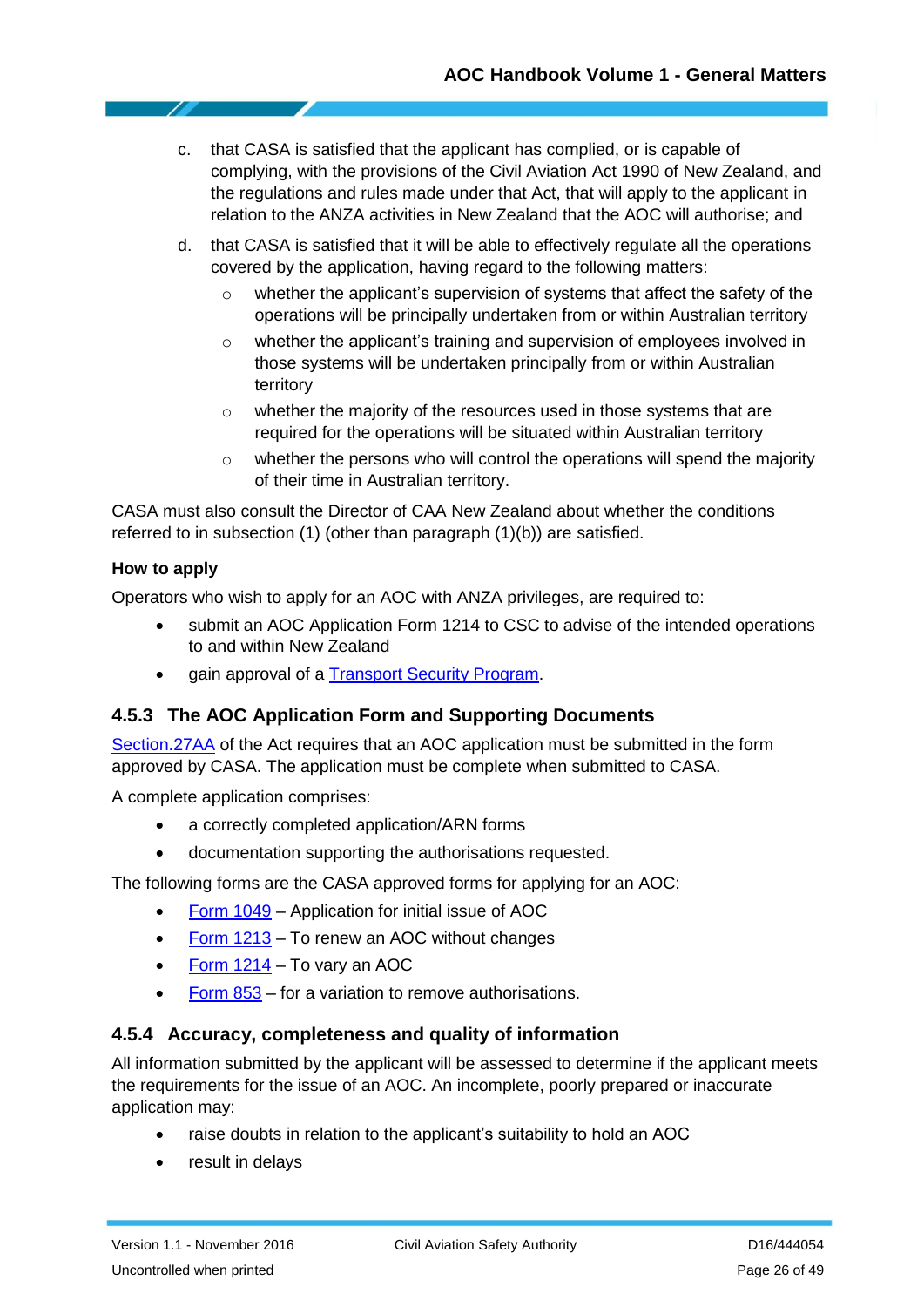- add to the cost of the assessment
- result in CASA's refusal to further consider the application.

CASA may suspend the application at any time pending the applicant submitting complete and accurate documentation. CASA will advise the applicant of the suspension.

## **4.5.5 Legal Entity**

The law requires that the AOC holder must be a natural person or have legal personality. This includes:

- a natural person
- a group of natural persons
- an incorporated company or association
- a group of incorporated companies or association
- Body corporate or politic created by statute.

If the applicant does not meet the above criteria, the application will not be accepted.

The CSC will verify the identity of the AOC applicants according to its processes.

#### **Individuals**

If the applicant is an individual, CASA will require proof of ID, address and contact details, and an Aviation Reference Number (ARN) if CASA has previously issued one. If an applicant does not have an ARN, they must apply to CASA using [Form 1162](https://www.casa.gov.au/files/form1162pdf) – Aviation Reference Number (ARN) Application.

#### **Organisations**

If the applicant is an organisation, CASA will require the name of the organisation as it is registered in the Australian Securities and Investments Commission (ASIC), the organisation's Australian Company Number (ACN) or ARBN, and the ARN (if previously issued by CASA). If an applicant does not have an ARN, one will be issued by CSC in accordance with their procedures.

For organisations, a confirmed search of the organisation's details with ASIC is sufficient proof of identification.

#### **Changes to Legal Entity Name**

An Air Operator's Certificate is not transferrable.

A change to the AOC by removing one of the AOC holders or adding a different legal entity as an AOC holder requires an application for an initial issue of an AOC.

If an organisation has changed its name, but has retained the ACN and ARBN as reflected on the current AOC, then the organisation has not changed its legal identity. A request to vary the AOC under this circumstance only requires an application for an AOC Variation.

If the ACN has changed, then the new organisation is a different and separate legal entity to that of the organisation named in the AOC. CASA must treat the change request as an initial issue AOC application.

For an individual, CASA will require evidence of the name change for example marriage certificate.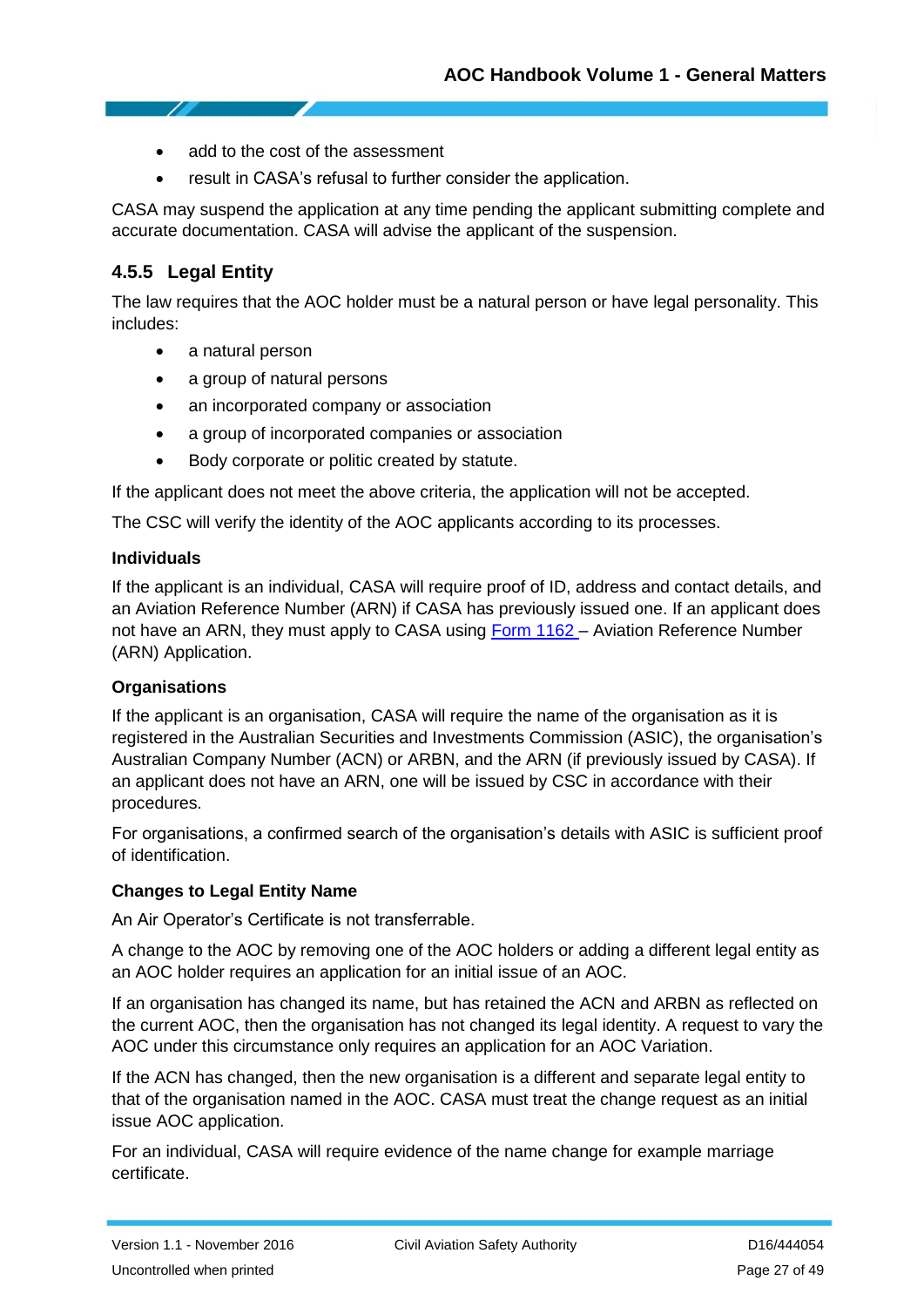#### **Change of the AOC Holder's Organisation, Personnel or Structure**

As part of the requirements for the issue of an AOC, an applicant must satisfy CASA about the matters in section.28 of the Act. Section 28BAA of the Act imposes a condition that an AOC holder must continue to satisfy CASA about those matters.

One of the matters in section.28 of the Act requires that CASA be satisfied that "the organisation has a sufficient number of suitable qualified employees to conduct or carry out the AOC operations safely." When making changes to its organisation, personnel and structure, the operator must ensure that it continues to satisfy CASA, as required by section.28BAA of the Act, about the requirements of section.28 of the Act for it to continue to hold an AOC.

#### **Change of composition of Legal Entity**

An AOC may be issued to two or more legal entities that constitute a partnership. Should the partnership change, the AOC holder has changed.

AOCs are not transferable; therefore the remaining holder or holders will need to apply for a new AOC using the relevant forms for an AOC application as per Section 4.5.3—The AOC Application Form and Supporting Documents.

#### **Change of organisation's status including ownership**

A change in ownership of a company does not affect the status of the legal entity itself.

### **4.5.6 Cost Recovery**

CASA is required by law to charge for the assessment of an AOC application.

Section 97 of the Act requires the applicant to pay the fees prescribed in the issuing of an Air Operator's Certificate. The fees are prescribed in the *Civil Aviation (Fees) Regulations 1995* and may alter during the processing period. Should this be the case, the CSC will inform the applicant.

#### **Estimate**

On the basis of the information provided in the AOC application form and its supporting documentation, CASA will provide an estimate of the costs for processing the AOC application.

The estimate is calculated on the basis of what the applicant has requested and that the applicant has reasonable knowledge of the legislative and other requirements as applicable to their application. The estimate is also calculated on the basis that the applicant will provide an acceptable standard of documentation necessary to support the application.

The estimate covers the assessment of the application, including any administration costs associated with the assessment, and the processing and issue of the AOC. It may also include any direct costs CASA has incurred in undertaking the service, for example business name checks. For AOCs authorising foreign maintenance locations, the estimate will include airfares and all other associated costs. For additional information on fees and charges, please refer to [CASA cost recovery policies.](https://www.casa.gov.au/about-us/standard-page/fees?WCMS%3ASTANDARD%3A%3Apc=PC_91512)

*Estimate Letter*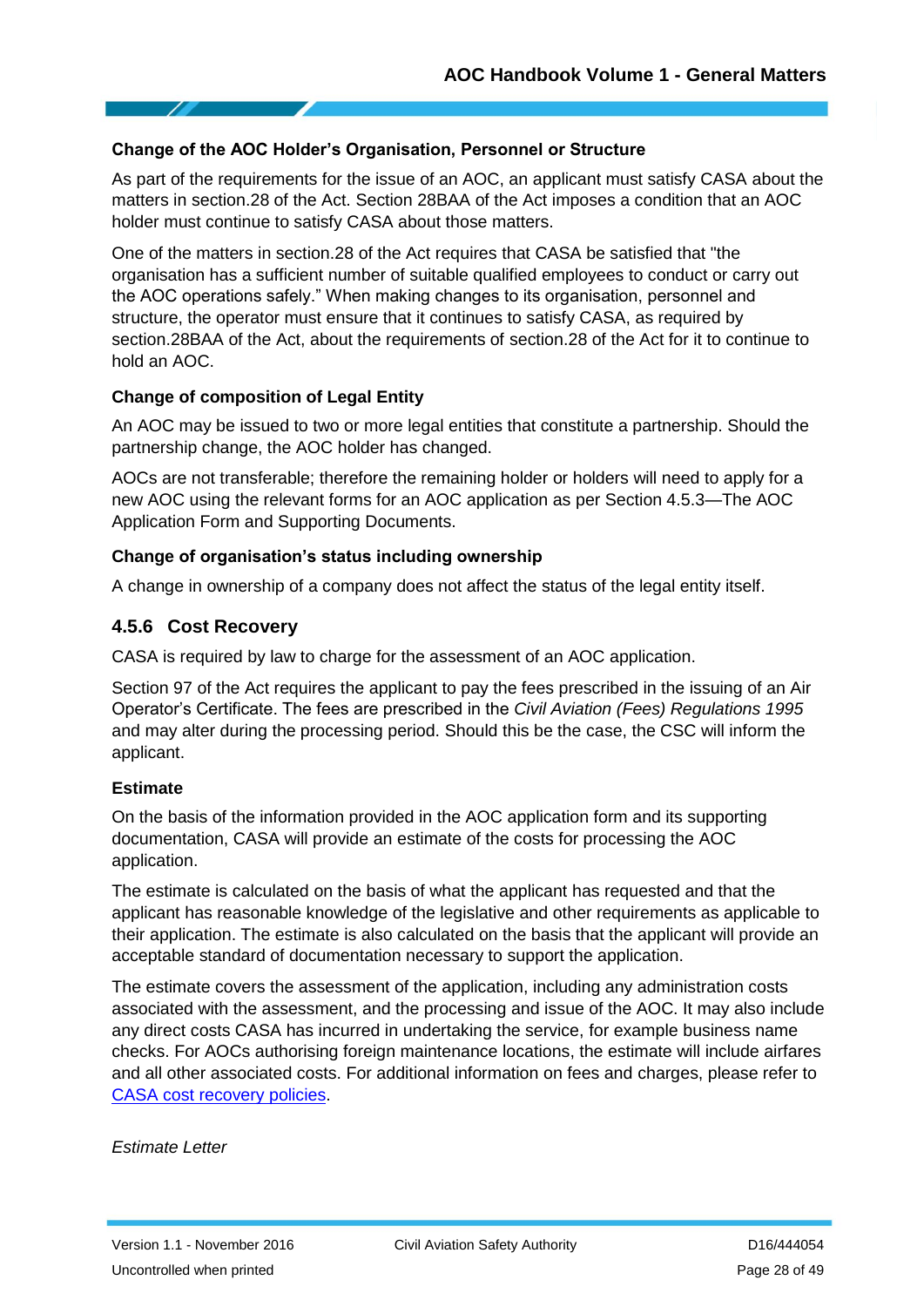CSC will send a letter advising the estimated cost and the payment required before CASA will start the assessment of the AOC application. The letter will also indicate any further documentation required in order to commence the assessment and will also advise on the validity period of the estimate.

The applicant must accept the estimate and CASA must receive the required payment for CASA services before the application can be processed.

CASA may cancel an AOC application job if it has not received the required payment and any other documents required to support the application within the period prescribed in the estimate letter.

Where payment is made outside the prescribed period, CASA will review the estimate to ensure its continued validity or advise the applicant otherwise.

#### *Adjustments to the estimated cost*

The actual cost to the applicant may vary from the original estimate as a result of differences in the actual hours required to perform the service or due to the following:

- extended assessment times due to the unsatisfactory quality of the documentation submitted to support the application
- delays by the applicant in responding to CASA's request for documentation
- failure to meet the requirements of the verification and testing.

If it becomes apparent at any stage of the process that the total cost will significantly exceed the estimated cost, CASA will contact the applicant in writing providing the applicant with the option to reject the additional cost and withdraw the application.

The applicant is required to pay the additional amount before CASA can proceed with the processing of the application.

### **Applicant funded travel**

CASA must not accept any offer from the applicant to directly fund travel. This is to avoid any apprehension that CASA has a conflict of interest in respect of that application, avoiding any bias in the conduct of the assessment.

#### **Cost review process**

If an applicant believes either the initial estimate of costs or the final total payment requested for a service is incorrect, they can ask CASA to review the costs.

#### **Cost recovery on withdrawal of the AOC Application**

The applicant may withdraw their application at any time by notifying CSC in writing. The time CASA spent in processing the application up to the time of receipt of the withdrawal notice will be calculated and charged accordingly.

#### **Cost recovery on job closure or refusal to issue AOC**

An applicant for an AOC is still required to pay fees to CASA for the application even if the AOC is refused or the job is closed due to lack of response from the applicant.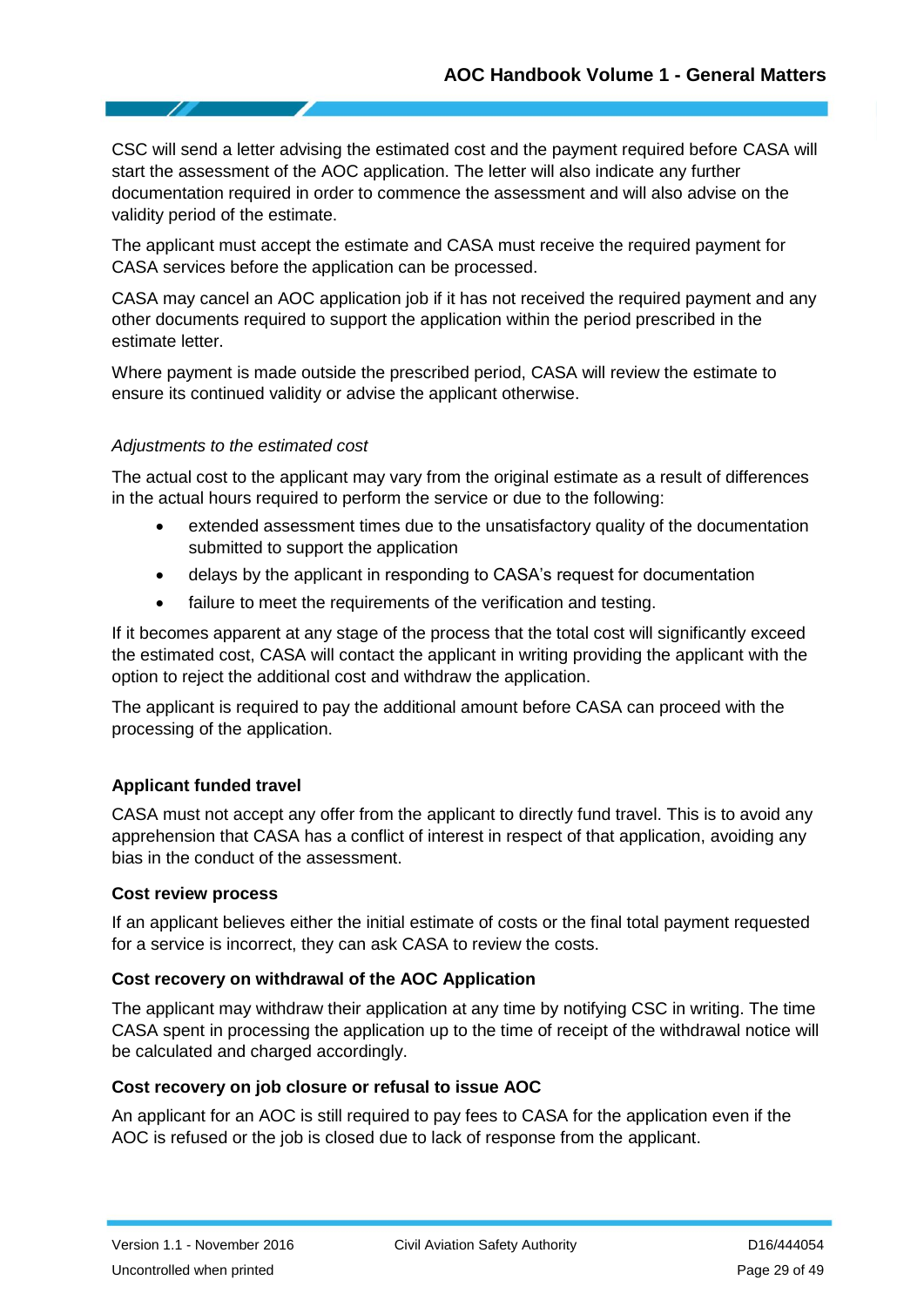## <span id="page-29-0"></span>**4.6 Assessment Phase**

The primary aims of the assessment are to:

- assess all the supporting information provided by the applicant
- establish if the proposed operations in the AOC application meet the requirements, having regard to the nature of the proposed AOC operations.

The assessment is carried out in two parts:

- technical documentation assessment
- verification and testing.

To ensure that an assessment is carried out in the most efficient and effective manner, each AOC application must be treated as a project. Guidance on AOC Project Management is provided in AOC Handbook Volume 1, section 5.0.

### **4.6.1 Technical documentation assessment**

The CASA Inspector must assess the documentation submitted by the applicant for completeness, adequacy, accuracy, quality and adherence to the requirements of the appropriate legislation and CASA policies applicable to the proposed operations. The documentation includes the AOC application form, their Operations Manual and all other information supplied in support of the application.

Detailed information on CASA requirements relevant to desktop documentation assessment are outlined in the following volumes of the AOC Handbook:

- Volume 2 Flying Operations
- Volume 3 Airworthiness
- Volume 4 Specialist Areas

(Dangerous Goods, Cabin Safety, Ground Operations, Alcohol and Other Drugs, Aerodromes and Safety Management Systems)

• Volume 5 – International Operations (Foreign Air Transport Operators)

### **Assessment of the Operations Manual Suite**

Assessment of an Operations Manual is required:

- As part of the assessment of an application for an AOC
- As part of the assessment for a variation to an AOC
- When an operator provides an amendment in compliance with CAR 215 (5).

The assessment will consist of:

- Review of the "demonstration of compliance" sections of the compliance statement [\(Form 375\)](https://www.casa.gov.au/files/form375pdf) by verification that the text referred to in each operations manual reference:
	- expresses *how* the operator intends to comply with that legislative requirement. A statement that only indicates that the operator will comply with the legislative requirement is not acceptable
	- is expressed as clear instructions without the use of complex or convoluted terminology.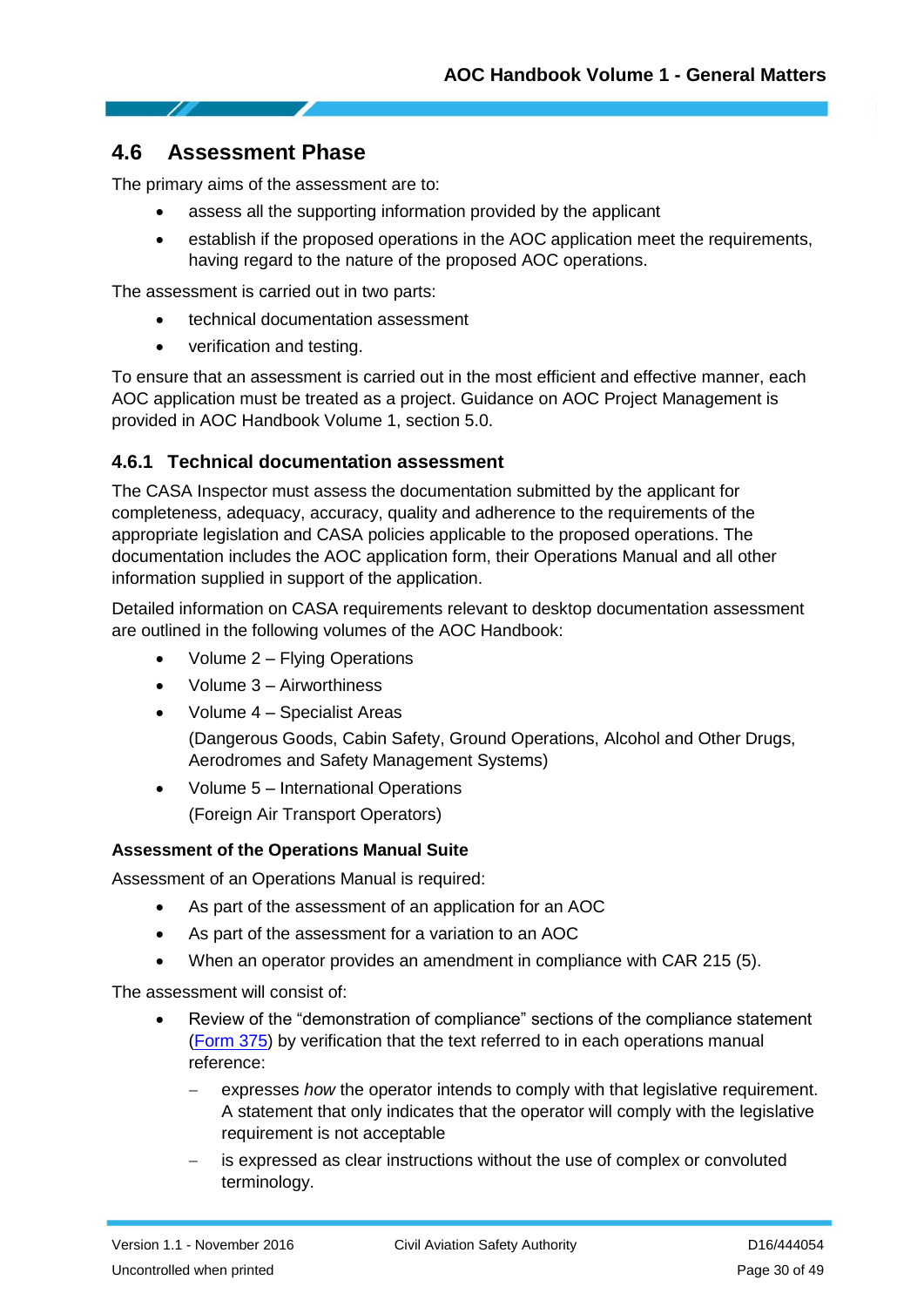- A review of the documents as a whole, ensuring that:
	- processes and procedures in different sections of the manual do not contradict each other
	- the size and presentation of the manual is suitable for use by the operator's staff in their day-to-day work.
- A validation that the amendment process required by subsections 2.2 of [CAO 82.1,](https://www.legislation.gov.au/Details/F2014C00742) subsection 2.2 of [CAO 82.3](https://www.legislation.gov.au/Details/F2015C00117) or subsection 2.2 of [CAO 82.5](https://www.legislation.gov.au/Details/F2015C00131) (as applicable) is in a form that provides each manual holder with clear instructions for making updates to their copy of the manual.
- Material directed by CASA to be included meets the requirements of the direction.

The Operations Manual provided for assessment must be the final version that the operator proposes to use. Each amendment of the manual resulting from ongoing CASA assessment or operator-initiated amendment must use the amendment process that is contained in the Operations Manual. In addition to normal document control protocols, it will provide a validation of the operator's amendment process and provide the most economical assessment method for the operator.

An Operations Manual can be submitted in hard copy form or in an electronically readable format such as Adobe Acrobat. Regardless of the format used, the CASA Inspector will verify that:

- the reader of the manual can verify that each page of the Manual is the correct version
- the location and content of the changes made by the most recent amendment is readily evident. This is usually done by the use of change bars adjacent to the amended text
- the format of the Operations Manual suite remains consistent after amendment.

#### **Aerial Agricultural Operations**

The Aerial Agricultural Association of Australia (AAAA) has developed an operations manual for use by its members.

The manual has been accepted by CASA as meeting the requirements of CAR 215 (1) and CASR Part 137 in relation to aerial agricultural operations for applicants or existing AAAA AOC holders.

The AAAA must furnish copies of the current version of the operations manual to CASA. The document will be retained by CASA region operations offices. Applicants who use the AAAA operations manual are to supply appendices detailing specific operations and will be assessed by CASA.

CASA recognises the generic AAAA manual and as such CASA officers conducting either entry control or surveillance activities are required to make assessments based on the content of the manual. CASA officers who have specific comments may address them to the Senior Manager, Safety Assurance.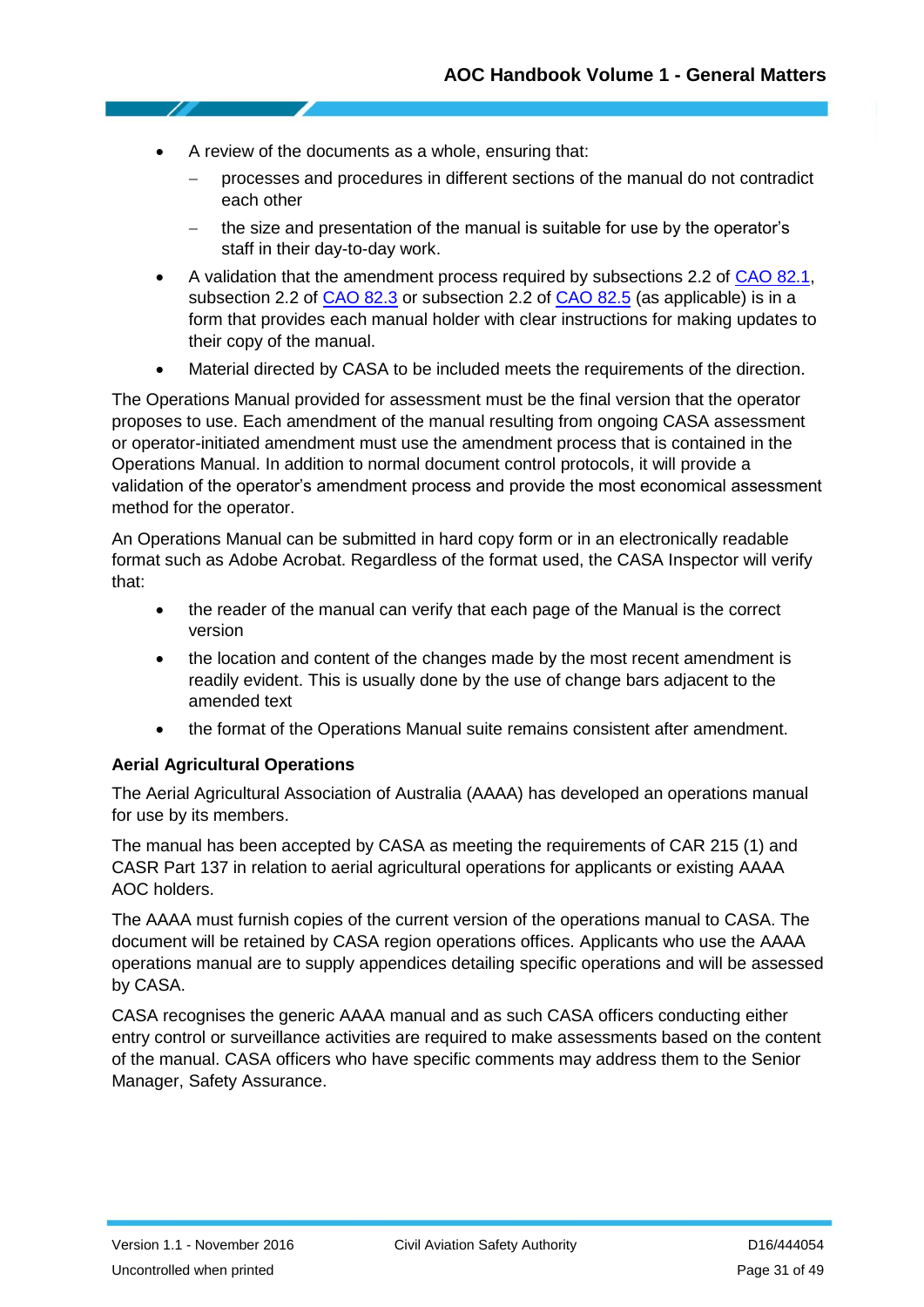#### **Assessment and testing**

Once the project team is satisfied with the relevant document evaluations, the verification and testing phase is undertaken to:

- satisfy CASA that the applicant has the facilities, processes, suitably qualified and experienced persons to comply with the requirements specified in their Operations Manual
- grant specific approvals (for example, check pilots) required by the operations of the proposed AOC.

In the conduct of inspections, it is important to ensure that the assessment is made against standards and procedures specified in the applicant's Operations Manual, whilst ensuring all legislative requirements are met.

### **4.6.2 Planning of Inspections including Proving Flights**

Before an AOC is issued, there is a need to conduct inspections of the applicant's proposed operations, facilities, aircraft and aerodromes.

For a large organisation, this may require a number of visits; for a smaller organisation a single visit may suffice. The Project Manager and Certificate Team Manager must anticipate and plan ahead for these contingencies.

Both CASA and the applicant must agree on a project timetable within which the inspections will be conducted.

Where proving flights are required, they must be the final activity of the assessment. Please refer to AOC Handbook Volume 2 – Flying Operations for more information on the conduct of Proving Fights.

**Note:** An applicant may wish to contract out some of the work involved in the operation. This work may vary from non-operational aspects such as accounting or catering, through to essential items such as passenger and freight handling, aircraft servicing, aircraft maintenance at various levels and training of technical or cabin crew, or even to the extent of leasing aircraft or operating crews. Contractors providing operational services will require inspection even if they were approved in their own right or are contracted to another AOC holder.

### **4.6.3 Job suspension**

CASA will suspend the processing of an AOC application under the following circumstances:

- CASA has not received payment following any estimate sent to the applicant
- the applicant has not supplied required information or documentation requested by CASA
- the applicant has not addressed deficiencies found during the documentation assessment or verification and testing
- on receipt of a written request by the applicant.

Suspending a job can be undertaken by the CSC. However, instructions to suspend usually come from the CASA Region Office.

CASA will notify the applicant when a job has been suspended. Jobs that have been suspended for 90 days may be closed by CASA. CASA will send the applicant a written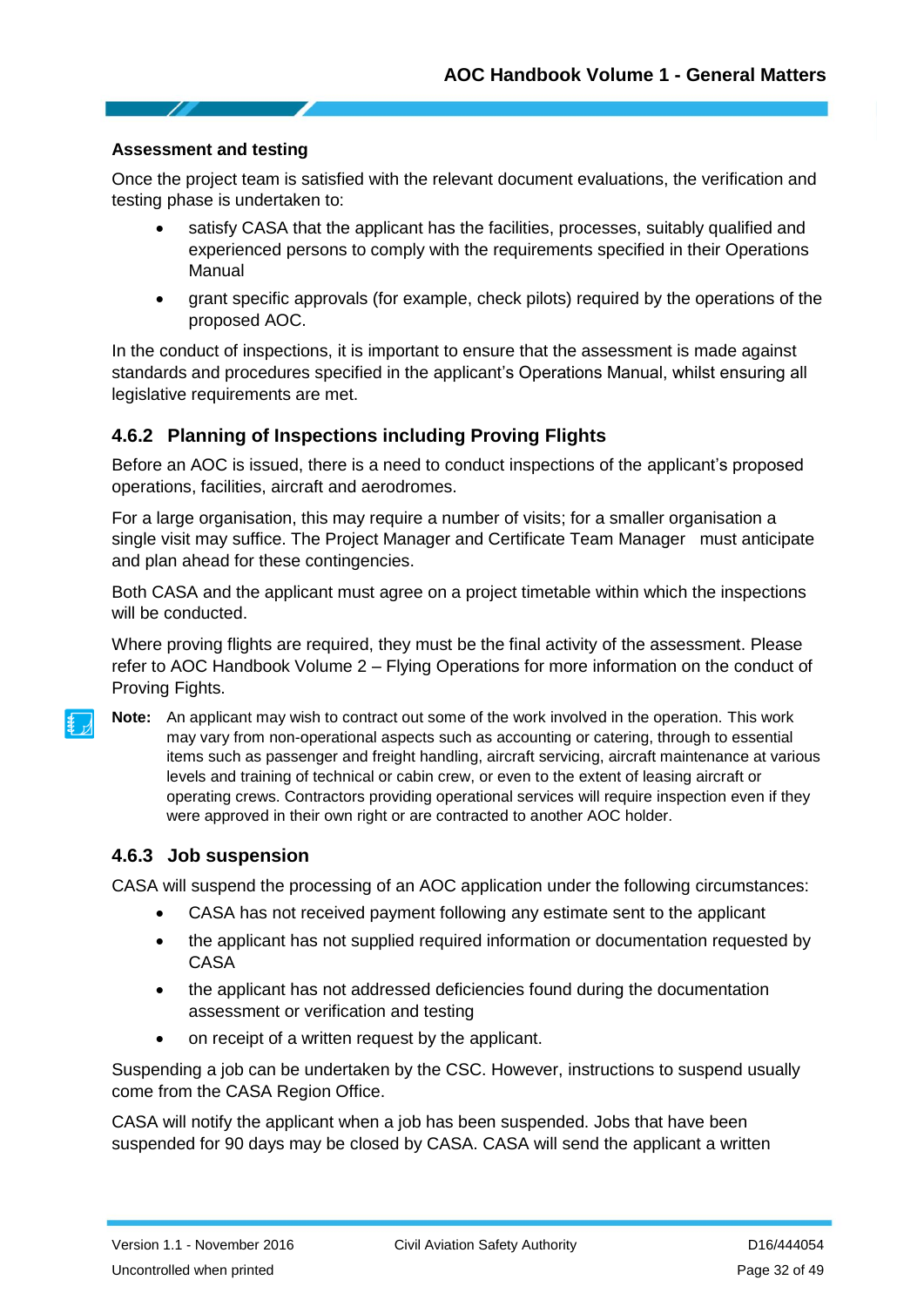notification, providing an opportunity to submit required documentation, before making a final decision to refuse the issue of an AOC and/or close the job and return the application.

### **4.6.4 Job cancellation**

The applicant may request in writing to cancel their application at any time.

Actioning a cancellation request cannot be undertaken if the request is received in any other form. CASA will reconcile the applicant's account and send an invoice or refund accordingly.

## **4.6.5 Applicant has not yet satisfied requirements**

If it becomes clear that an applicant is unlikely to satisfy the requirements for issuing an AOC, it is important that the applicant be notified immediately of the deficiencies and be given the opportunity to address the deficiencies. The notification must be given in writing by CASA.

### **4.6.6 Refusal to consider an application or part thereof**

Refusal to further consider an application or any part of an application is a serious matter, which may involve financial cost to the applicant. Under section 31 of the Act such a decision is subject to merits review. Consequently, such decisions must be carefully considered and fully documented.

Where an assessment indicates that certain elements of the application are not satisfactory, those elements will not be recommended.

If a recommendation for refusal is likely to be made, a statement of reasons must be prepared by the Project Manager for inclusion in the Standard Form Recommendation (SFR). This may be done in conjunction with LARPIS. The Project Manager must inform the CASA Certificate Team Manager and the CASA Region Manager. The applicant is then advised of the Region Office recommendation.

## <span id="page-32-0"></span>**4.7 Certification Phase**

[Section 28](https://www.legislation.gov.au/Details/C2011C00210) of the Act specifies that CASA must issue an Air Operator's Certificate, covering the operations applied for in the AOC application if CASA is satisfied the applicant meets the requirements set out in that section.

On completion of the assessment, the CASA Region Office must provide an SFR to the CASA delegate summarising the details of the application, findings of the assessment and recommending a course of action based on this information.

The CASA Region Office will provide a recommendation to the CASA delegate to either issue the AOC, not issue the AOC, or issue the AOC with specific conditions. If the SFR recommends something other than the applicant has applied for, the SFR must contain sufficient detail to inform the Delegate and justify the recommendation to the applicant.

The Delegate must review the recommendation and make a decision to issue or not issue the AOC. The Delegate must be satisfied under section 28 of the Act that the operations outlined in the draft AOC can be carried out in a safe and satisfactory manner before the AOC can be issued.

Once an AOC has been issued, the AOC applicant is referred to as the AOC Holder.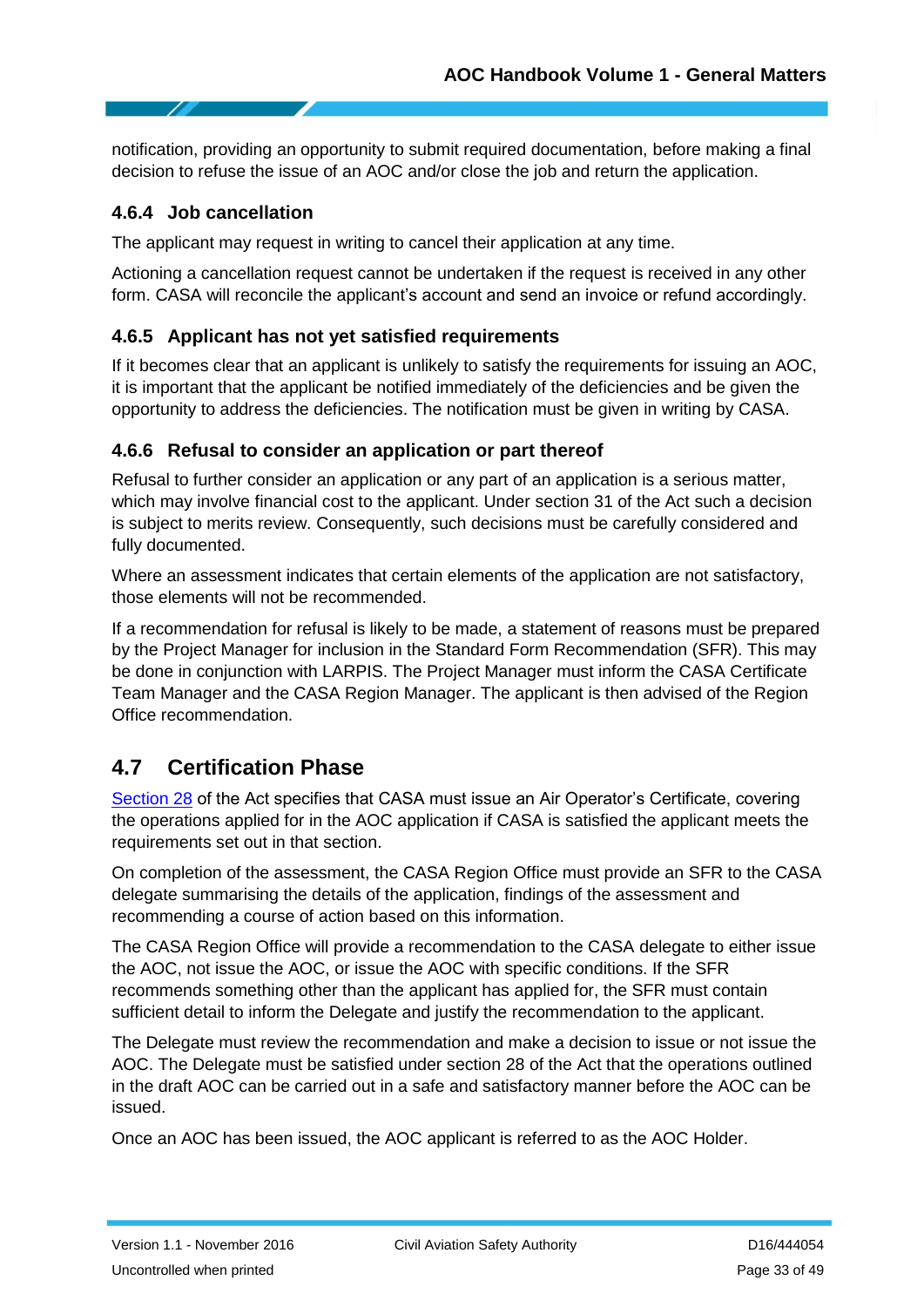### **4.7.1 Being legally satisfied**

The administrative law requirements for lawful decision making cover the following matters:

**Legality:** *A decision must be made under legal authority by a delegate of CASA.*

**Rationality:** *The reasoning for a decision must conform to minimum legal standards.*

### **Factors to be considered when making a decision**

An administrative power must be exercised in accordance with the law. There is an overriding obligation to examine and weigh all the relevant considerations and to ignore irrelevant ones. As the listed factors in section 28 of the Act are complete or exhaustive, the delegate is not permitted to consider other things. It is a legal error to have regard to an irrelevant consideration, just as it is to ignore a relevant one. An irrelevant consideration is something outside the purposes for which the power was given.

#### **Use of policy including matters referred to in this manual**

If a delegate has to make a discretionary judgment, this manual will set out the factors that must be considered and the relative importance of each factor. For example, as section 28 of the Act requires a delegate to make a discretionary judgment about whether key personnel in the organisation has the appropriate experience in air operations, this manual will set out the factors that may be taken into account in being satisfied that a person has such experience, but they must not be treated as the only factors that are relevant.

A policy can guide decision making, but it must not prevent a delegate exercising discretion. It cannot constrain them to reach a particular decision; nor can it prevent them taking all relevant considerations into account. Policy must not be applied inflexibly. The delegate must be prepared to consider whether it is appropriate to depart from the policy in an individual case. However, all these considerations are subject to the requirements in the preface to this manual about departing from authorised policy.

#### **Facts needed to make a decision**

A statutory power to make a decision usually depends on the existence of certain 'material facts'; section 28 of the Act sets out factual matters that must be considered by a delegate.

#### **Evidence**

Findings in relation to the facts in issue must be based on evidence that is relevant and logically capable of supporting the findings. They must not be based on guesswork, suspicion or questionable assumptions.

A delegate must obtain evidence that is centrally relevant to their decision and readily available to them. A delegate must investigate a fact if their power depends on the existence or non-existence of the fact.

#### **Assessing the evidence**

An administrative decision maker is not bound by the rules of evidence that regulate the admission and evaluation of evidence by courts. Administrative decision making is subject to the following standard: findings of fact must be based on logically probative evidence-material that tends logically to prove the existence or non- existence of a fact.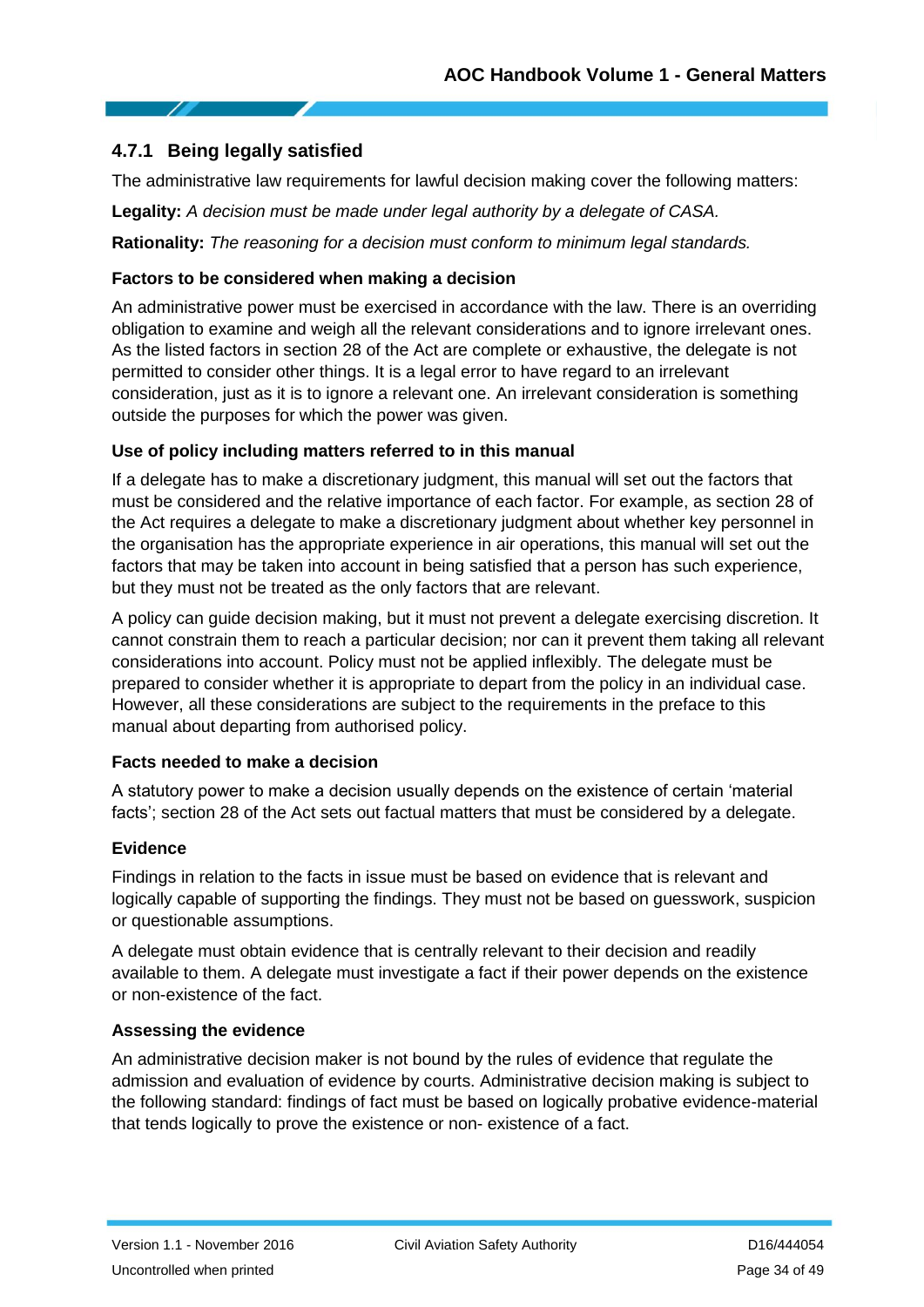#### **A conflict in evidence**

Evidence must be analysed closely and evaluated to determine whether there is any conflict in relation to a material fact. Evidence is not all of equal weight. Assessment of the weight of evidence involves the application of logic, common sense and experience.

#### **The standard of proof**

The question to be decided is whether, on the basis of the logically probative evidence, the delegate is reasonably satisfied that a particular fact is more likely than not to be true.

#### **Making findings of fact**

Accounting for a decision, including the findings of fact, is an important part of a delegates function. Full and accurate records must be kept—including copies of checklists, documentary evidence, notes of inquiries, findings of fact, and reasoning.

### **4.7.2 AOC Periodicity**

An AOC is required to be issued for a specified period. CASA applies the following periods when issuing an AOC:

| <b>Type</b>      | <b>Operations</b>                      | <b>Period</b> |
|------------------|----------------------------------------|---------------|
| Initial Issue    | Any                                    | 12 months     |
| Subsequent Issue | Any operation involving charter or RPT | 3 years       |
|                  | Any complex aerial work operation      | 3 years       |
|                  | Any non-complex aerial work operation  | 7 years       |
|                  | Aerial application operations          | 7 years       |

#### **Table 1: AOC Periodicity**

#### **For AOC variations**

Following a variation to the AOC, the expiry date will remain as that contained on the current certificate.

For a variation where the expiry date is within a three month period, the AOC can be treated as a subsequent issue.

#### **Definition of terms**

The following definitions apply in relation to the above (Table 1).

*Complex aerial work operations:*

- any operation that requires a training and checking organisation under CAR 217
- flying training operations that require a flying school
- emergency medical service operations
- any operation determined by CASA to be sufficiently complex in nature to warrant increased oversight. In making this determination, the Senior Manager, Safety Assurance Branch must be consulted.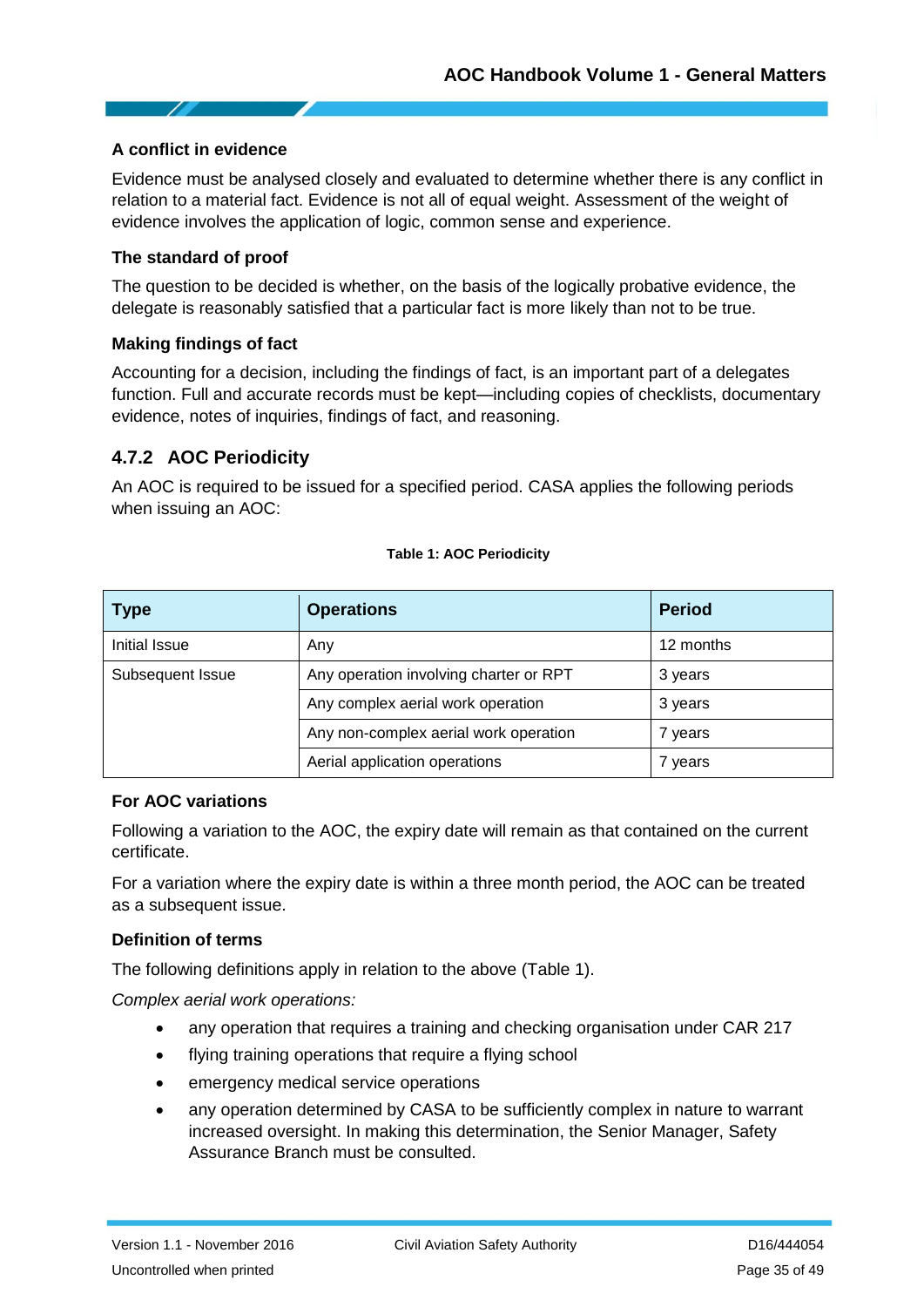*Non-complex aerial work operations:* operations that are not included in the above definition of complex aerial work operations. for example CASR Part 137 Aerial Application Operations, Mustering or similar operation.

*Operation with a mix of complex and non-complex aerial work operations:* regardless of the volume of complex to non-complex activities within an AOC, any operations involving a complex activity will be categorised as complex, for example EMS, Law Enforcement or Aeromedical Services.

The inclusion of periodicity information in the table above does not prevent CASA from issuing an AOC with a different expiry date.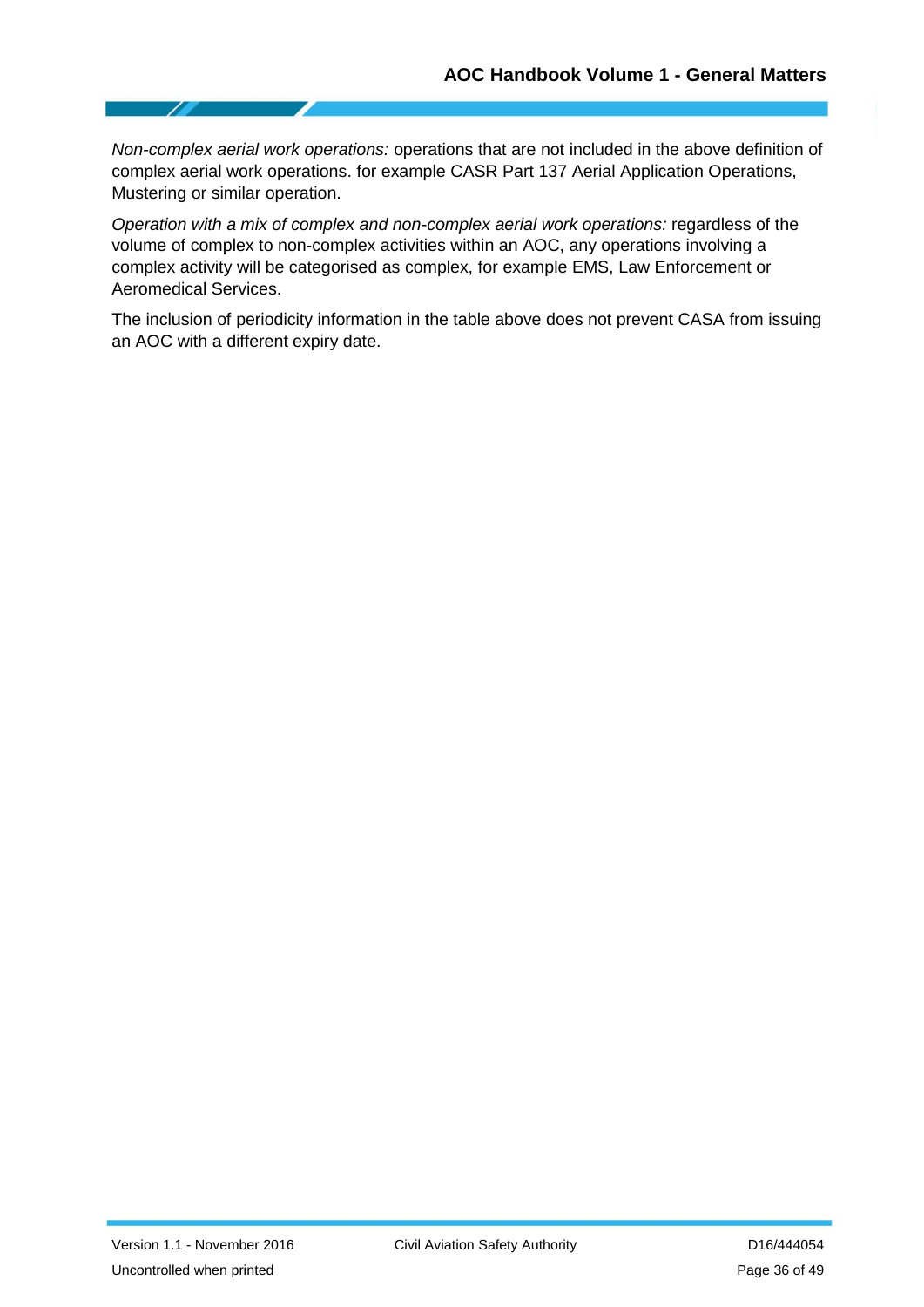# <span id="page-36-0"></span>**5. AOC Project Management**

## <span id="page-36-1"></span>**5.1 Project Management**

CASA assessment of an AOC application must be treated as a project. It means CASA must have:

- a formal and structured method of managing the certification activities
- activities that have specifically defined outputs that are to be delivered according to a set schedule agreed to by CASA and the applicant
- a clear definition of roles and responsibilities of the resources involved.

CASA's Workflow Management System may be used as an effective management tool to assist in achieving these requirements.

There are two projects in the processing of an AOC application:

- the applicant's management of the process
- CASA's management of the process (including all applicable checklists).

Both of these projects are managed separately in order to achieve certification of the intended operations. It is important that the roles and responsibilities of both CASA and the applicant are clearly understood. It is not the role of the CASA Project Manager to manage the applicant's project.

## <span id="page-36-2"></span>**5.2 Financial assessments**

## **5.2.1 Region Manager**

The CASA Region Manager has overall responsibility for effective management of a CASA Region Office, ensuring that the office achieves required performance through standardisation of operations, consistent application of processes and efficient use of resources.

## **5.2.2 CASA Certificate Team Manager**

The CASA Certificate Team Manager will appoint a Project Manager and arrange for the provision of personnel to form the project team. Where the appropriate resourcing is beyond the capacity of the local office, the Region Manager will coordinate resources with other areas of CASA.

## **5.2.3 CASA Project Manager**

The CASA Project Manager is responsible for managing the overall assessment process and the coordination of the project team members and ensuring that sufficient resources will be available for CASA to meet the project plan (formerly known as schedule of events). When the Project Manager is satisfied that the operator is capable of meeting the requirements of the Act to hold an AOC, the CASA Project Manager will make a recommendation to the Region Manager.

The Project Manager must:

- chair the pre-application and formal application meeting (if required)
- coordinate the creation of the task lists and hours for the estimate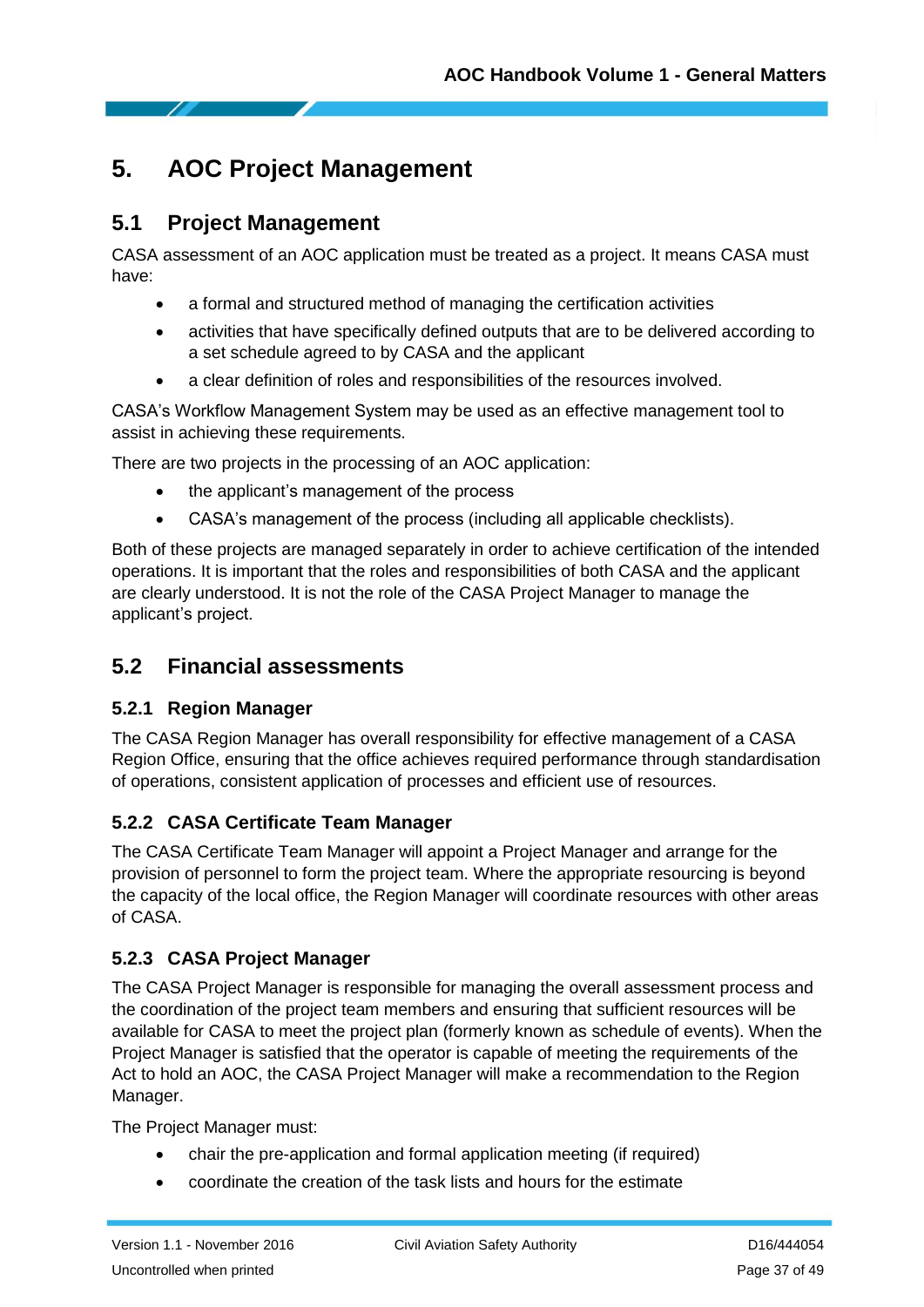- monitor the progress of work of all team members against projected delivery timeframes and availability of resources
- monitor progress of work of all team members against the estimated cost of work and ensure any projected or actual increase in cost to the applicant, above what was provided in the original estimate, is communicated to the applicant
- ensure the communication protocol enables a free flow of information between CASA and the applicant, including regular meetings with the applicant's project manager
- arbitrate in any dispute between CASA and the applicant
- provide a formal point of contact between CASA and the applicant
- coordinate the work done by the certification teams
- keep the Certificate Team Manager informed on the progress of the project
- maintain records of all formal meetings
- consider the recommencement of initial assessment process should a significant change in the application occur
- following the document evaluation and inspection phases, review the recommendations of the Project Team, and raise an SFR. The Project Manager must review the draft AOC prior to final recommendation. The SFR will then proceed through the Certificate Team Manager to the Region Manager recommending to the delegate:
	- whether or not the certificate should be issued, and if not, the reasons for not proceeding
	- if conditions in accordance with section 28BB of the Act are to be imposed on the AOC, and the reasons for the conditions must be stated
- advise the applicant if CASA is unable to meet the scheduled assessments.

## **5.2.4 CASA Project Team Members**

All CASA Project Team Members must record all discussions relating to the application.

CASA Project Team Members must use the checklists provided in this manual. These checklists must not be signed as completed until all criteria have been successfully addressed. Completed checklists must be retained as CASA records for the CASA Project Manager to review.

Records of unsuccessful inspections must be retained as CASA records.

## <span id="page-37-0"></span>**5.3 Qualifications of the CASA Project Team Members**

### **5.3.1 Flying Operations**

Where the CASA Inspector is to occupy a control seat, the CASA Inspector must be endorsed on the type and have the necessary currency, and recency to be Pilot in Command of the operation being assessed.

For other assessments, including simulator supported aircraft, the CASA Inspector must be endorsed on the type or a type which is substantially similar.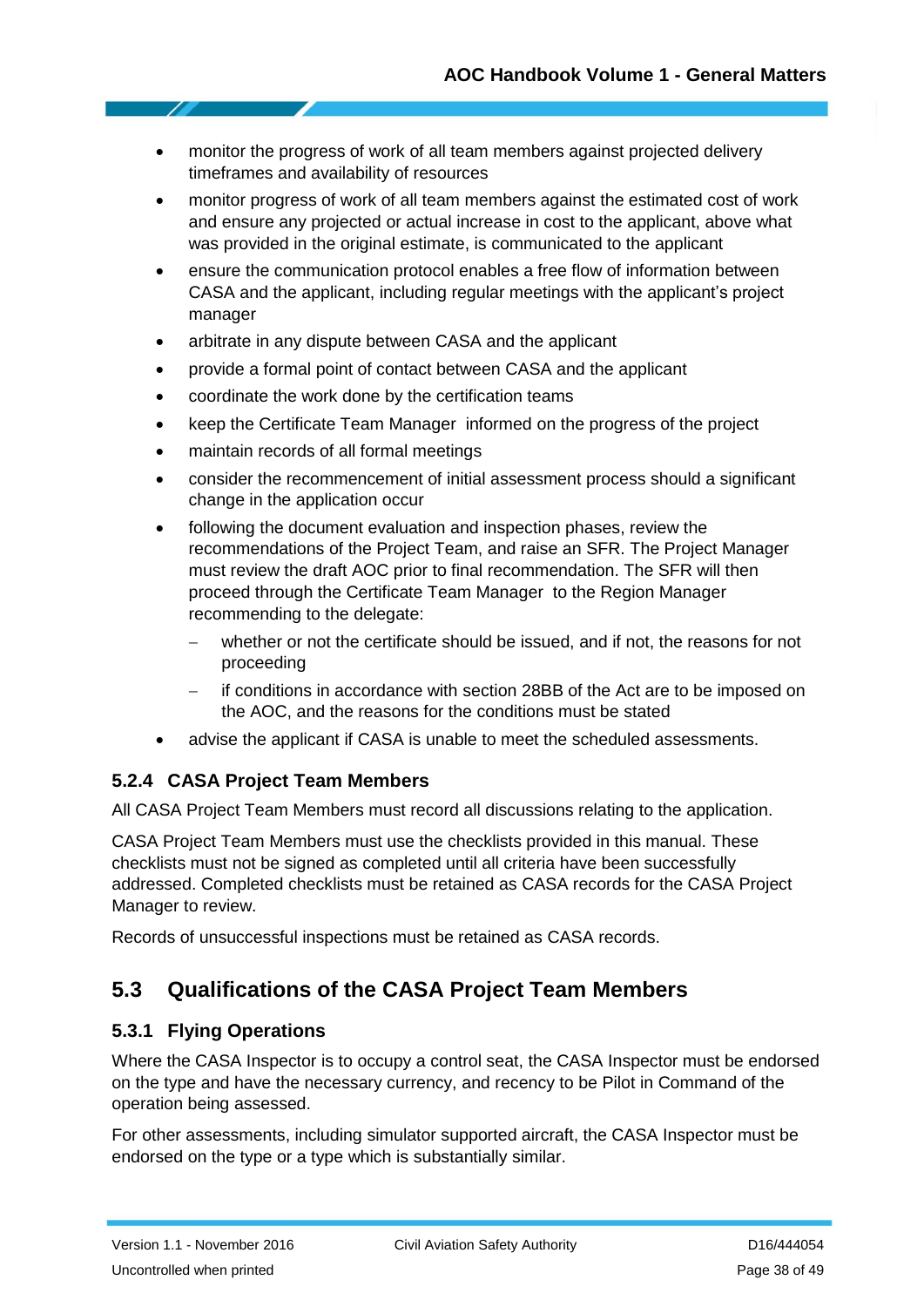Where a CASA inspector with "substantially similar" experience is required for an assessment, the team manager will assign an inspector. If an inspector with "substantially similar" experience is not available, the team manager will recommend, through the Region Manager, the most suitable inspector to the Senior Manager, Safety Assurance for approval. The Senior Manager, Safety Assurance will determine if the inspector is suitable.

## **5.3.2 Airworthiness**

The airworthiness team will consist of one or more CASA Inspector's dependent on the resources required to complete the task. CASA Inspector's must be familiar with the aircraft types that the applicant proposes for the AOC.

Where the applicant requires Minimum Equipment Lists (MELs), System of Maintenance (SOM), or reliability programs approved by CASA:

- the CASA Inspector must assess those approvals in accordance with the applicable CASA procedural manuals. The CASA Inspector must have training or experience on the actual aircraft type or a similar type to carry out those assessments
- prior to carrying out these assessments the CASA Inspector must have undertaken CASA training for these types of assessments.

The CASA Inspector must inform the Project Manager of any delays in the assessment process that would impact on the project plan.

### **5.3.3 Other Disciplines**

The Project Manager will determine the need for other disciplines in order to assess the application. Other disciplines which may need to be involved are:

- Cabin Safety
- Dangerous Goods
- Ground Operations
- Aerodromes
- Safety Management System
- Alcohol and Other Drugs.

The assessment process for each of these areas can be found in the AOC Process Manual.

The Project Manager will ensure that the Inspectors are suitable to conduct the task.

## <span id="page-38-0"></span>**5.4 Guidelines for the Project Teams**

It is in the best interest of CASA and the applicant to ensure that the assessment of the AOC application is conducted as smoothly and expediently as possible. The following must be observed:

- The CASA Project Teams and the applicant must maintain ongoing contact to keep abreast of any changes that impact the project.
- Inadequacies must be documented in CASA records and communicated to the applicant at the earliest possible stage.
- The applicant must inform CASA of any changes to the schedule of meeting the requirements, addressing deficiencies or submitting for the verification and testing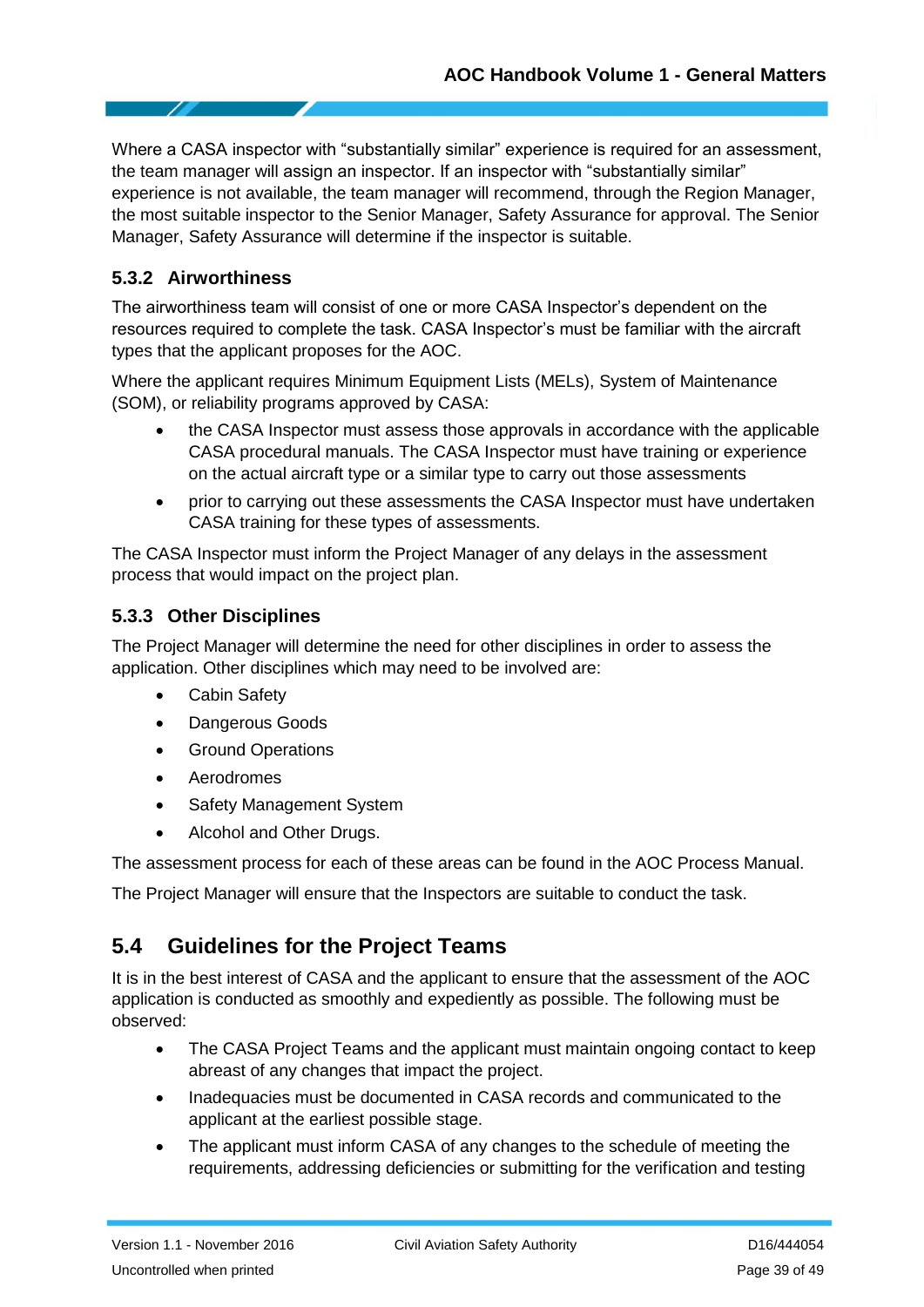phase. CASA must remind the applicant that schedule changes can affect completion of necessary reviews and result in delays.

- Much of the communication between CASA and the applicant will be informal and verbal. Team members must ensure that any commitments or deficiencies are notified and confirmed in writing in a timely manner. The CASA Project Manager must be notified of these actions.
- CASA Project Manager must keep the CASA team members informed of negotiations and significant developments.
- Disputes must be arbitrated expeditiously. Where an agreement cannot be reached between CASA and the applicant, the matter, along with recommendations, must be documented and referred initially to the CASA Project Manager.

## <span id="page-39-0"></span>**5.5 Project Planning**

Factors affecting project timelines include:

- quality of the applicant's submissions
- the nomination of suitable key personnel
- applicant's ability to meet requirements such as aircraft inspections and proving flights
- the applicant's timely response to CASA advice on identified deficiencies
- availability of the applicant's and CASA's resources
- unforeseen circumstances.

In order for CASA to allocate resources for the timely assessment of the application, the applicant must submit their proposed project plan to CASA, outlining in detail the schedule by which they will make their facilities, key personnel, and aircraft available for CASA assessment and inspection.

Based on the information the applicant delivers, CASA will develop a project plan. CASA workflow management system may be used as an effective planning tool.

## <span id="page-39-1"></span>**5.6 Project Monitoring**

Project monitoring is an essential aspect of the project management. It covers both the areas of budget (estimate) and the tasks required to be completed by CASA.

It is the responsibility of the CASA Project Manager to monitor and review the project plan and to track the overall actual costs against the estimate. The CASA Project Manager must inform CSC of any cost variation likely to exceed the estimate.

A project diary must be used to track tasks, hours and who conducted the work. The purpose of the project diary is to ensure accurate final cost of the project and to be able to justify, in reasonable detail, the work that has been carried out by CASA. The project diary is to be maintained by the Project Manager (or by each Inspector for a multi-member team) on a regular basis.

An example diary is provided which is designed to work on a weekly basis, with a report sheet for each week of the project. For example, if the Inspector was speaking to the applicant on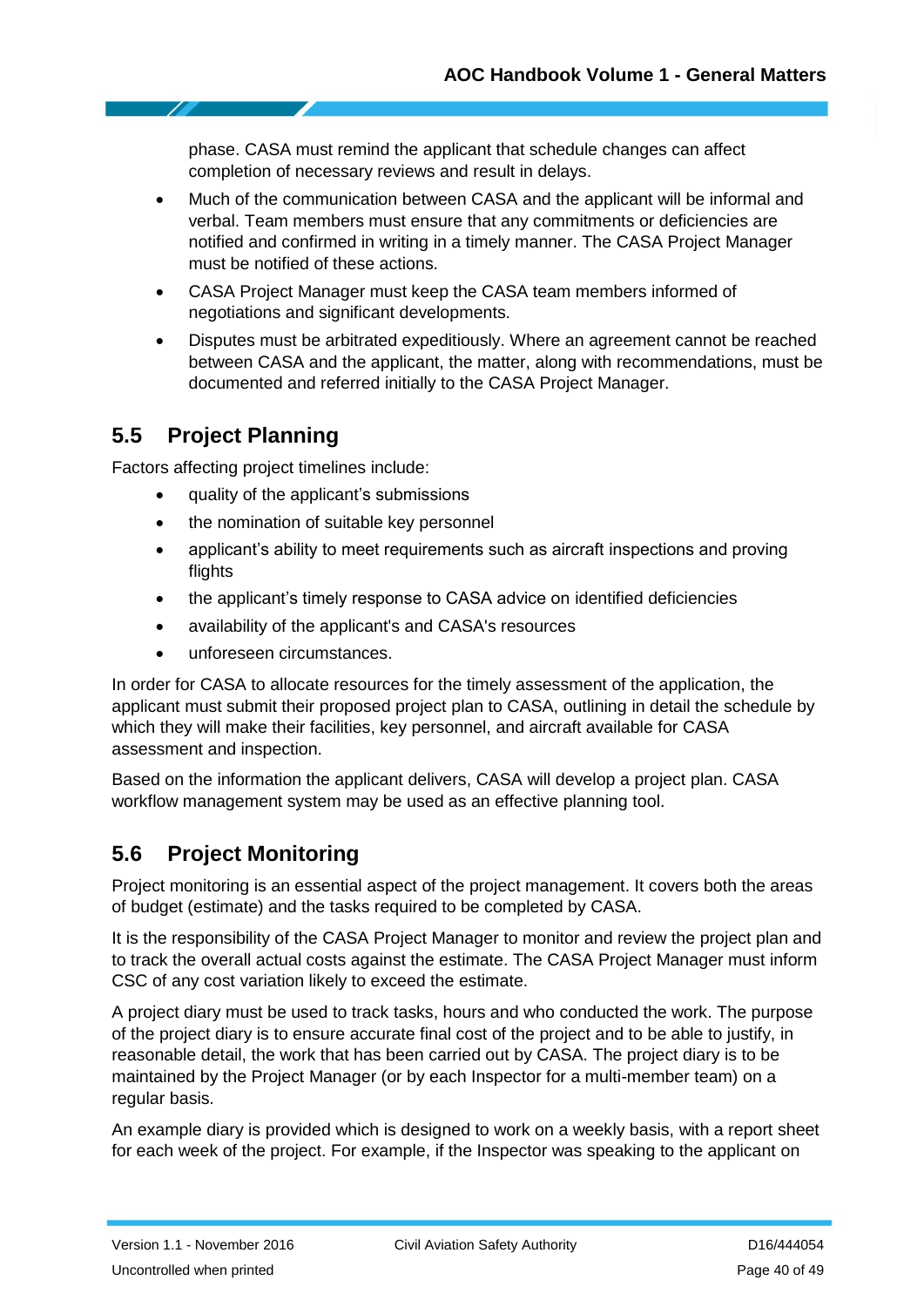the phone about the application, the Inspector would note the date, time, the task that the discussion was related to, the main details of the call and the time that call took.

The actual total hours spent by the team must be monitored against the total estimate, to determine if the original estimate is likely to be exceeded and a revised estimate needs to be issued by CSC.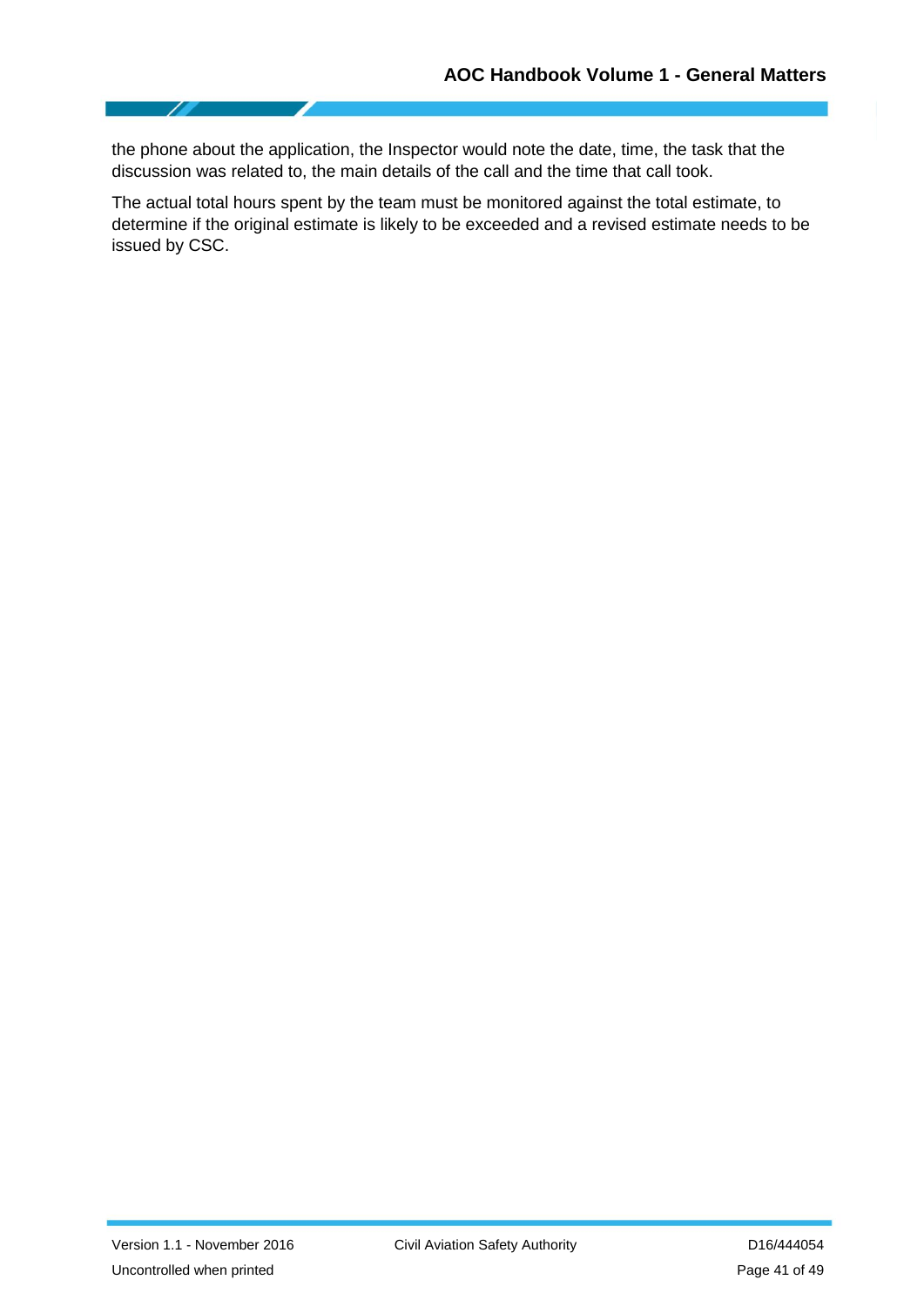# <span id="page-41-0"></span>**6. Financial Viability Assessment**

## <span id="page-41-1"></span>**6.1 Financial assessments**

[Section 28\(2\)](https://www.legislation.gov.au/Details/C2011C00210) of the Act allows CASA to consider the financial position of an applicant in assessing the AOC application.

Financial assessment is conducted as part of the AOC application process. Applicants will be provided with an Applicant Assessment Form to be completed with the application. CASA will notify the applicant if additional information is required.

The financial position of the applicant is one of the matters that CASA takes into account assessing the competence of operators applying for an AOC.

Financial management of the applicant's organisation also is relevant to paragraph section  $28(1)(a)$  and section  $28(1)(b)$  of the Act.

Financial assessment procedures have been implemented to assist the CASA inspector when taking account of the financial position of AOC applicants.

## <span id="page-41-2"></span>**6.2 Entry control requirements**

Financial assessment is triggered by any application for an AOC involving passenger carrying RPT, passenger carrying charter or CASR Part 142 training. The type of assessment depends on the type of operation and aircraft in the application (see Table 2 and Table 3).

| <b>Proposed Operation</b>  | <b>Aircraft</b>                                    | <b>Assessment</b> |
|----------------------------|----------------------------------------------------|-------------------|
| Aerial work only           | Any                                                | Nil               |
| Passenger carrying charter | Hot air balloons or piston engine powered aircraft | Applicant         |
| Passenger carrying charter | Turbine powered aircraft                           | <b>CASA</b>       |
| <b>RPT</b>                 | Any                                                | CASA              |

#### **Table 2: Initial Issue AOC**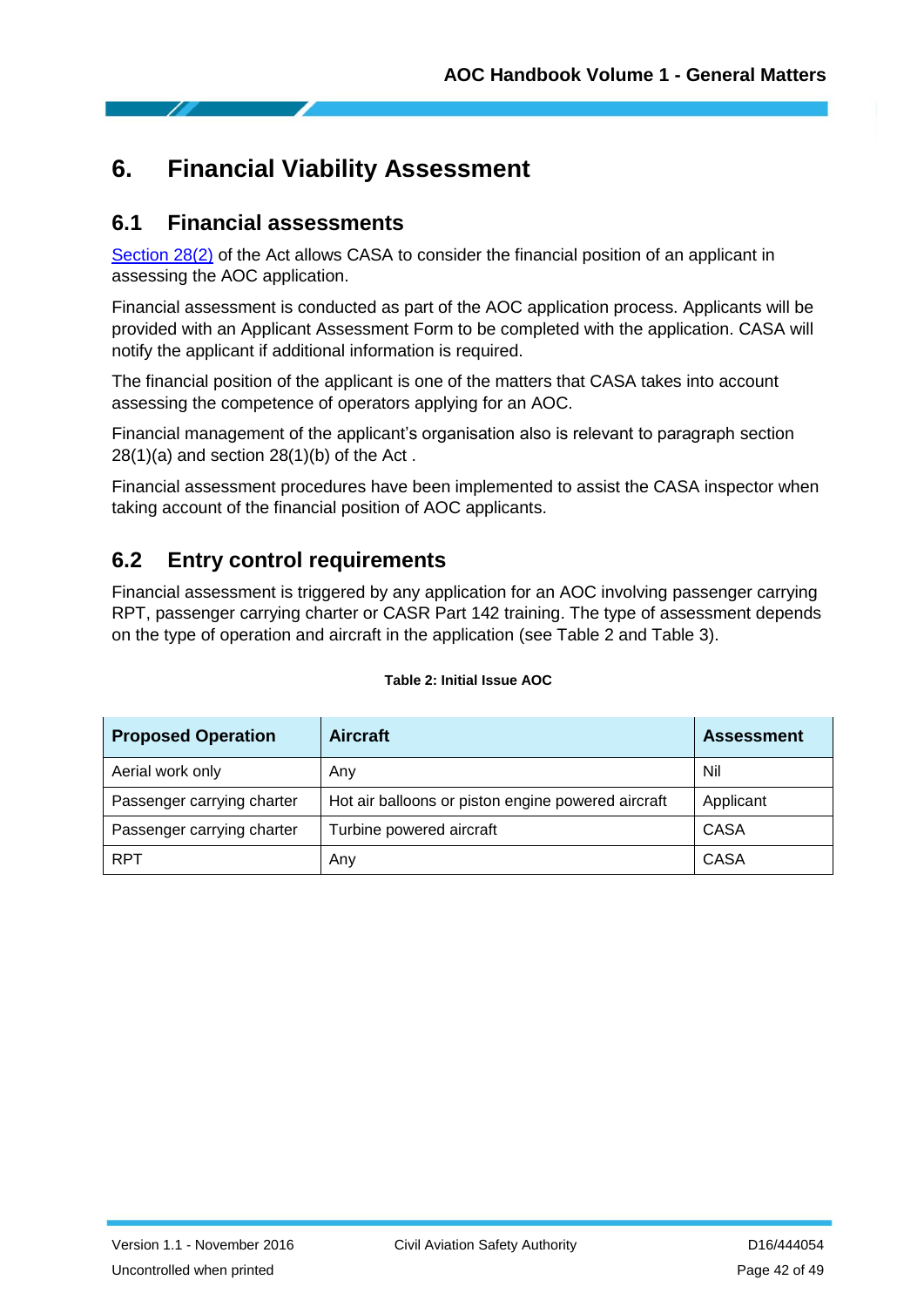| <b>Proposed Operation</b>                        | <b>Aircraft</b>                                                                               | <b>Assessment</b> |
|--------------------------------------------------|-----------------------------------------------------------------------------------------------|-------------------|
| Aerial work or freight only<br>charter           | To add passenger carrying charter using hot air<br>balloons or piston engine powered aircraft | Applicant         |
| Aerial work conducting<br>CASR part 142 training | Simulator or aircraft type rating training                                                    | Applicant         |
| Aerial work or freight only<br>charter           | To add passenger carrying charter using turbine<br>powered aircraft                           | CASA              |
| RPT or passenger carrying<br>charter             | To add first turbine engine aircraft                                                          | CASA              |
| Any                                              | To add RPT                                                                                    | CASA              |

The above list does not preclude CASA from requiring a CASA Financial Assessment to be conducted for any type of AOC application, any proposed operation or variation thereof.

A Financial Assessment may also be required where CASA has concern regarding an operator's capability of complying with the safety rules, or whether operations can be conducted or carried out safely, having regard to the nature of the AOC operations

Applications for an AOC must include a completed Financial Viability Applicant Assessment Form (Form 064 available on the CASA website). This form contains a summary of the cash flow forecast prepared by an applicant, together with an explanation of how the applicant will cover any forecast cash shortfalls.

## <span id="page-42-0"></span>**6.3 Types of assessments**

Financial assessments are conducted by review of:

- cashflow projections and additional information provided by the operator
- financial statements and other company information lodged with Australian Securities and Investment Commission (ASIC) by the operator
- financial risk reports from Dun and Bradstreet (D&B).

The assessment will seek to determine if the operator has shown adequate information or process exists to monitor resources required for compliance with the AOC.

Additionally:

- **Ownership:** The analysis of ownership is based on information lodged with ASIC. The purpose is to assess the level of financial risk relating to ownership structure.
- **Management and Control:** The analysis of management and control is based on information lodged with ASIC. The purpose is to:
	- identify any persons who may be able to influence strategic direction or day-today management of the operator, and
	- assess a level of financial risk associated with the management arrangements having regard to the nature and scale of operations.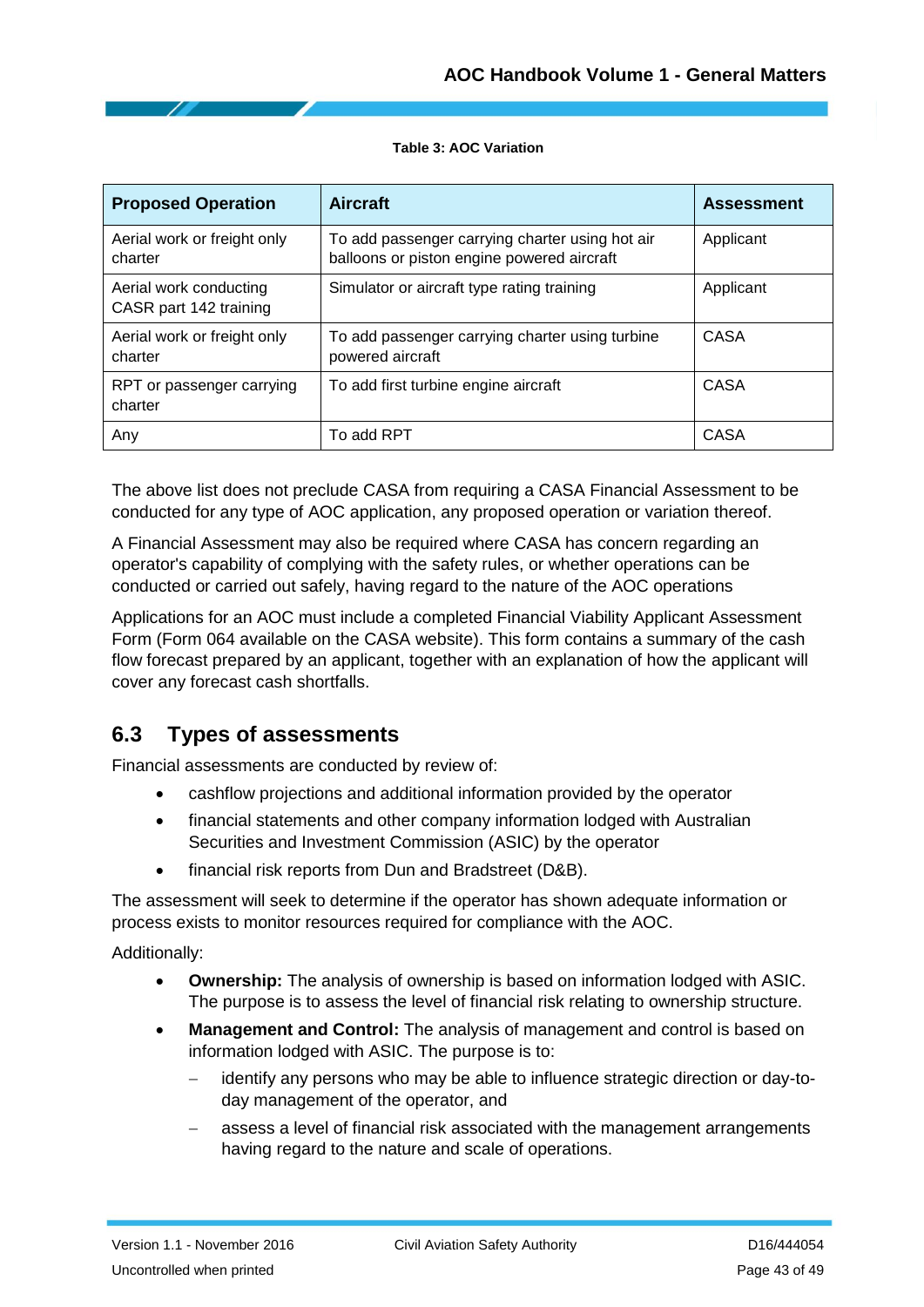**D&B Risk Rating and Collections Activity:** D&B Payment Predictor Reports are based on a number of factors including late payments reported in surveys of creditors by D&B, court actions and company characteristics such as age of the company and corporate structure. Other information reported by D&B includes a number of court actions or collection activities.

### **6.3.1 Applicant assessment**

The applicant completes the Applicant Assessment Form including a monthly cash flow forecast for the proposed operation over three years and identifies how they will cover any forecast cash shortfalls.

### **6.3.2 CASA assessment**

The applicant conducts an applicant assessment and provides a more detailed cash flow forecast and additional data for assessment by CASA.

## <span id="page-43-0"></span>**6.4 Information required for CASA assessments**

If a CASA Assessment is required, AOC applicants will be asked to provide the following information:

- details of any person, company or entity or organisation that has potential to control or influence the day-to-day operations or the strategic direction of the applicant/AOC holder, including but not limited to:
	- the names of the companies/organisations/persons involved
	- shareholdings or equity interests (if applicable)
	- the names of directors, officers or persons involved
- the extent to which directors or officers in these organisations or companies or other persons can control or influence the operational direction and the day-to-day operations of the applicant
- any other information essential for CASA to understand the organisational and personnel inter-relationships impacting upon the applicant.
- a three year cash-flow forecast which discloses:
	- a breakdown of receipt and payment items with estimates for each item (Refer to Figure 3 and Table 4 for examples of items)
	- any relevant explanatory notes including details of projected annual flying hours
- if the AOC applicant is a corporate entity:
	- a copy of the latest financial statements (preferably audited) for the AOC applicant including profit and loss statement and balance sheet together with any accompanying notes or qualifications
	- if the corporate entity is part of a larger corporate group, a copy of the latest consolidated financial statements (preferably audited) for the group of companies including profit and loss statement and balance sheet together with any accompanying notes or qualifications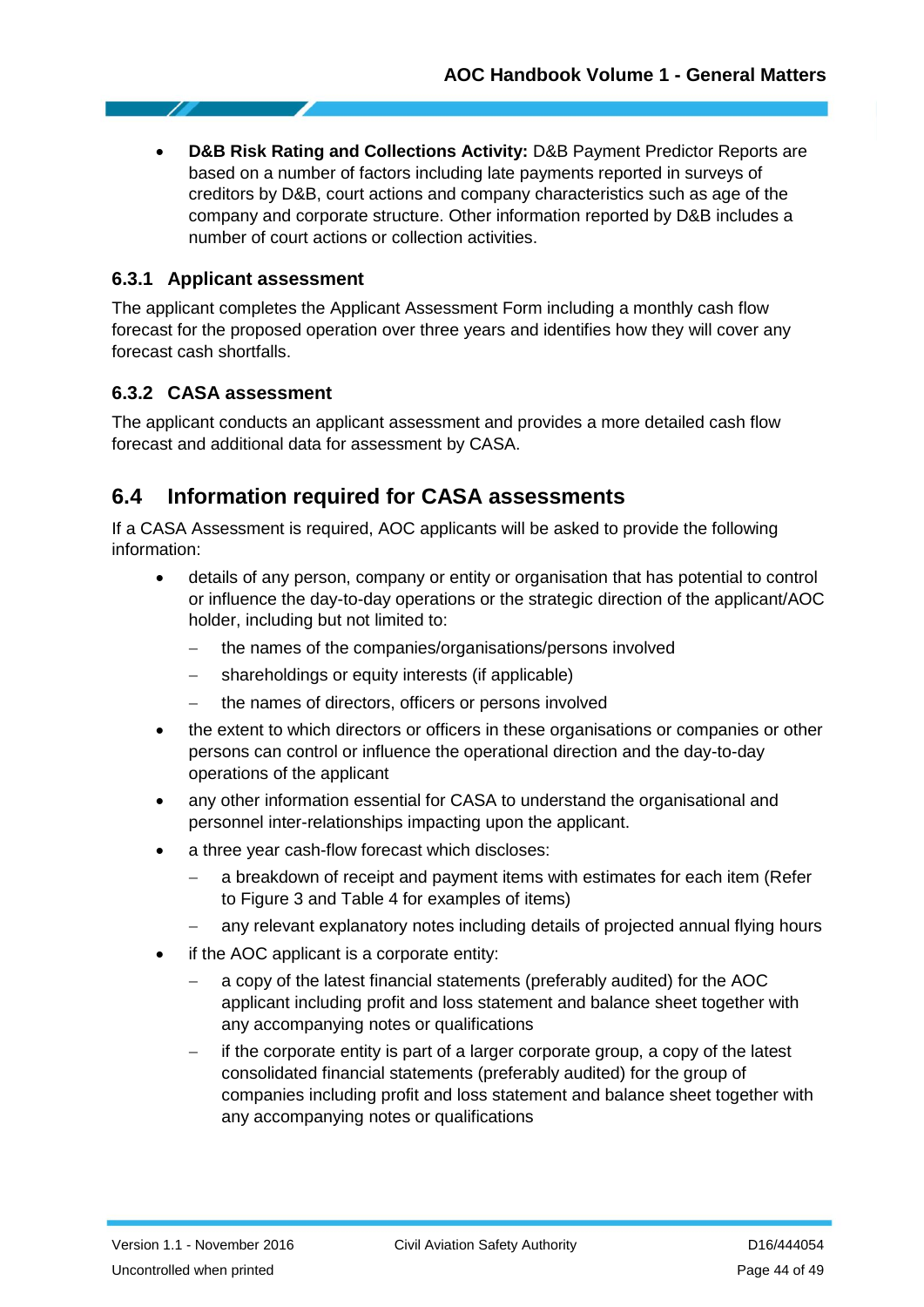- If the applicant is not a corporate entity and is applying, for example, as a sole trader or member of a partnership:
	- details of any competing demands that will be placed upon the applicant's funds in the aviation operation. Some of the information may be already available and can be provided in some other form for example as part of an existing Business Plan.

CASA will verify that the applicant has identified significant types of safety-related expenditure and the respective amounts that the applicant intends to expend so as to comply with the safety requirements of the *Civil Aviation Act*, Regulations and Orders.

Applicants must indicate the basis upon which key forecast assumptions have been made, in particular whether any market research has been carried out, or other investigations made, into market demand, revenue and expenditure aspects of the proposed AOC operation, and if so, the findings.

## <span id="page-44-0"></span>**6.5 Assessment Process**

CSC, in consultation with the CASA Region Office, will determine if a CASA Assessment is required.

If required, the CASA Project Manager must involve the Senior Risk Assessor when forming the project team. The Senior Risk Assessor will liaise directly with the applicant and send a report on the assessment to the Project Manager.

For applications that only require an applicant Assessment, CSC will forward the Applicant Assessment Form completed by the applicant. The Senior Risk assessor will determine if the applicant self-assessment has been properly completed or if any further action is needed.

The senior advisor is contacted via [FVA@casa.gov.au.](mailto:FVA@casa.gov.au)

## <span id="page-44-1"></span>**6.6 Confidentiality of Information Provided**

Financial and organisational information provided by an applicant will be treated 'Commercialin-Confidence', and will not be disclosed to any other party for any other purpose, other than for any lawful purpose.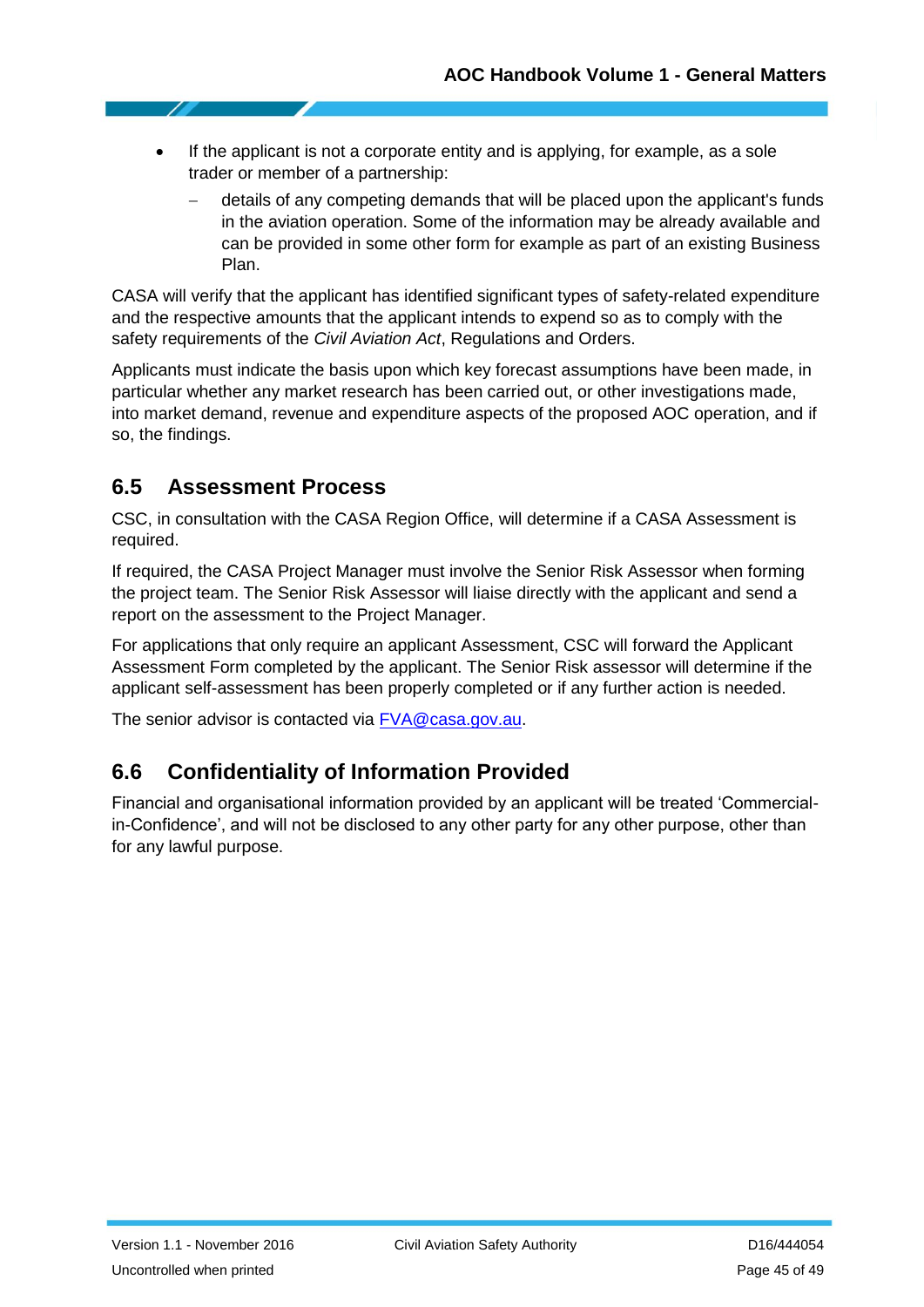|                                                                                                                          |                      | <b>Months</b>      |              |          |          |          |                |          |          |          |          |                                                                            |          |          |                    |
|--------------------------------------------------------------------------------------------------------------------------|----------------------|--------------------|--------------|----------|----------|----------|----------------|----------|----------|----------|----------|----------------------------------------------------------------------------|----------|----------|--------------------|
| <b>CASH FLOW SUMMARY</b>                                                                                                 |                      | Notes <sup>*</sup> | <b>Month</b> |          |          |          |                |          |          |          |          | 1 Month 2 Month 3 Month 4 Month 5 Month 6 Month 7 Month 8 Month 9 Month 10 | Month 11 | Month 12 | <b>Total</b>       |
| <b>VARIABLE</b>                                                                                                          | <b>CASH INFLOW</b>   |                    | 25,000       | 26,000   | 30,000   | 30,000   | 20,000         | 26,000   | 25,000   | 25,000   | 26,000   | 28,000                                                                     | 29,000   | 30,000   | 320,000            |
|                                                                                                                          | <b>CASH OUTFLOW</b>  | IΒ                 | 12,500       | 13,000   | 15,000   |          | 15,000 40,000  | 13,000   | 12,500   | 12,500   | 13,000   | 14,000                                                                     | 14,500   | 15,000   | 190,000            |
|                                                                                                                          | <b>NET CASH FLOW</b> | $C = A - B$        | 12,500       | 13,000   | 15,000   | 15,000   | $-20,000$      | 12,000   | 12,500   | 12,500   | 13,000   | 14,000                                                                     | 14,500   | 15,000   | 130,000            |
| <b>FIXED</b>                                                                                                             | <b>CASH INFLOW</b>   |                    | 100          | 100      | 100      | 100      | 100            | 100      | 100      | 100      | 100      | 100                                                                        | 100      | 100      | 12,00              |
|                                                                                                                          | <b>CASH OUTFLOW</b>  | Е                  | 8,500        | 8,500    | 8,500    | 8,500    | 8,500          | 8,500    | 8,500    | 8,500    | 8,500    | 8,500                                                                      | 8,500    | 8,500    | 102,000            |
|                                                                                                                          | <b>NET CASH FLOW</b> | $F = D - E$        | $-8,400$     | $-8,400$ | $-8,400$ | $-8,400$ | $-8,400$       | $-8,400$ | $-8,400$ | $-8,400$ | $-8,400$ | $-8,400$                                                                   | $-8,400$ |          | $-8,400 - 100,800$ |
| <b>TOTAL MONTHLY</b>                                                                                                     | <b>NET CASH FLOW</b> | $G = C + F$        | 4,100        | 4,600    | 6,600    |          | 6,600 - 28,400 | ,600     | 4,100    | 4,100    | 4,600    | 5,600                                                                      | 6,100    | 8,800    | 29,200             |
| <b>CUMULATIVE</b>                                                                                                        | <b>NET CASH FLOW</b> | н                  | 4,100        | 8,700    | 15,300   | 21,900   | $-6,500$       | $-1/900$ | 2,200    | 6,300    | 10,900   | 16,500                                                                     | 22,600   | 29,200   |                    |
| See notes on next page.<br>Note by Applicant:<br>Carry forward to next year Month 1<br>Cash outflow for engine overhaul. |                      |                    |              |          |          |          |                |          |          |          |          |                                                                            |          |          |                    |

**Figure 3: applicant Assessment Cash Flow Summary – Worked Example**

Current bank balance is \$12,000 and our<br>bankers have agreed to provide overdraft<br>facilities for \$30,000.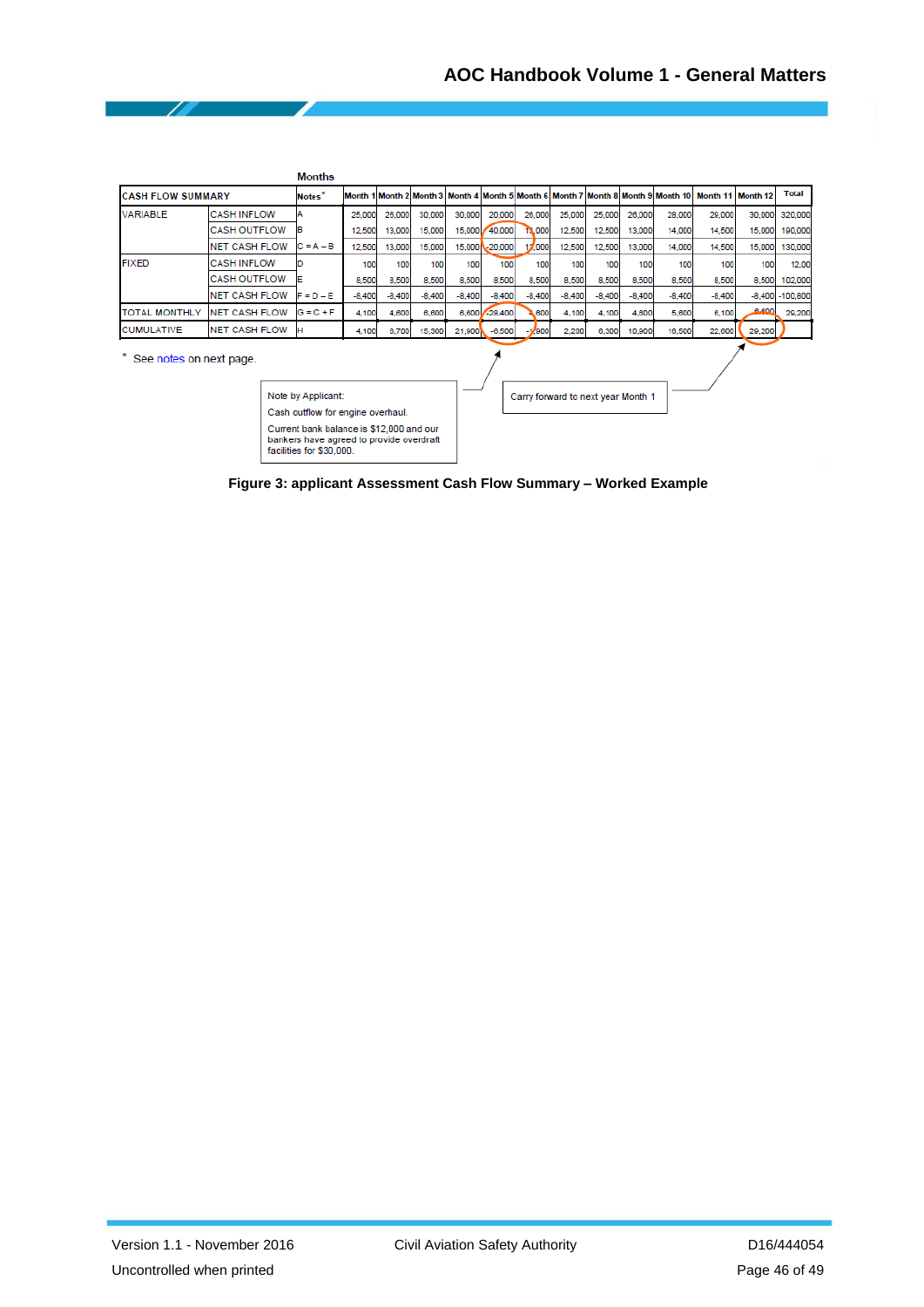| <b>Note</b> |                                       | <b>Explanation and examples of items included.</b><br>This is only a guide. It is recommended that applicants<br>use items that best suit their operation.                                                                                                                                                       |
|-------------|---------------------------------------|------------------------------------------------------------------------------------------------------------------------------------------------------------------------------------------------------------------------------------------------------------------------------------------------------------------|
| A           | <b>VARIABLE CASH INFLOW</b>           | Receipts from sales which vary according to the hours<br>flows each month for:<br>Charter<br><b>RPT</b><br>Other                                                                                                                                                                                                 |
| B           | <b>VARIABLE CASH OUTFLOW</b>          | Payments which vary according to the hours flown.<br>For example:<br>Fuel<br>Repairs and maintenance<br>Casual pilots<br>Landing fees<br>Aircraft hire<br>Engine overhauls<br>Net amount of GST paid to ATO                                                                                                      |
| C           | <b>VARIABLE NET CASH FLOW</b>         | This is the amount available each month to cover fixed<br>cost and is calculated by subtracting 'B' from 'A'.                                                                                                                                                                                                    |
| D           | <b>FIXED CASH INFLOW</b>              | Sales receipts which do not depend on hours flown.<br>For example:<br>Management fees<br>Interest or rents Sale of aircraft                                                                                                                                                                                      |
| E           | <b>FIXED CASH OUTFLOW</b>             | Payment which do not depend on hours flown.<br>For example:<br><b>Rent Interest</b><br>Aircraft purchase (interest, loan<br>repayment)<br>Employees (wages, tax, superannuation,<br>worker's compensation)<br>Insurance<br>Documents and subscriptions<br>Pilot training, renewals and endorsements<br>Equipment |
| F           | FIXED NET CASH FLOW                   | This is the net amount of fixed costs to be covered<br>each month calculated by subtracting 'E' from 'D'.                                                                                                                                                                                                        |
| G           | TOTAL MONTHLY NET CASH<br><b>FLOW</b> | This is calculated by subtracting 'F' from 'C'.                                                                                                                                                                                                                                                                  |
| Н           | <b>CUMULATIVE NET CASH FLOW</b>       | This is calculated by adding the monthly amount in 'G'                                                                                                                                                                                                                                                           |

#### **Table 4: Applicant Assessment Cash Flow Summary – Explanation Notes**

onto the cumulative amount from the previous month.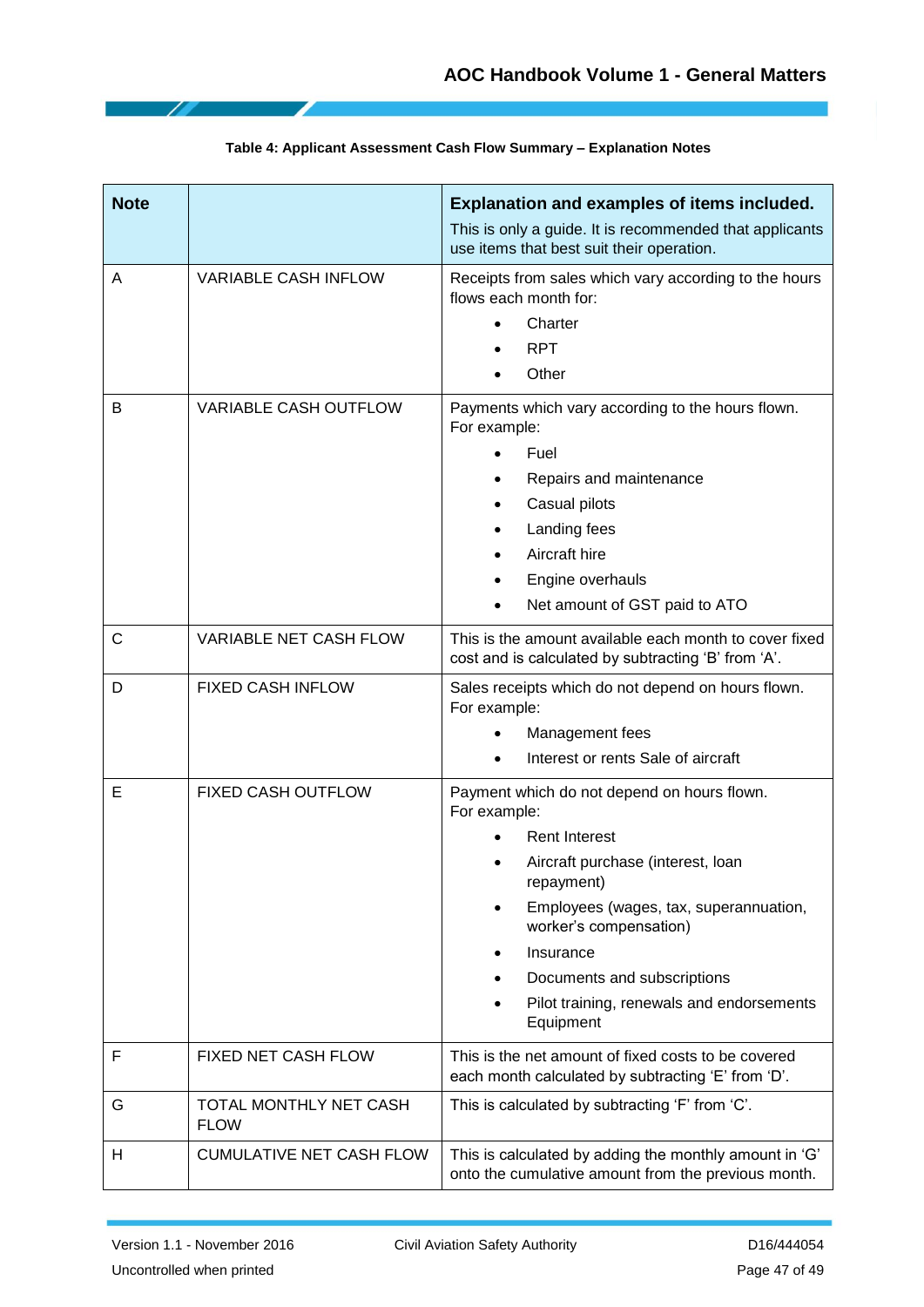- Till